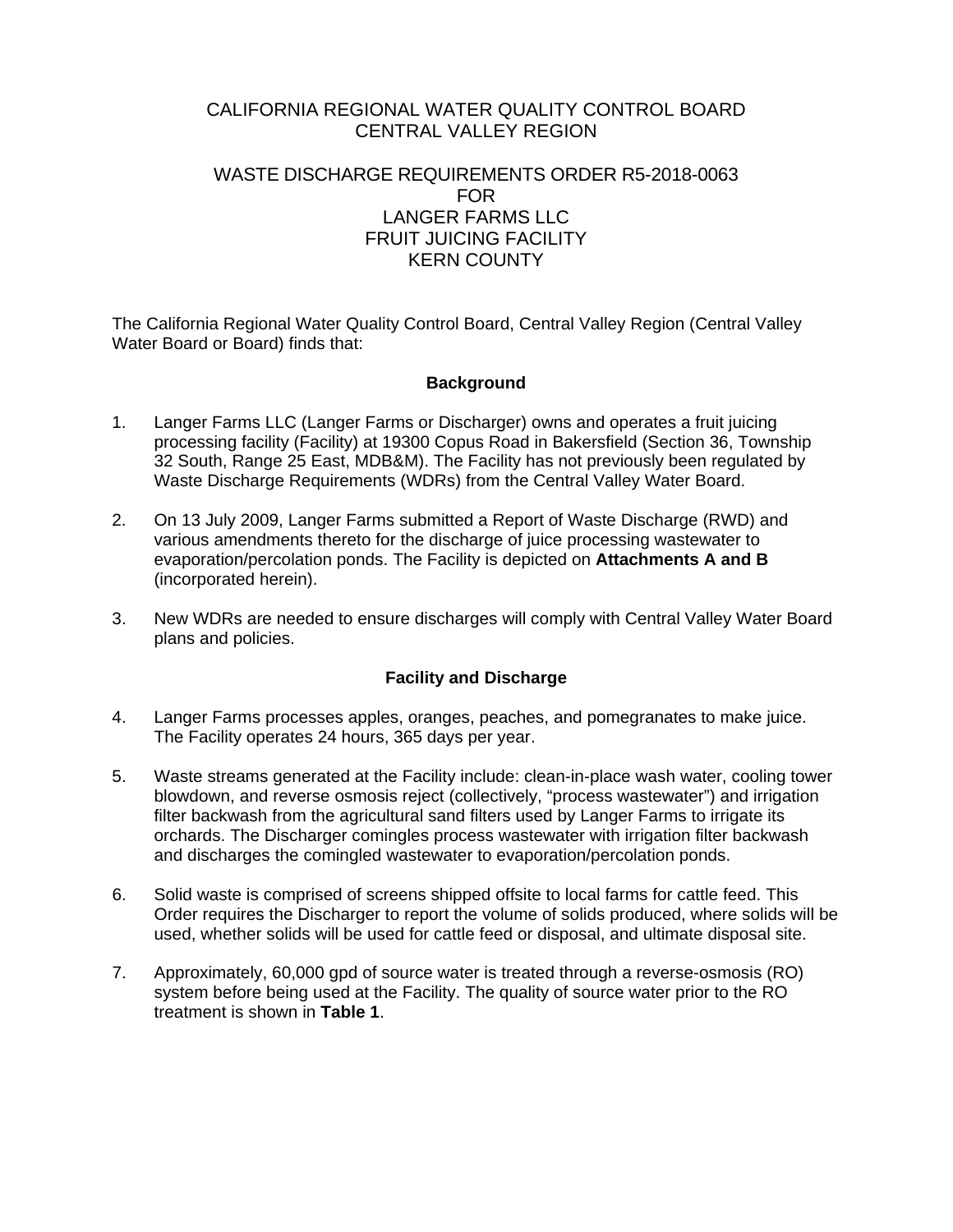|                                  |          |       | 2016  |       |       |       |                         | 2017  |       |
|----------------------------------|----------|-------|-------|-------|-------|-------|-------------------------|-------|-------|
| Constituent/<br>Parameter        | Units    | Min   | Max   | Avg.  | Count | Min   | Max                     | Avg.  | Count |
| Electrical<br>Conductivity       | umhos/cm | 1,638 | 1,810 | 1,723 | 11    | 1,741 | 1,811                   | 1,767 | 5     |
| <b>Total Dissolved</b><br>Solids | mg/L     | 1,300 | 1,800 | 1,409 | 11    | 1,300 | 1,400                   | 1,360 | 5     |
| Nitrate as<br>Nitrogen           | mg/L     | 4     | 14    | 5     | 11    | 4     | $\overline{\mathbf{4}}$ | 4     | 5     |
| Alkalinity                       | mg/L     | 82    | 120   | 90    | 11    | 82    | 86                      | 83    | 5     |
| Bicarbonate                      | mg/L     | 100   | 150   | 111   | 11    | 99    | 100                     | 100   | 5     |
| Calcium                          | mg/L     | 150   | 260   | 173   | 11    | 160   | 180                     | 168   | 5     |
| Carbonate                        | mg/L     | < 5.0 | < 5.0 | ---   | 11    | < 5.0 | < 5.0                   | ---   | 5     |
| Chloride                         | mg/L     | 22    | 44    | 27    | 11    | 23    | 28                      | 25    | 5     |
| <b>Hardness</b>                  | mg/L     | 620   | 980   | 694   | 11    | 640   | 710                     | 668   | 5     |
| Magnesium                        | mg/L     | 57    | 79    | 63    | 11    | 59    | 65                      | 62    | 5     |
| Potassium                        | mg/L     | 10    | 12    | 11    | 11    | 11    | 12                      | 11    | 5     |
| Sodium                           | mg/L     | 170   | 250   | 187   | 11    | 170   | 190                     | 178   | 5     |
| Sulfate                          | mg/L     | 770   | 1,200 | 854   | 11    | 770   | 860                     | 818   | 5     |

**Table 1. Source Water Quality – Before RO Treatment**

- 8. Process wastewater generated at the Facility is collected in two wet wells prior to treatment. Process wastewater first passes through a rotary drum screen before going into the screened water tank and then through a decanter. From the decanter, it is stored in two wastewater tanks prior to passing through four sand filters followed by three bag filters. It then goes into three pH stabilization tanks for pH balance where 30 percent caustic soda is added. After the pH stabilization tanks, it goes into a pipe underground where it will comingle with irrigation filter backwater in the pipe prior to being discharged to the nine evaporation/percolation ponds. Langer Farms samples the comingled effluent sample from the pipe as it discharges into the evaporation/percolation ponds. A wastewater treatment flow schematic showing the Langer Farms wastewater treatment facility is shown in **Attachment C** (incorporated herein).
- 9. Monthly average wastewater flows at the Facility, based on data from February 2016 through November 2017, are shown in **Table 2**. Where bold, the monthly average flow exceeded the monthly average flow limit of 82,000 gpd included in this Order. On 23 January 2018, the Discharger submitted a water balance based on a 100-year wet year. The water balance indicates Facility evaporation/percolation ponds have a total storage capacity of 66 acre-feet that can accommodate the proposed flow of 82,000 gpd and still have a remainder of 38 acre-feet of storage capacity.

|          |              |              | 2016          |                    | 2017         |              |               |                    |  |  |  |
|----------|--------------|--------------|---------------|--------------------|--------------|--------------|---------------|--------------------|--|--|--|
| Month    | Min<br>(gpd) | Max<br>(gpd) | Avg.<br>(gpd) | Total<br>(gallons) | Min<br>(gpd) | Max<br>(gpd) | Avg.<br>(gpd) | Total<br>(gallons) |  |  |  |
| January  | $- - -$      | $- - -$      | ---           | $--$               | $- - -$      | $- - -$      | $- - -$       | $- - -$            |  |  |  |
| February | 77,025       | 95,225       | 86,125        | 172,250            | $---$        | $- - -$      | $- - -$       | $- - -$            |  |  |  |

**Table 2. Monthly Average Wastewater Flow**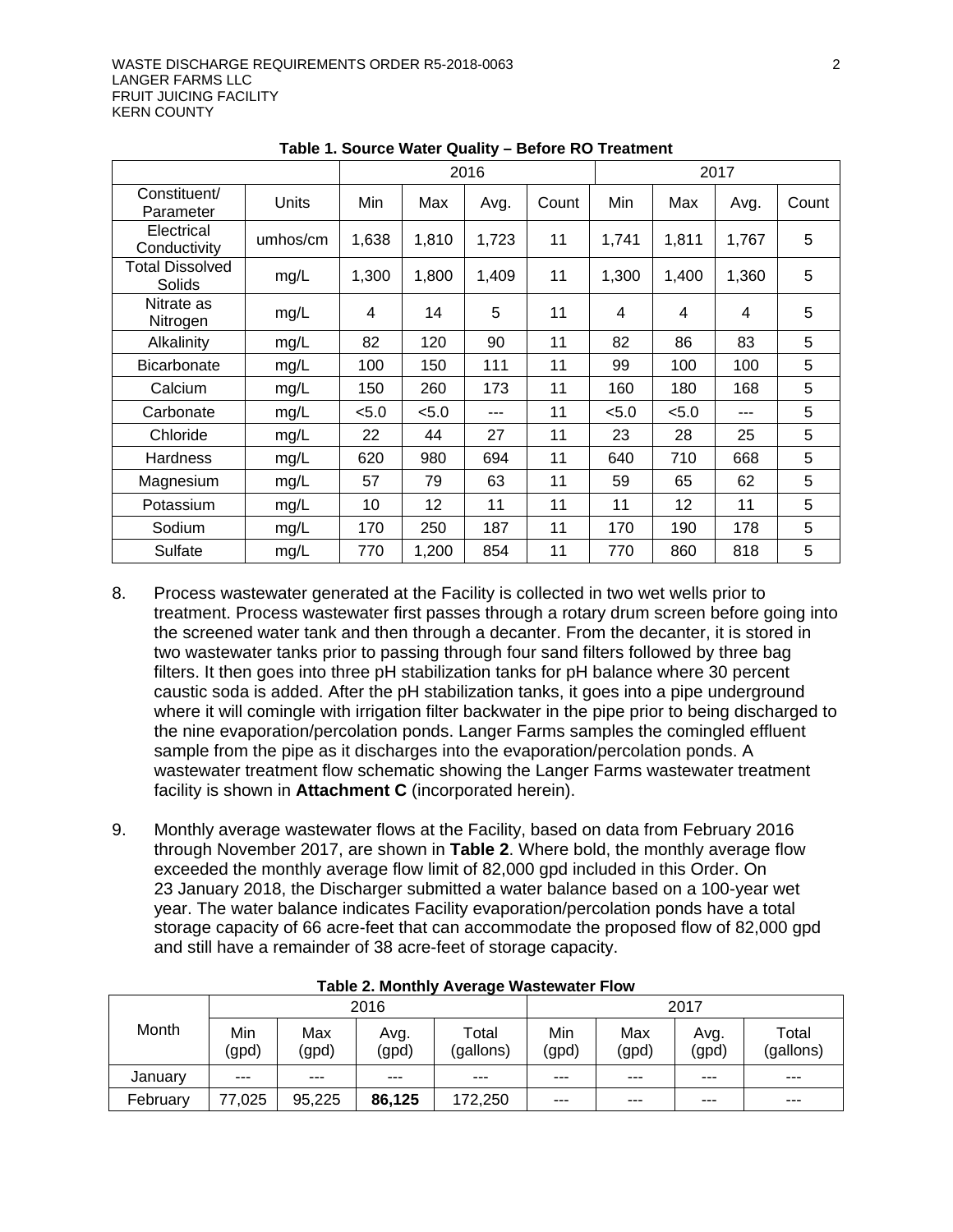|                  |              |              | 2016          |                    | 2017             |              |               |                    |  |
|------------------|--------------|--------------|---------------|--------------------|------------------|--------------|---------------|--------------------|--|
| Month            | Min<br>(gpd) | Max<br>(gpd) | Avg.<br>(gpd) | Total<br>(gallons) | Min<br>(gpd)     | Max<br>(gpd) | Avg.<br>(gpd) | Total<br>(gallons) |  |
| March            | 44,967       | 320,963      | 92,450        | 1,849,008          | 22,900           | 166,600      | 62,492        | 812,400            |  |
| April            | 12,382       | 244,062      | 61,390        | 613,898            | 17,900           | 32,600       | 25,450        | 101,800            |  |
| May              | 14,337       | 207,567      | 74,170        | 741,698            | 21,700           | 128,700      | 49,048        | 931,920            |  |
| June             | 2,280        | 587,835      | 135,315       | 2,029,729          | 9,100            | 67,500       | 30,518        | 518,800            |  |
| July             | 12,056       | 101,339      | 56,523        | 1,194,660          | 15,900           | 144,300      | 48,989        | 881,800            |  |
| August           | 27,697       | 91,889       | 56,813        | 965,823            | 4.600            | 197,600      | 69,444        | 1,111,100          |  |
| September        |              | ---          | ---           |                    |                  |              |               |                    |  |
| October          | 4,900        | 86,500       | 38,486        | 269,400            | 20,200           | 105,000      | 48,411        | 871,400            |  |
| November         | 28,000       | 51,300       | 35,475        | 141,900            | 17,600           | 115,900      | 51,860        | 259,300            |  |
| December         | 400          | 15,400       | 7,967         | 47,800             |                  |              |               |                    |  |
| Total Flow (gal) |              |              | 8,026,166     |                    | Total Flow (gal) |              | 5,488,520     |                    |  |
| Total Flow (MG)  |              |              | 8.03          | Total Flow (MG)    |                  |              | 5.49          |                    |  |

10. Quality of comingled process wastewater and irrigation filter backwash water is shown below.

|                                |              |       | 2016   |       |       | 2017  |        |       |       |
|--------------------------------|--------------|-------|--------|-------|-------|-------|--------|-------|-------|
| Constituent/Parameter          | <b>Units</b> | Min   | Max    | Ave   | Count | Min   | Max    | Ave   | Count |
| рH                             | pH Units     | 3.71  | 11.57  | $---$ | 42    | 4.3   | 6.5    | ---   | 18    |
| <b>Electrical Conductivity</b> | umhos/cm     | 977   | 5,540  | 2,549 | 42    | 452   | 2,770  | 1,671 | 18    |
| Biochemical Oxygen Demand      | mg/L         | 510   | 12,000 | 4,934 | 42    | 180   | 13,000 | 3,964 | 18    |
| Chemical Oxygen Demand         | mg/L         | 820   | 23,000 | 9,826 | 20    | 410   | 29,000 | 9,994 | 10    |
| <b>Total Dissolved Solids</b>  | mg/L         | 710   | 6,200  | 3,561 | 20    | 470   | 13,000 | 3,946 | 10    |
| <b>Fixed Dissolved Solids</b>  | mg/L         | 340   | 2,600  | 1,128 | 20    | 230   | 1,600  | 793   | 10    |
| <b>Total Suspended Solids</b>  | mg/L         | 83    | 4,600  | 764   | 22    | 25    | 6,100  | 1,378 | 10    |
| <b>Total Organic Carbon</b>    | mg/L         | 260   | 8,300  | 3,406 | 20    | 120   | 8,500  | 2,992 | 10    |
| Total Kjeldahl Nitrogen        | mg/L         | 15    | 220    | 67    | 20    | 4.2   | 190    | 52    | 10    |
| Nitrate as Nitrogen            | mg/L         | 0.58  | 23.00  | 7.92  | 20    | 0.02  | 1.30   | 0.65  | 10    |
| Ammonia as Nitrogen            | mq/L         | 0.11  | 16.00  | 2.70  | 20    | 0.16  | 4.80   | 1.48  | 10    |
| <b>Total Nitrogen</b>          | mg/L         | 18    | 220    | 73    | 20    | 4.2   | 190    | 52    | 10    |
| Chloride                       | mg/L         | 22    | 160    | 68    | 20    | 16    | 130    | 41    | 10    |
| Sodium                         | mg/L         | 130   | 1,300  | 521   | 20    | 23    | 330    | 134   | 10    |
| Potassium                      | mg/L         | 18    | 460    | 168   | 20    | 11    | 1,100  | 193   | 10    |
| Iron                           | mg/L         | 1.8   | 20.0   | 6.7   | 20    | 0.9   | 40.0   | 12.1  | 10    |
| Manganese                      | mg/L         | 0.04  | 0.48   | 0.17  | 20    | 0.03  | 0.69   | 0.26  | 10    |
| Arsenic                        | mg/L         | 0.001 | 0.015  | 0.004 | 20    | 0.002 | 0.017  | 0.005 | 10    |
| Alkalinity                     | mq/L         | 19    | 1,300  | 455   | 20    | 59    | 1,500  | 573   | 10    |
| <b>Bicarbonate</b>             | mq/L         | 23    | 1,600  | 450   | 20    | 72    | 1,800  | 689   | 10    |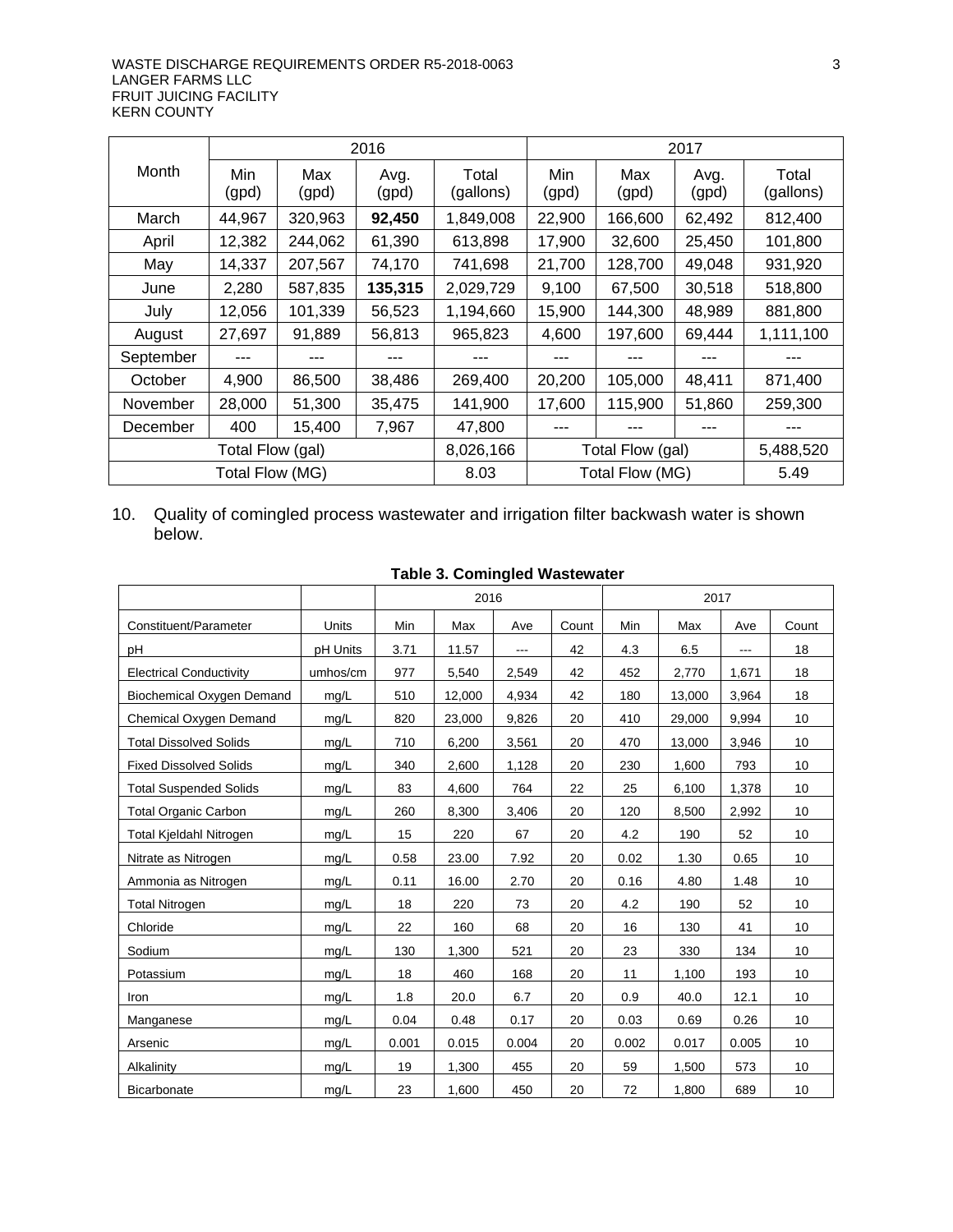|                       |       | 2016 |      |      | 2017  |       |       |         |       |
|-----------------------|-------|------|------|------|-------|-------|-------|---------|-------|
| Constituent/Parameter | Units | Min  | Max  | Ave  | Count | Min   | Max   | Ave     | Count |
| Calcium               | mg/L  | 11   | 77   | 51   | 20    | 16    | 240   | 69      | 10    |
| Carbonate             | mq/L  | 210  | 340  | 257  | 20    | < 2.5 | $5$   | $- - -$ | 10    |
| Hardness              | mg/L  | 45   | 350  | 215  | 20    | 72    | 3,600 | 990     | 10    |
| Magnesium             | mq/L  | 4.1  | 38.0 | 21.1 | 20    | 7.5   | 820.0 | 198.9   | 10    |
| Sulfate               | mq/L  | 110  | 290  | 188  | 20    | 11    | 870   | 194     | 10    |

|  |  | <b>Table 3. Comingled Wastewater</b> |
|--|--|--------------------------------------|
|--|--|--------------------------------------|

- 11. Based on analytical data from 2016 and 2017, as shown in **Table 3**, approximately 68 to 80 percent of the total dissolved solids is a result of organic compounds.
- 12. Domestic wastewater is discharged separately to an existing on-site septic tank regulated by Kern County.

# **Land Application Area Practices**

- 13. Excessive application of food processing wastewater to land can create objectionable odors, soil conditions that are harmful to crops, and degradation of underlying groundwater by overloading the soil profile and causing waste constituents (i.e., organic carbon, nitrates, other salts, and metals) to percolate below the root zone. Irrigation with high-strength wastewater can result in high BOD loading on the day of application, which can deplete oxygen in the soil and lead to anoxic conditions. When insufficient oxygen is present below the ground surface, anaerobic decay of organic matter can create reducing conditions that convert metals naturally present in the soil as relatively insoluble (oxidized) forms to more soluble (reduced) forms. This condition can be exacerbated by acidic soils and/or acidic wastewater. If reducing conditions do not reverse as the percolate travels through the vadose zone, these dissolved metals (primarily iron, manganese, and arsenic) can degrade shallow groundwater quality. Excessive organic loading can also increase groundwater bicarbonate concentrations, which cause increases in groundwater EC and total dissolved solids.
- 14. It is reasonable to expect some oxidation of BOD at the ground surface, within the evapotranspiration zone and below the root zone within the vadose (unsaturated) zone. The maximum BOD loading rate that can be applied to land without creating nuisance conditions or causing unreasonable degradation of groundwater can vary significantly depending on soil conditions and operation of the land application system.
- 15. *Pollution Abatement in the Fruit and Vegetable Industry*, published by the U.S. Environmental Protection Agency (USEPA), cites BOD loading rates associated with crop irrigation in the range of 36 to 100 lbs/acre/day to prevent nuisance, but indicates that loading rates can be even higher under certain conditions. The studies that support this report did not evaluate actual or potential groundwater degradation associated with those loading rates. There are few studies that have attempted to determine maximum BOD loading rates for protection of groundwater quality. Those that have are not readily adapted to varying soil, groundwater, and climate conditions that are prevalent throughout the region.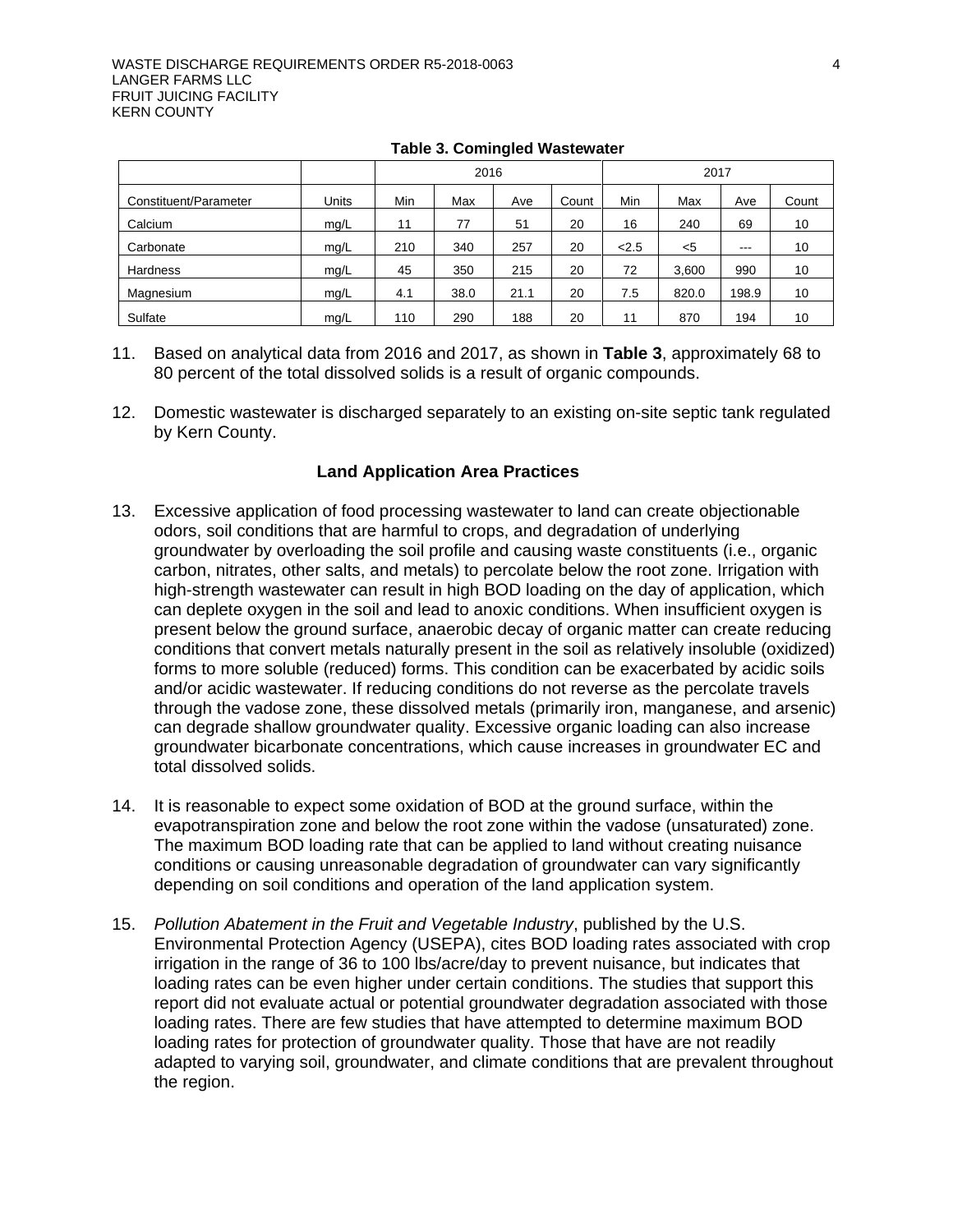- 16. The California League of Food Processors' *Manual of Good Practice for Land Application for Food Processing/Rinse Water* proposes risk categories associated with particular BOD loading rate ranges as follows:
	- a. Risk Category 1: (less than 50 lbs/ac/day; depth to groundwater greater than 5 feet) indistinguishable from good farming operations with good distribution important.
	- b. Risk Category 2: (less than 100 lbs/ac/day; depth to groundwater greater than 5 feet) minimal risk of unreasonable groundwater degradation with good distribution more important.
	- c. Risk Category 3: (greater than 100 lbs/ac/day; depth to groundwater greater than 2 feet) requires detailed planning and good operation with good distribution very important to prevent unreasonable degradation, as well as use of oxygen transfer design equations that consider site-specific application cycles and soil properties and special monitoring.

The *Manual of Good Practice* recommends allowing a 50 percent increase in the BOD loading rates in cases where sprinkler irrigation is used, but recommends that additional safety factors be used for sites with heavy and/or compacted soils. The *Manual of Good Practice* also states that the use of surface irrigation (boarder check method) makes uniform application difficult, especially for coarse textured soils.

- 17. Although it has not been subject to a scientific peer review process, the Manual of Good Practice provides science-based guidance for BOD loading rates that, if fully implemented, may be considered management practices to prevent groundwater degradation due to reduced metals.
- 18. This Order requires the Discharger to explore land application area (LAA) alternatives for the disposal of its wastewater (Provision G.10.a). This Order also requires the Discharger to submit a *Wastewater and Nutrient Management Plan* (Provision G.10.b) that details proposed methods to evenly apply wastewater to the LAA's if Langer Farms identifies and decides to incorporate LAA's as part of its disposal capacity. Langer Farms will need to describe the amount of nutrient uptake by the crops grown in the LAA's based on site specific information and demonstrate how much wastewater may be applied to the LAA's without violating the terms of this Order.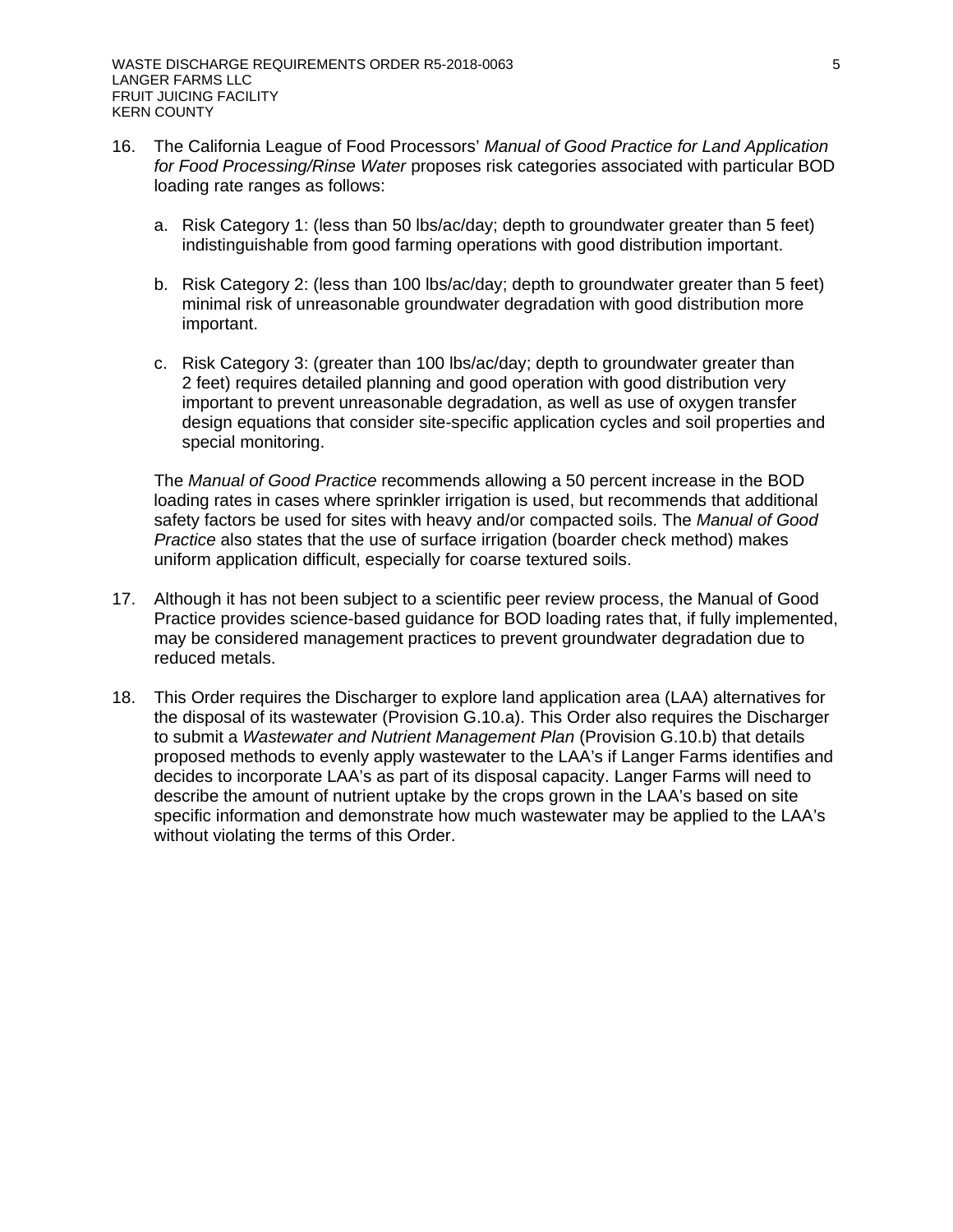## **Site-Specific Conditions**

- 19. Land uses in the vicinity are primarily agricultural. Crops grown in the area include cotton, oranges, and vineyards, according to the Kern County 2006 Land Use Maps published by the Department of Water Resources (DWR).
- 20. The Facility is in an arid climate characterized by dry summers and mild winters. The rainy season generally extends from November through May. Average annual pan evaporation is about 94.96 inches in Taft (approx. 17 miles west of Langer Farms) according to data in the *Technical Report NWS 34, Mean Monthly, Seasonal, and Annual Pan Evaporation for the United States,* published by the U.S. Department of Commerce, National Oceanic and Atmospheric Administration (NOAA). The average annual precipitation is about 5.39 inches in Taft according to data obtained from the Western Regional Climate Center.
- 21. The predominant soil types below the Facility are Cerini Loam and Excelsior Sandy Loam, according to the Web Soil Survey published by the United States Department of Agriculture, Natural Resources Conservation Service. Cerini Loam and Excelsior Sandy Loam have irrigated capability classifications of 2e and 2s, respectively. Soils with "Class 2" have moderate limitations that restrict the choice of plants or require moderate conservation practices. The subclass "e" shows that the main problem is the hazard of erosion unless close-growing plant cover is maintained. The susceptibility to erosion and past erosion damage are the major soil-related factors affecting the soils that are assigned this subclass. The subclass "s" shows that the soil has limitations within the root zone, such as shallowness of the root zone, a high content of stones, a low available water capacity, low fertility, and excessive salinity or sodicity. Overcoming these limitations is difficult.
- 22. According to Federal Emergency Management Agency (FEMA) Map Number 06029C3100E (Sept. 2008), the Facility is in Zone A, which has a one percent annual chance of flooding (100-year floodplain). No depth or base flood elevations are shown in the FEMA maps for this area.

## **Groundwater Considerations**

- 23. The Discharger does not have a groundwater monitoring well network at the Facility.
- 24. Groundwater in the area is found at approximately 162 to 250 feet below ground surface (bgs), according to the DWR *Water Data Library*. Groundwater flows in the southeast direction, according to a Groundwater Elevation Map in the *Groundwater Pollution Study* published by the Kern County Health Department in 1980.
- 25. The Corcoran Clay layer is found below the Facility 500 to 650 feet bgs, per the DWR's 1981 *Depth to Top of Corcoran Clay* map.
- 26. The quality of groundwater in the area based on wells within a five-mile radius is shown in **Table 4** below.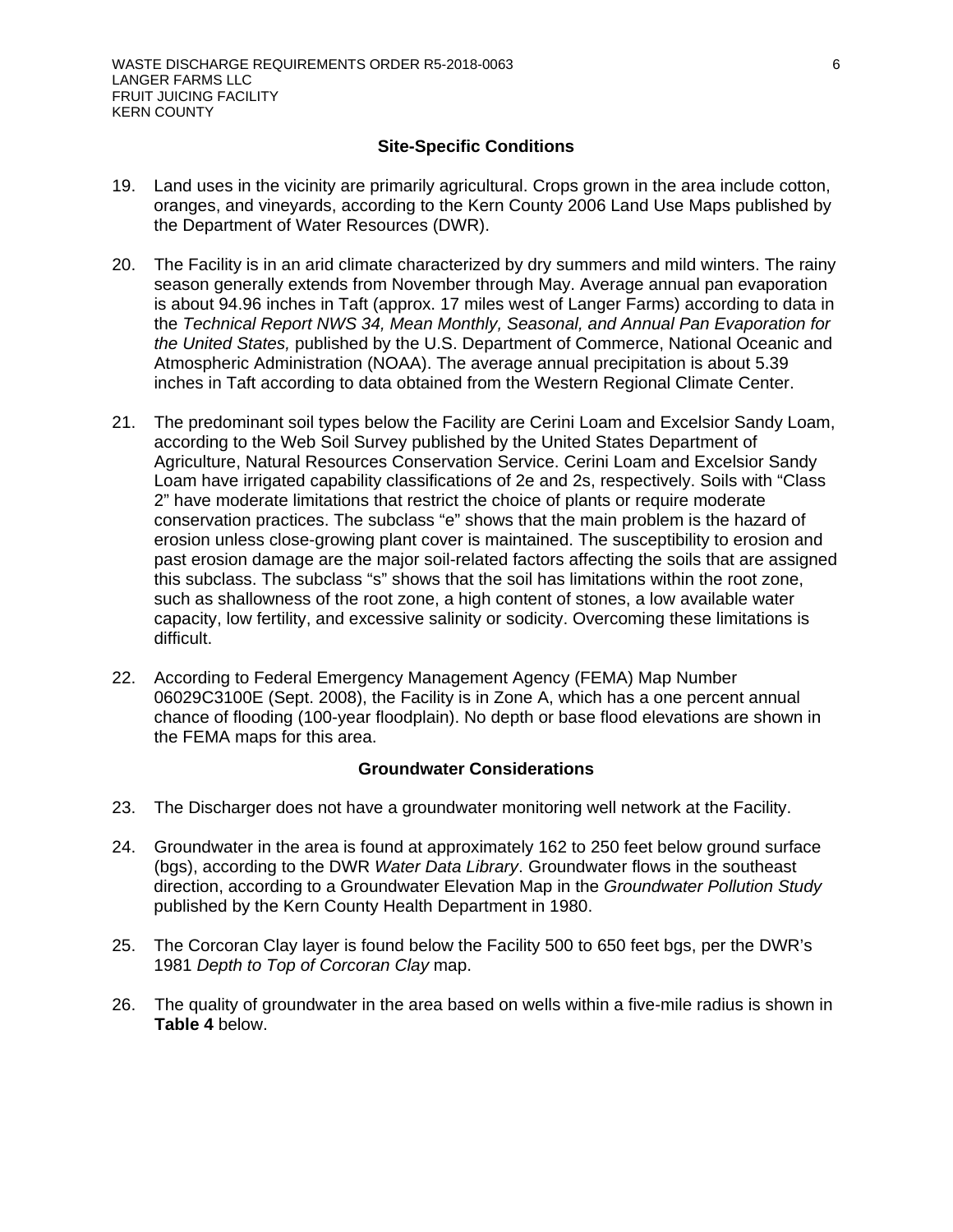| Well Number   | <b>Well Depth</b><br>(ft bgs) | Date<br>Sampled | EC<br>(umhos/cm) | Nitrate<br>as N<br>(mg/L, | Sodium<br>(mg/L) | Calcium<br>(mg/L) | Chloride<br>(mg/L) | Magnesium<br>(mg/L) | Iron<br>(mg/L) | Manganese<br>(mg/L) | Arsenic<br>(mg/L) |
|---------------|-------------------------------|-----------------|------------------|---------------------------|------------------|-------------------|--------------------|---------------------|----------------|---------------------|-------------------|
| 32S26E25K001M | 22.5                          | 7/18/1989       | 16,600           | 18.5                      | 3.600            | 270               | 000.1              | 420                 | 0.06           | 0.04                | 0.001             |
| 32S26E22M001M | 22.4                          | 7/18/1989       | 8.130            | 3.05                      | .700             | 480               | 290                | 180                 | 0.04           | 0.01                | 0.001             |
| 32S26E19D001M | 16.7                          | 7/11/1989       | 4.260            | 1.5                       | 370              | 520               | 140                | 240                 | 0.02           | 0.01                | 0.001             |
| 32S25E23B001M | 18.4                          | 7/11/1989       | 4.780            | < 0.10                    | 610              | 500               | 200                | 190                 | 0.03           | 0.03                | 0.001             |

**Table 4. Groundwater Quality from Nearby Wells**

1 United States Geological Survey National Water Information System: Mapper

27. A water quality map in the *Groundwater Pollution Study* published by the Kern County Health Department in 1980 shows total dissolved solids in the unconfined aquifer underlying the Facility ranges from 1,000 to 1,500 mg/L, based on data from 1973 through 1979.

# **Basin Plan, Beneficial Uses, and Water Quality Objectives**

- 28. The operative *Water Quality Control Plan for the Tulare Lake Basin* (Basin Plan) designates beneficial uses, establishes narrative and numerical water quality objectives, contains implementation plans and policies for protecting all waters of the Basin, and incorporates, by reference plans and policies of the State Water Resources Control Board (State Water Board). In accordance with Water Code section 13263 (a), these waste discharge requirements implement the Basin Plan.
- 29. The Facility is in Detailed Analysis Unit (DAU) No. 261, within the Kern County Basin hydrologic unit. The Basin Plan identifies the beneficial uses of groundwater in the DAU as municipal and domestic supply (MUN), agricultural supply (AGR), and industrial service supply (IND).
- 30. The Facility is in the Arvin-Wheeler Ridge Hydrologic Area No. 557.30 of the South Valley Floor Hydrologic Unit, as depicted on hydrologic maps prepared by the State Water Board in August 1986. The Basin Plan specifies that surface water within Hydrologic Unit 557 are Valley Floor Waters. As indicated in the Basin Plan; the beneficial uses of Valley Floor Waters are: agricultural supply (AGR), industrial service supply (IND), industrial process supply (PRO), water contact recreation (REC-1), non-water contact recreation (REC-2), warm freshwater habitat (WARM), wildlife habitat (WILD), rare, threatened, or endangered species (RARE), and groundwater recharge (GWR).
- 31. The Basin Plan includes narrative water quality objectives for chemical constituents that, at a minimum, require water designated as domestic or municipal supply to meet the Maximum Contaminant Levels (MCLs) specified in Title 22 of the California Code of Regulations (hereafter Title 22). The Basin Plan recognizes that the Central Valley Water Board may apply limits more stringent than MCLs to ensure that waters do not contain chemical constituents in concentrations that adversely affect beneficial uses.
- 32. The Basin Plan establishes narrative water quality objectives for chemical constituents, taste and odors, and toxicity in groundwater. The narrative toxicity objective, in summary, requires that groundwater be maintained free of toxic substances in concentrations that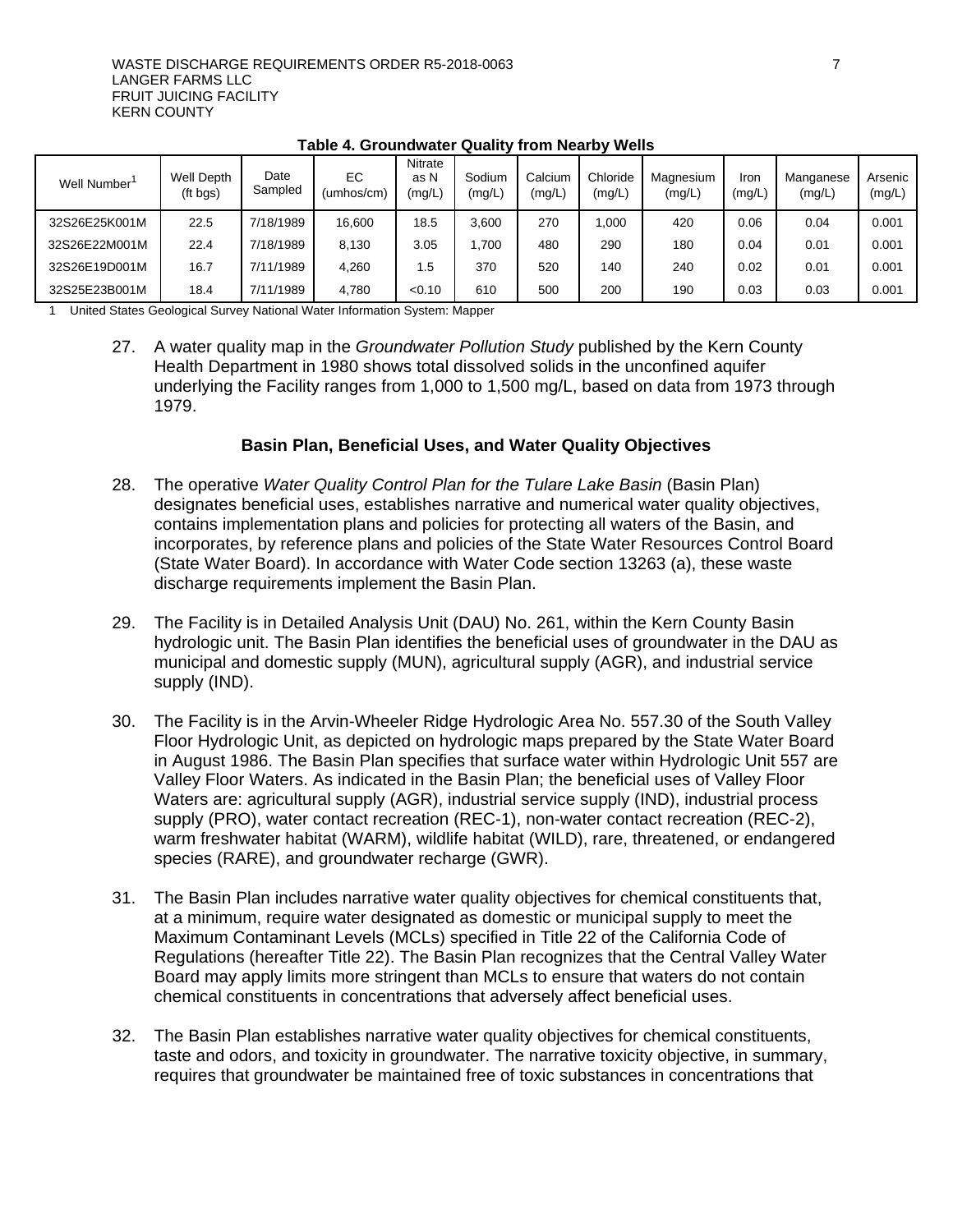produce detrimental physiological responses in human, plant, animal, or aquatic life associated with designated beneficial uses.

- 33. Quantifying a narrative water quality objective requires a site-specific evaluation of those constituents that have the potential to impact water quality and beneficial uses. The Basin Plan states that when compliance with a narrative objective is required to protect specific beneficial uses, the Central Valley Water Board will, on a case-by-case basis, adopt a numerical limitation in order to implement the narrative objective.
- 34. The Basin Plan identifies the greatest long-term problem facing the entire Tulare Lake Basin as the increase in salinity in groundwater, which has accelerated due to the intensive use of soil and water resources by irrigated agriculture. The Basin Plan recognizes that degradation is unavoidable until there is a long-term solution to the salt imbalance. Until then, the Basin Plan establishes several salt management requirements, including:
	- a. The maximum electrical conductivity (EC) in the effluent discharged to land shall not exceed the EC of the source water plus 500 umhos/cm. When the source water is from more than one source the EC shall be a weighted average of all sources.
	- b. Discharges to areas that may recharge to good quality groundwater; shall not exceed an EC of 1,000 umhos/cm, a chloride of 175 mg/L, or a boron content of 1.0 mg/L. The Basin Plan generally applies these limits to industrial discharges to land.
- 35. The Basin Plan authorizes an exemption to the incremental EC increase limit in Finding 34.a for food processing industries that discharge to land and exhibit a disproportionate increase in EC of the discharge over the EC of the source water due to unavoidable concentrations of organic dissolved solids from the raw food product, provided that beneficial uses are protected. Exceptions must be based on demonstration of best available technology and best management practices that control inorganic dissolved solids to the maximum extent feasible.
- 36. With a source water EC of 1,723 umhos/cm (in 2016), the average EC of the discharge (2,549 umhos/cm in 2016) slightly exceeds the Basin Plan limit of source water plus 500 umhos/cm of 2,223 umhos/cm. However, as described in Findings 11 and 35 above, the discharge is eligible for an exception to the Basin Plan's incremental EC limit for food processing industries with disproportionate increases in EC due to unavoidable concentrations of organic dissolved solids. The 1,000 umhos/cm EC limit and 175 mg/L chloride limit are not applicable because as described in Findings 23 through 27, underlying groundwater is of poor quality with respect to EC and chloride.

## **Antidegradation Analysis**

37. The State Water Board's *Statement of Policy with Respect to Maintaining High Quality of Waters in California*, Resolution No. 68-16 (Antidegradation Policy) limits theBoard's discretion to authorize the degradation of "high-quality waters." This policy has been incorporated into the Board's Basin Plans. "High-quality waters" are defined as those waters where water quality is more than sufficient to support beneficial uses designated in the Board's Basin Plan. Whether a water is a high-quality water is established on a constituent-by-constituent basis, which means that an aquifer can be considered a high-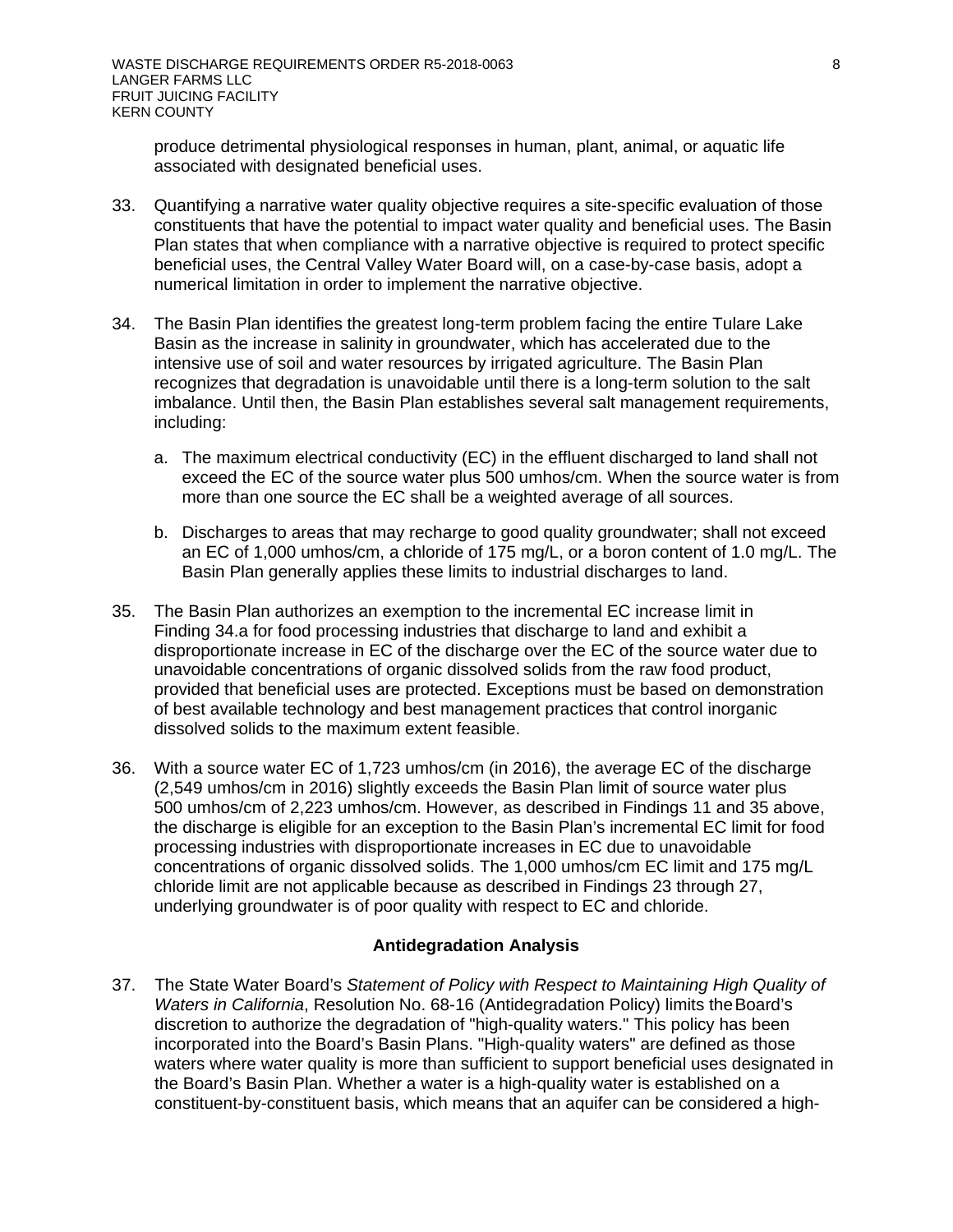quality water with respect to one constituent, but not for others (SWRCB Order No. WQ 91-10.)

- 38. Antidegradation Policy applies when an activity discharges to high quality waters and will result in some degradation of such high-quality waters. When it applies, the Policy requires that WDRs reflect best practicable treatment or control (BPTC) of wastes and that any degradation of high quality waters (a) will be consistent with the maximum benefit to the people of the State, and (b) will not result in an exceedance of water quality objectives. If the activity will not result in the degradation of high quality waters, Antidegradation Policy does not apply, and the Discharger need only demonstrate that it will use "best efforts" to control the discharge ofwaste.
- 39. Constituents of concern that have the potential to degrade and pollute groundwater include organics, nutrients, and salts.
	- a. For organics, the Order requires the submittal of a Wastewater and Nutrient Management Plan (Provision G.10.b) to ensure even application of wastewater at agronomic rates to the LAA's if the Discharger identifies an area to reclaim its effluent. Alternatively, this Order requires the Discharger to install a groundwater monitoring well network to assess groundwater degradation from the discharge.
	- b. For nitrogen, this Order requires the Discharger to explore land application area alternatives for disposal of its wastewater and submit a Wastewater and Nutrient Management Plan to demonstrate how it will apply wastewater at hydraulic and agronomic rates.
	- c. Based on groundwater data from 1989, the underlying groundwater EC ranges from 4,260 umhos/cm to 16,600 umhos/cm, and from 140 mg/L to 1,000 mg/L for chloride. The effluent is not expected to degrade groundwater with respect to EC and chloride.
- 40. The Discharger provide control of the discharge, or will provide control of the discharge, as required by this Order, that incorporates:
	- a. Wastewater treatment for solids removal;
	- b. Source water, effluent, pond monitoring; and
	- c. Either application of its wastewater to land in accordance with a Wastewater and Nutrient Management Plan or installation and monitoring of a groundwater monitoring well network to monitor the impact of the Facility's discharge on groundwater (as required by Provision G.10).

These control practices are reflective of BPTC of the discharge.

41. Economic prosperity of valley communities and associated industry is of maximum benefit to the people of the State and, therefore, sufficient reason exists to accommodate growth and limited groundwater degradation around the Facility, provided that the terms of the Basin Plan are met. The Discharger aids in the economic prosperity of the region by the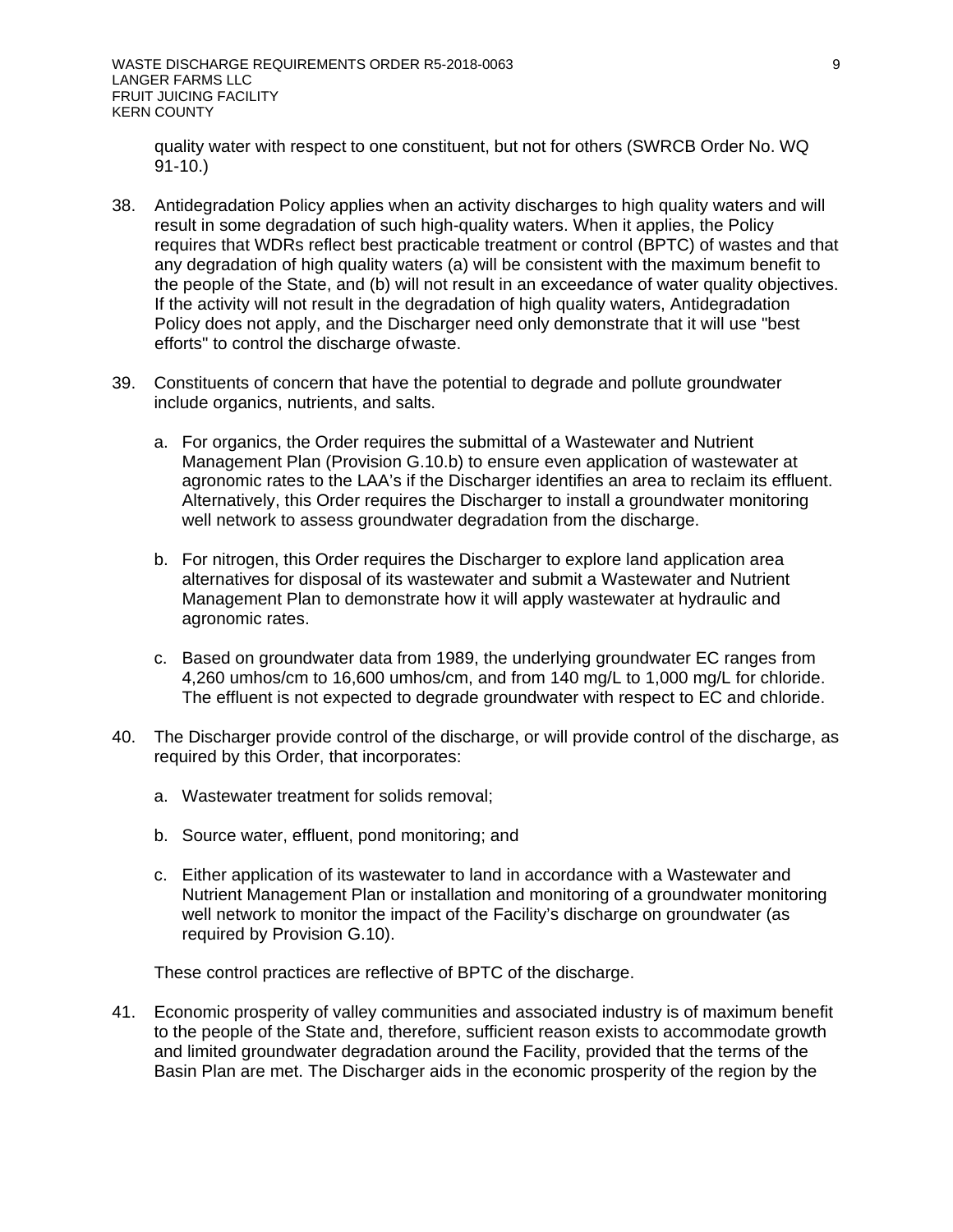direct employment of about 100 full time employees. The Discharger provides a tax base for local and county governments.

- 42. This Order establishes terms and conditions to ensure that the discharge does not unreasonably affect present and anticipated future beneficial uses of groundwater or result in groundwater quality worse than background or the water quality objectives set forth in the Basin Plan.
- 43. This Order is consistent with Antidegradation Policy because: (a) the Discharger has or will implement BPTC to minimize degradation, (b) the limited degradation allowed by this Order will not unreasonably affect present and anticipated future beneficial uses of groundwater, or result in water quality less than water quality objectives, and (c) the limited degradation is of maximum benefit to the people of the State.

## **Other Regulatory Considerations**

- 44. Pursuant to Water Code section 106.3, subdivision (a), it is "the established policy of the state that every human being has the right to safe, clean, affordable, and accessible water adequate for human consumption, cooking, and sanitary purposes." Although this Order is not necessarily subject to Water Code section 106.3 because it does not revise, adopt or establish a policy, regulation or grant criterion (see § 106.3, subd. (b)), it nevertheless promotes that policy by requiring discharges to meet MCLs designed to protect human health and ensure that water is safe for domestic use.
- 45. Based on the threat and complexity of the discharge, the Facility is determined to be classified as 2B as defined below:
	- a. Category 2 threat to water quality: "Those discharges of waste that could impair the designated beneficial uses of the receiving water, cause short-term violations of water quality objectives, cause secondary drinking water standards to be violated, or cause a nuisance."
	- b. Category B complexity: "Any discharger not included in Category A that has physical, chemical, or biological treatment systems (except for septic systems with subsurface disposal), or any Class 2 or Class 3 waste management units."
- 46. The discharges of wastewater authorized under this Order are exempt from the prescriptive requirements set forth in California Code of Regulations, title 27, section 20000 et seq. (See Cal. Code Regs., tit. 27, § 20090, subd. (a)-(b).) :
- 47. Because stormwater generated by the Facility does not discharge to waters of the U.S., the Discharger need not obtain facility coverage under the *Statewide General Permit for Storm Water Discharges Associated with Industrial Activities*, State Water Board Order 2014-0057-DWQ, NPDES Permit No. CAS000001 (Industrial General Permit).
- 48. Water Code section 13267, subdivision (b)(1) provides as follows:

In conducting an investigation … the regional board may require that any person who has discharged, discharges, or … proposes to discharge … shall furnish,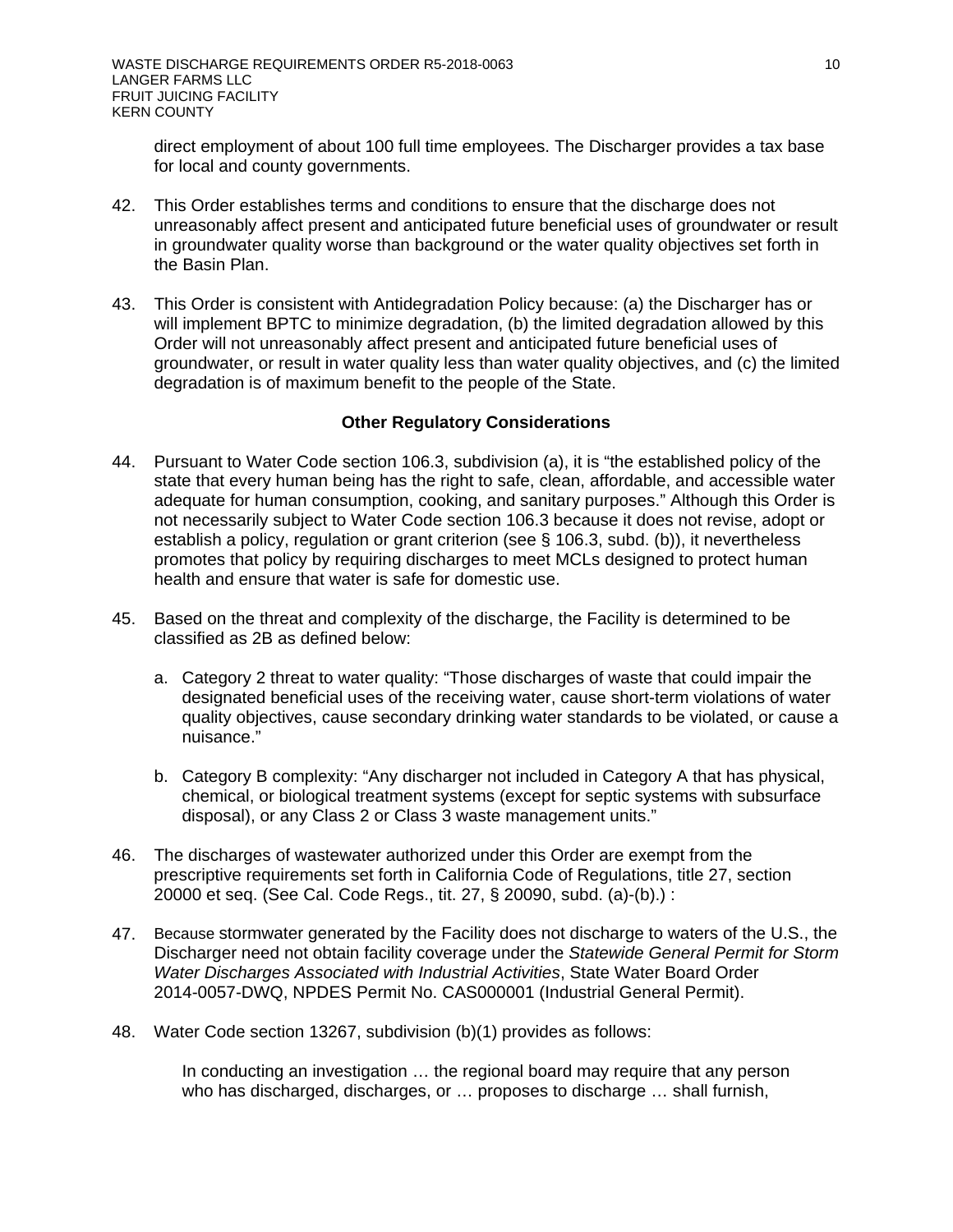under penalty of perjury, technical or monitoring program reports which the board requires. The burden, including costs of these reports, shall bear a reasonable relationship to the need for the reports and the benefits to be obtained from the reports. In requiring those reports, the regional board shall provide the person with a written explanation with regard to the need for the reports, and shall identify the evidence that supports requiring that person to provide the reports.

- 49. Technical reports required under this Order (and per the separately-issued Monitoring and Reporting Program Order No. R5-2018-0063) are necessary to ensure compliance with the WDRs prescribed herein. Additionally, the burden of producing such reports, as estimated by Central Valley Water Board staff, is also reasonably related to the need for such reports.
- 50. Absent promulgation of stricter standards pursuant to Water Code section 13801, Department of Water Resources' standards for the construction and destruction of groundwater wells, per Bulletins 74-90 (June 1991) and 94-81 (Dec. 1981), shall apply to all wells installed or monitored in connection to this Order.
- 51. The ability to discharge waste to the waters of the State of California is not a right but a privilege. (see Wat. Code, § 13263, subd. (g).) Accordingly, the adoption of this Order shall not be construed as creating a vested right to continue in any discharges otherwise authorized herein.

## **CEQA**

52. The prescription of WDRs, protective of the environment, for the Facility (an existing facility and/or operation) is exempt from the California Environmental Quality Act (CEQA), Public Resource Code section 21000 et seq., pursuant to section 15301 of the CEQA Guidelines (Cal. Code Regs., tit. 14, 15000 et seq.).

## **CV-SALTS Reopener**

- 53. The Central Valley Water Board adopted Basin Plan amendments incorporating new programs for addressing ongoing salt and nitrate accumulation in the Central Valley at its 31 May 2018 Board Meeting. These programs, once effective, could change how the Central Valley Water Board permits discharges of salt and nitrate. For nitrate, dischargers that are unable to comply with stringent nitrate requirements will be required to take on alternate compliance approaches that involve providing replacement drinking water to persons whose drinking water is affected by nitrates. Dischargers could comply with the new nitrate program either individually or collectively with other dischargers. For salinity, dischargers that are unable to comply with stringent salinity requirements would instead need to meet performance-based requirements and participate in a basin-wide effort to develop a long-term salinity strategy for the Central Valley. This Order may be amended or modified to incorporate any newly-applicable requirements.
- 54. The stakeholder-led Central Valley Salinity Alternatives for Long-Term Sustainability (CV-SALTS) initiative has been coordinating efforts to implement new salt and nitrate management strategies. The Board expects dischargers that may be affected by new salt and nitrate management policies to coordinate with the CV-SALTS initiative.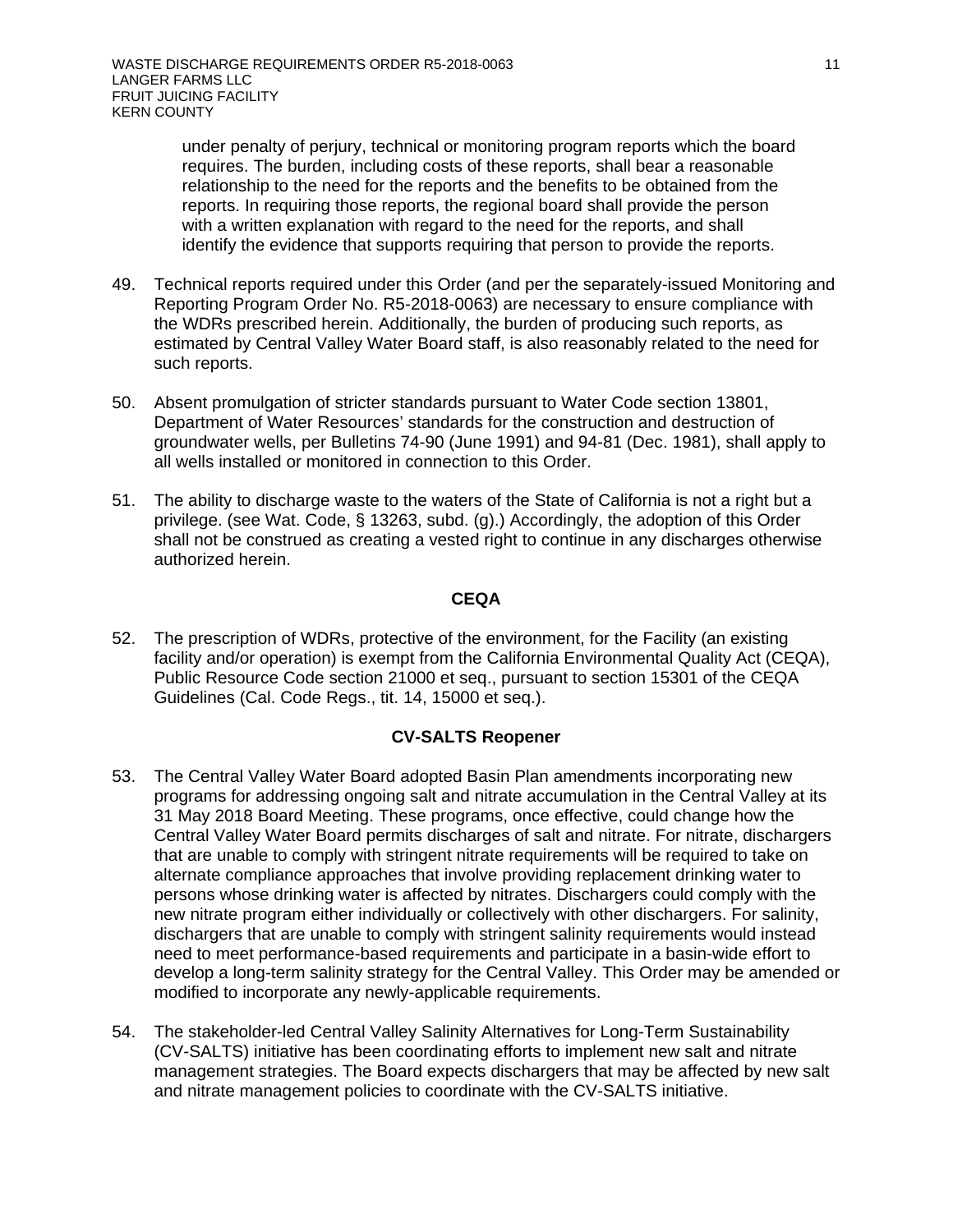## **Public Notice**

- 55. All the above and the supplemental information and details in the attached Information Sheet, which is incorporated by reference herein, were considered in establishing the conditions of discharge of this Order.
- 56. The Discharger and interested agencies and persons have been notified of the Central Valley Water Board's intent to prescribe waste discharge requirements for this discharge, and they have been provided an opportunity to submit written comments and an opportunity for a public hearing.
- 57. All comments pertaining to the discharge were heard and considered in a public meeting.

**IT IS HEREBY ORDERED** that, pursuant to Water Code sections 13263 and 13267, Langer Farms LLC (Discharger), its agents, successors, and assigns, to meet the provisions contained in Division 7 of the Water Code and regulations promulgated thereunder, shall comply with the following:

## **A. Discharge Prohibitions**

- 1. Discharge of waste to surface waters or surface water drainage courses is prohibited.
- 2. Discharge of waste classified as 'hazardous', as defined in California Code of Regulations, title 22, section 66261.1 et seq., is prohibited.
- 3. Discharge of waste classified as 'designated', as defined in Water Code section 13173, in a manner that causes violation of groundwater limitations, is prohibited.
- 4. Treatment system bypass or overflow of untreated wastes is prohibited, except as allowed by Standard Provisions E.2 in *Standard Provisions and Reporting Requirements for Waste Discharge Requirements*, dated 1 March 1991 (SPRRs).
- 5. Discharge of wastewater in a manner or location other than that described herein or in the RWD is prohibited.
- 6. Discharge of toxic substances into the wastewater ponds such that biological treatment mechanisms are disrupted is prohibited.
- 7. Discharge of domestic wastewater to the process wastewater treatment system is prohibited.
- 8. Discharge of process wastewater to the domestic wastewater treatment system (septic system) is prohibited.
- 9. Discharge of domestic wastewater to the process wastewater ponds, land application areas or any surface waters is prohibited.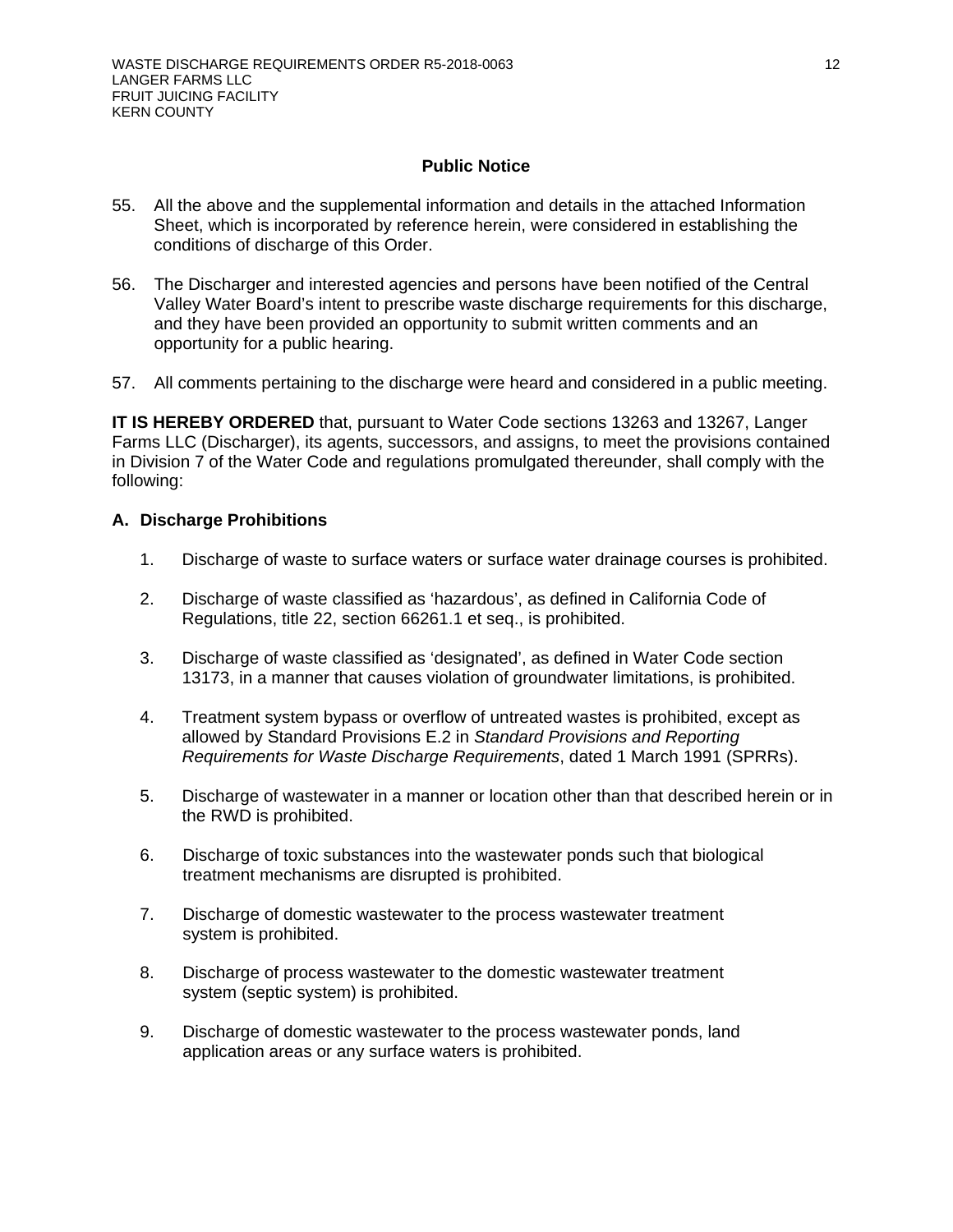## **B. Effluent Limitations**

1. The discharge from the Facility shall not exceed the following: a monthly average flow of 0.082 million gallons per day (mgd) and a total annual flow 29.93 million gallons per year (mgy). **[Compliance shall be determined at EFF-001[1](#page-12-0) ]**

## **C. Discharge Specifications**

- 1. No waste constituent shall be released, discharged, or placed where it will cause a violation of Groundwater Limitations of this Order.
- 2. Wastewater treatment, storage, and disposal shall not cause pollution or a nuisance as defined by Water Code section 13050.
- 3. The discharge shall remain within the permitted waste treatment/containment structures at all times.
- 4. The Discharger shall operate all systems and equipment to optimize the quality of the discharge.
- 5. All conveyance, treatment, storage, and disposal units shall be designed, constructed, operated, and maintained to prevent inundation or washout due to floods with a 100-year return frequency.
- 6. Objectionable odors shall not be perceivable beyond the limits of the property where the waste is generated, treated, and/or discharged at an intensity that creates or threatens to create nuisance conditions.
- 7. As a means of discerning compliance with Discharge Specification C.6, the dissolved oxygen (DO) content in the upper one foot of any wastewater pond shall not be less than 1.0 mg/L for three consecutive sampling events. If the DO in any single pond is below 1.0 mg/L for three consecutive sampling events, the Discharger shall report the findings to the Central Valley Water Board in writing within 10 days and shall include a specific plan to resolve the low DO results within 30 days.
- 8. The Discharger shall operate and maintain all ponds sufficiently to protect the integrity of containment dams and berms and prevent overtopping and/or structural failure. Unless a California-registered civil engineer certifies (based on design, construction, and conditions of operation and maintenance) that less freeboard is adequate, the operating freeboard in any pond shall never be less than two feet (measured vertically from the lowest possible point of overflow). As a means of management and to discern compliance with this requirement, the Discharger shall install and maintain in each pond a permanent staff gauge with calibration marks that clearly show the water level at design capacity and enable determination of available operational freeboard.
- 9. Wastewater treatment, storage, and disposal ponds or structures shall have sufficient capacity to accommodate allowable wastewater flow, design seasonal precipitation, and ancillary inflow and infiltration during the winter while ensuring continuous

<span id="page-12-0"></span> $\overline{a}$ <sup>1</sup> Monitoring location EFF-001 is described in Monitoring and Reporting Program R5-2018-0063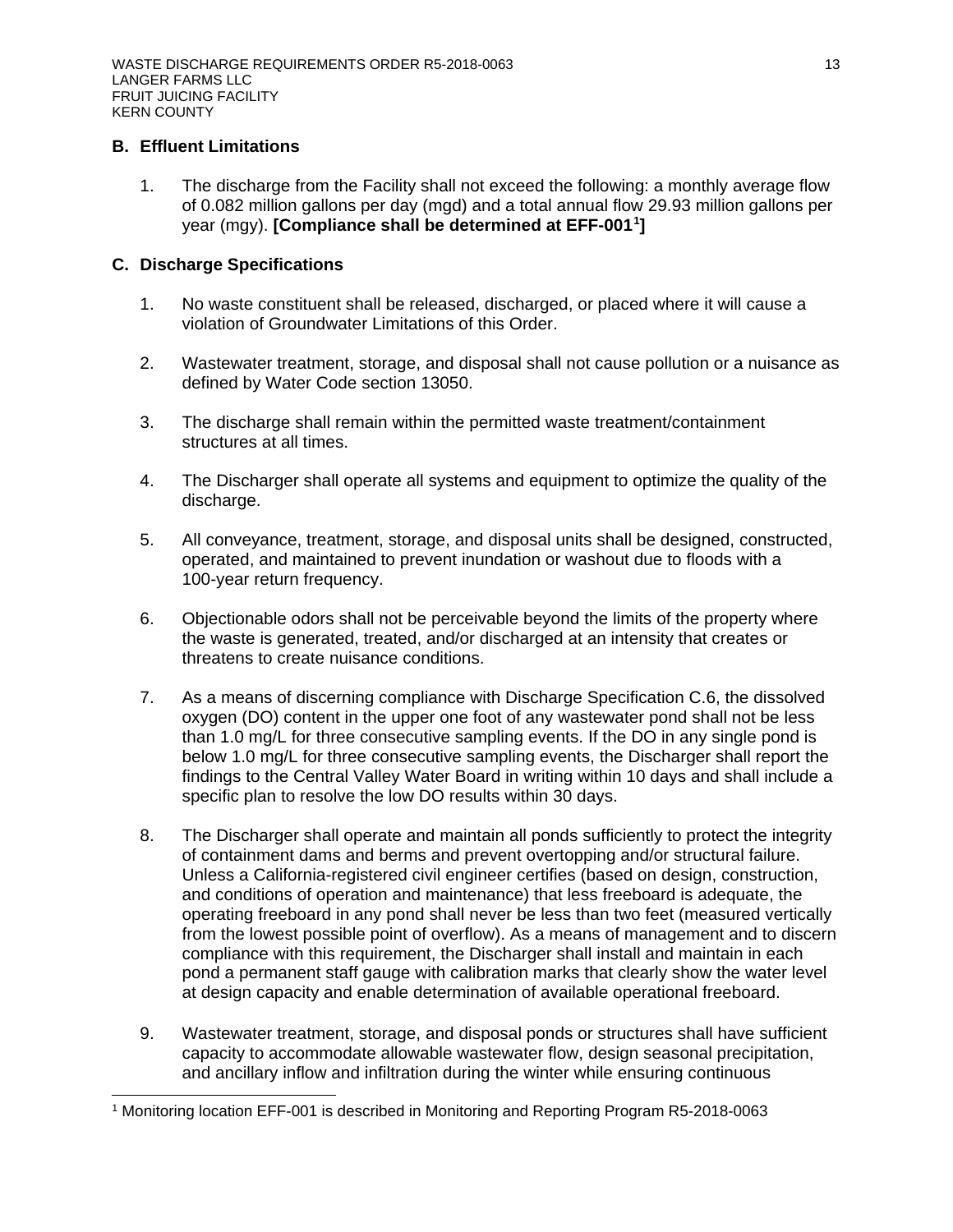compliance with all requirements of this Order. Design seasonal precipitation shall be based on total annual precipitation using a return period of 100 years, distributed monthly in accordance with historical rainfall patterns.

- 10. On or about **1 October** of each year, available capacity shall at least equal the volume necessary to comply with Effluent Limitation B.1 and Discharge Specifications C.8 and C.9.
- 11. All ponds and open containment structures shall be managed to prevent breeding of mosquitoes. Specifically:
	- a. An erosion control program shall be implemented to ensure that small coves and irregularities are not created around the perimeter of the water surface.
	- b. Weeds shall be minimized through control of water depth, harvesting, or herbicides.
	- c. Dead algae, vegetation, and debris shall not accumulate on the water surface.
	- d. The Discharger shall consult and coordinate with the local Mosquito Abatement District to minimize the potential for mosquito breeding as needed to supplement the above measures.
- 12. Newly constructed or rehabilitated berms or levees (excluding internal berms that separate ponds or control the flow of water within the pond) shall be designed and constructed under the supervision of a California Registered Civil Engineer.

## **D. Groundwater Limitations**

Release of waste constituents from any component of any treatment, storage, delivery system, or land application area associated with the discharge shall not cause or contribute to groundwater containing constituent concentrations in excess of the concentrations specified below or natural background quality, whichever is greater:

- 1. Nitrate as Nitrogen of 10 mg/L.
- 2. For constituents identified in Title 22, the MCLs quantified therein.

## **E. Land Application Area Specifications**

- 1. The BOD loading to the LAA's calculated as a cycle average as determined by the method described in the attached Monitoring and Reporting Program, shall not exceed 100 pounds per day per acre.
- 2. Land application of wastewater shall be managed to minimize erosion.
- 3. LAA's shall be inspected periodically to determine compliance with the requirements of this Order. If an inspection reveals noncompliance or threat of noncompliance with this Order, the Discharger shall temporarily stop irrigation with process wastewater immediately and implement corrective actions to ensure compliance with this Order.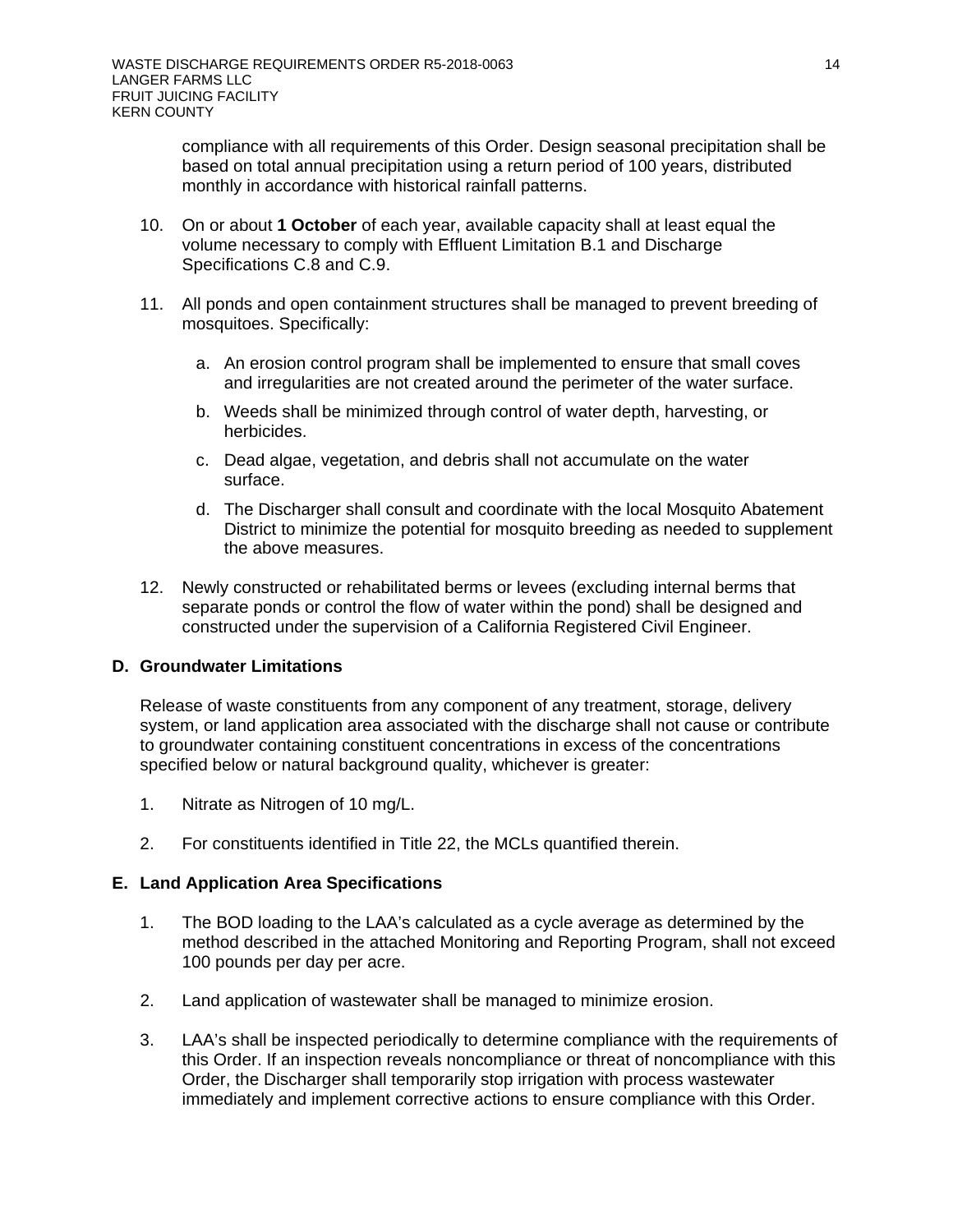- 4. Any runoff of wastewater (tailwater) shall be confined to the LAA's and shall not enter any surface water drainage course or storm water drainage system.
- 5. The Discharger may not discharge process wastewater to the LAA during rainfall or when soils are saturated.
- 6. Crops shall be grown in the LAA. Crops shall be selected based on nutrient uptake, consumptive use of water, and irrigation requirements to maximize crop uptake of water and nutrients.
- 7. Application of waste constituents to the LAA's shall be at reasonable agronomic rates to preclude creation of a nuisance and degradation of groundwater, considering the crop, soil, climate, and irrigation management system. The annual nutritive loading of the LAA's, including the nutritive value of organic and chemical fertilizers and of the wastewater shall not exceed the annual crop demand.
- 8. Hydraulic loading of wastewater and supplemental irrigation water shall be at reasonable agronomic rates.
- 9. The Dischargers shall ensure that water, BOD, and nitrogen are applied and distributed uniformly across each LAA field. The Discharger shall implement changes to the irrigation system and/or operation practices as needed to ensure compliance with this specification.
- 10. The LAA's shall be managed to prevent breeding of mosquitos. In particular:
	- a. All applied irrigation water must infiltrate within 48 hours;
	- b. Tailwater ditches shall be maintained essentially free of emergent, marginal, and floating vegetation; and
	- c. Low-pressure and unpressurized pipelines and ditches accessible to mosquitoes shall not be used to store wastewater.

## **F. Solids Specifications**

Solids generated at the Facility consist of silt, sand, and other debris removed during the pre-cleaning process and fruit scraps.

- 1. Any drying, handling and storage of solids at the Facility shall be temporary, and controlled and contained in a manner that minimizes leachate formation and precludes the development of odor nuisance conditions and infiltration of waste constituent into soils in a mass or concentration that will violate groundwater limitations of this Order.
- 2. Collected screenings and other solids removed from the liquid waste shall be disposed of in a manner approved by the Executive Officer. Removal for further treatment, disposal, or reuse at sites (i.e., landfill, composting sites, soil amendment sites) operated in accordance with valid waste discharge requirements issued by a regional water quality control board will satisfy this specification.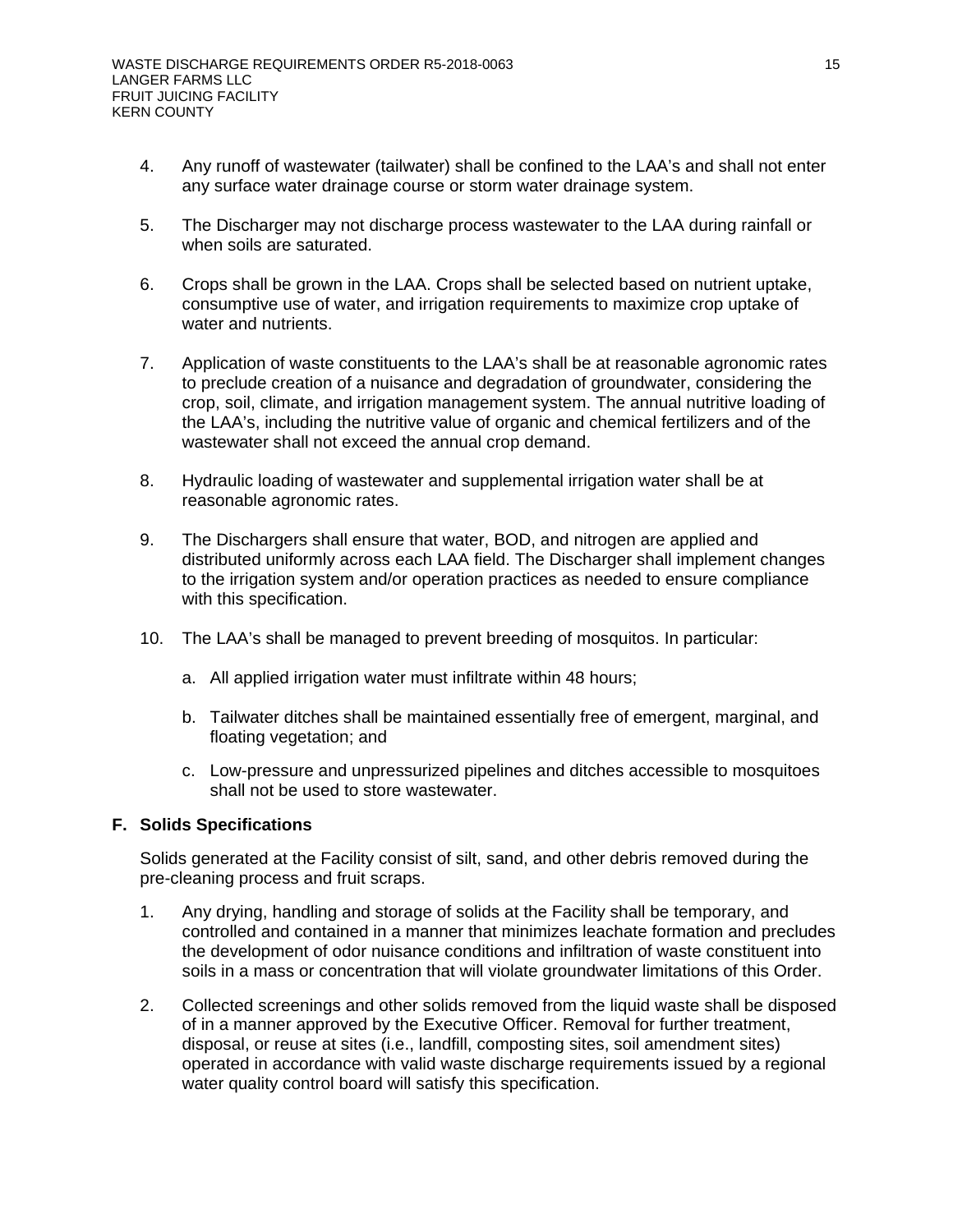3. Any proposed change in solids use or disposal practice shall be reported to the Executive Officer at least 90 days in advance of the change.

## **G. Provisions**

- 1. Except as otherwise provided herein, the Discharger shall comply with all provisions in the SPRRS (incorporated herein).
- 2. The Discharger shall comply with MRP R5-2018-0063, which is part of this Order, and any revisions thereto as adopted by the Central Valley Water Board or approved by the Executive Officer.
- 3. A copy of this Order, including its MRP, Information Sheet, Attachments, and Standard Provisions, shall be kept at the Langer Farms Facility for reference by operating personnel. Key operating personnel shall be familiar with its contents.
- 4. The Discharger shall comply with all conditions of this Order, including timely submittal of technical and monitoring reports. On or before each report due date, the Discharger shall submit the specified documents to the Central Valley Water Board or, if appropriate, a written report detailing compliance or noncompliance with the specific schedule date and task. If noncompliance is being reported, then the Discharger shall state the reasons for such noncompliance and provide an estimate of the date when the Discharger will be in compliance. The Discharger shall notify the Central Valley Water Board in writing when it returns to compliance with the time schedule. Violations may result in enforcement action, including Central Valley Water Board or court orders requiring corrective action or imposing civil monetary liability, or in revision or rescission of this Order.
- 5. The Discharger shall at all times properly operate and maintain all facilities and systems of treatment and control (and related appurtenances) that are installed or used by the Discharger to achieve compliance with the conditions of this Order. Proper operation and maintenance also include adequate laboratory controls and appropriate quality assurance procedures. This Provision requires the operation of back-up or auxiliary facilities or similar systems that are installed by the Discharger only when the operation is necessary to achieve compliance with the conditions of this Order.
- 6. Per the SPRRs, the Discharger shall report promptly to the Central Valley Water Board any material change or proposed change in the character, location, or volume of the discharge.
- 7. At least **90 days** prior to termination or expiration of any lease, contract, or agreement involving disposal or recycling areas or off-site reuse of effluent, used to justify the capacity authorized herein and assure compliance with this Order, the Discharger shall notify the Central Valley Water Board in writing of the situation and of what measures have been taken or are being taken to assure full compliance with this Order.
- 8. In the event of any change in control or ownership of the Facility, the Discharger shall notify the succeeding owner or operator of the existence of this Order by letter, a copy of which shall be immediately forwarded to the Central Valley Water Board.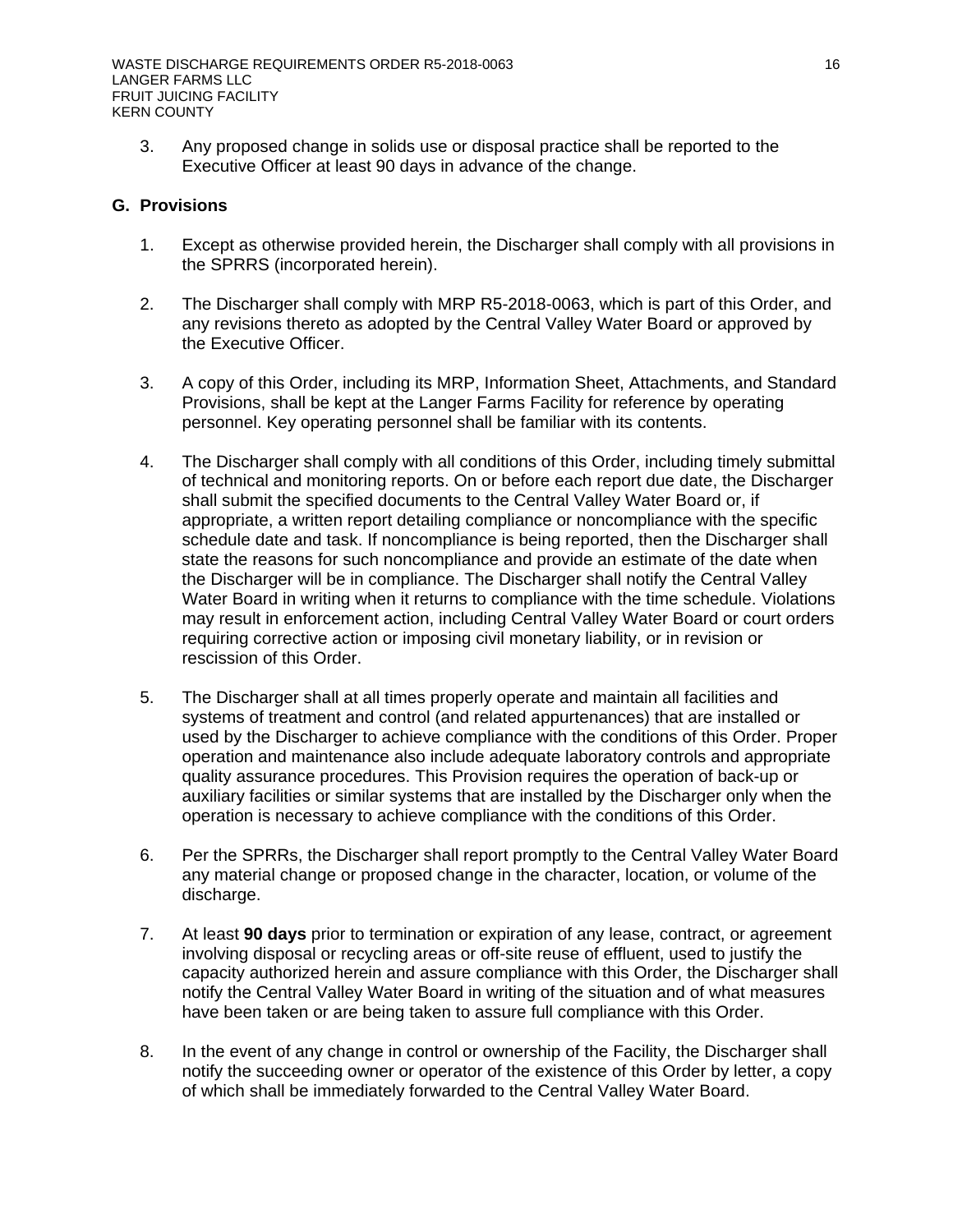9. To assume operation as a Discharger under this Order, the succeeding owner or operator must apply in writing to the Executive Officer requesting transfer of the Order. The request must contain the requesting entity's full legal name, the state of incorporation if a corporation, the address and telephone number of the persons responsible for contact with the Central Valley Water Board, and a statement. The statement shall comply with the signatory paragraph of Standard Provision B.3 and state that the new owner or operator assumes full responsibility for compliance with this Order. Failure to submit the request shall be considered a discharge without requirements, a violation of the Water Code. If approved by the Executive Officer, the transfer request will be submitted to the Central Valley Water Board for its consideration of transferring the ownership of this Order at one of its regularly scheduled meetings.

|    | <u>Task</u>                                                                                                                                                                                                                                                                                                                                                                                                                                                                                     | Due Date           |
|----|-------------------------------------------------------------------------------------------------------------------------------------------------------------------------------------------------------------------------------------------------------------------------------------------------------------------------------------------------------------------------------------------------------------------------------------------------------------------------------------------------|--------------------|
| a. | Submit a Land Application Exploration Report that<br>describes feasible land application area alternatives for<br>the disposal of the Discharger's wastewater. The Land<br>Application Exploration Report shall be subject to<br>Executive Officer approval.                                                                                                                                                                                                                                    | By 4 February 2019 |
| b. | If Langer Farms identifies land application areas in Task<br>10.a, a Wastewater and Nutrient Management Plan<br>shall be submitted for Executive Officer approval. The<br>Wastewater and Nutrient Management Plan must<br>include the information required in Provision G.11.<br>Upon Executive Officer approval of the Wastewater and<br>Nutrient Management Plan, Langer Farms shall begin<br>discharging the Facility's wastewater to the land<br>application areas identified in Task 10.a. | By 3 August 2020   |
|    | <b>Or</b>                                                                                                                                                                                                                                                                                                                                                                                                                                                                                       |                    |
|    | If Langer Farms does not identify land application areas<br>in Task 10.a or if the Executive Officer does not concur<br>with the findings of the Land Application Exploration<br>Report, Langer Farms shall submit a Work Plan for the<br>installation of a groundwater monitoring well network,<br>as required by Task 10.c.                                                                                                                                                                   |                    |

10. The Discharger shall comply with the following schedule: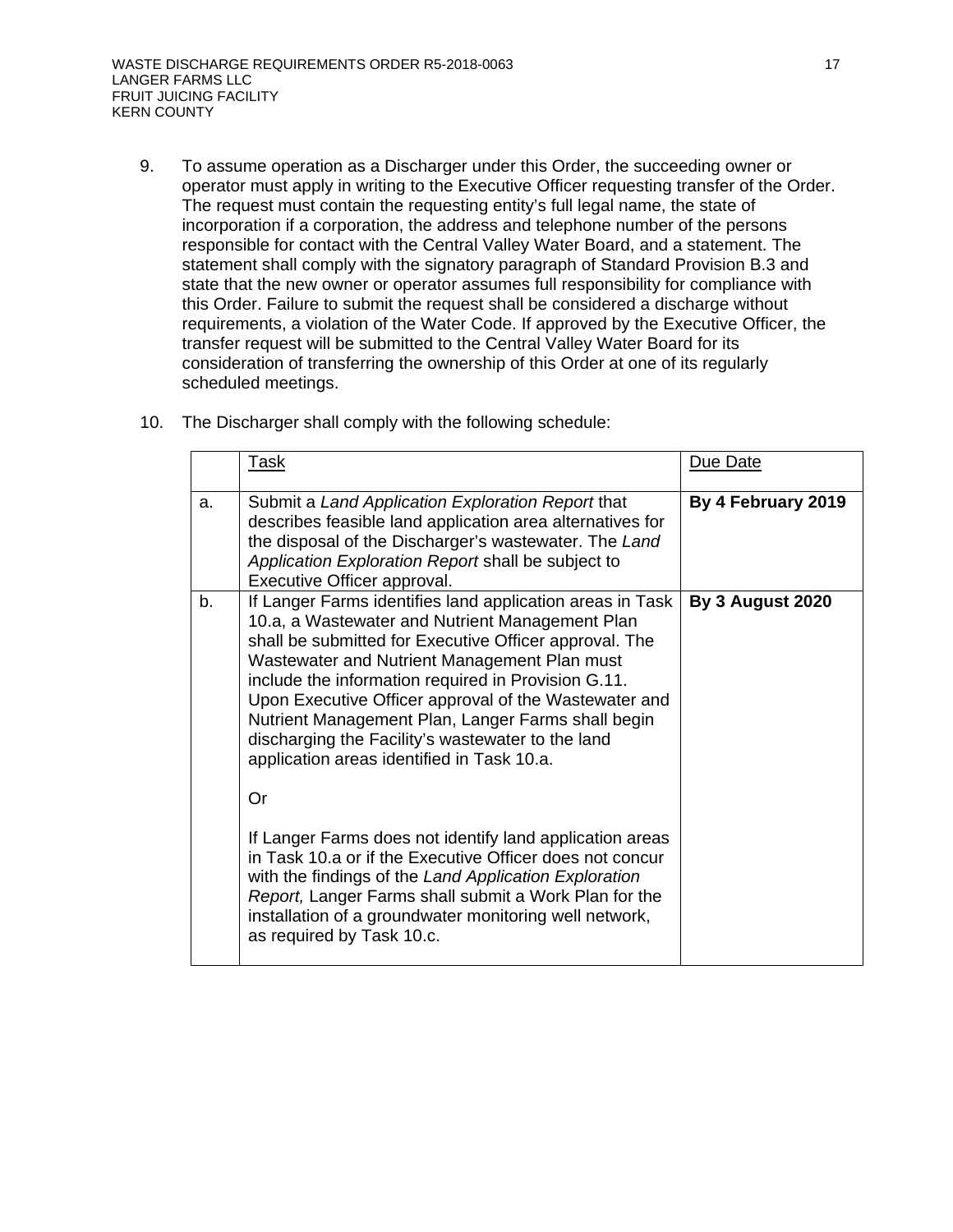| C. | Submit a Work Plan for the installation of a groundwater<br>monitoring well network subject to Executive Officer<br>approval. The Work Plan shall satisfy the information<br>needs specified in the monitoring well installation<br>section of Attachment D, Standard Requirements for<br>Monitoring Well Installation Work Plans and Monitoring<br>Well Installation Reports. All wells shall comply with<br>appropriate standards as described in California Well<br>Standard Bulletin 74-90 (June 1991) and Water Well<br>Standards: State of California Bulletin 74-81 (December<br>1981), and any more stringent standards adopted by<br>the State or county pursuant to Water Code section<br>13801, apply to all monitoring wells used to monitor the<br>impacts of wastewater storage or disposal governed by<br>this Order. | 3 month after the<br>completion of Task<br>10.a if required (see<br><b>Task 10.b)</b> |
|----|--------------------------------------------------------------------------------------------------------------------------------------------------------------------------------------------------------------------------------------------------------------------------------------------------------------------------------------------------------------------------------------------------------------------------------------------------------------------------------------------------------------------------------------------------------------------------------------------------------------------------------------------------------------------------------------------------------------------------------------------------------------------------------------------------------------------------------------|---------------------------------------------------------------------------------------|
| d. | Complete well installation as necessary and commence<br>groundwater monitoring in accordance with Monitoring<br>and Reporting Program R5-2018-0063.                                                                                                                                                                                                                                                                                                                                                                                                                                                                                                                                                                                                                                                                                  | 3 months from the<br>completion of Task<br>10.c.                                      |
| е. | Submit a groundwater monitoring well installation report<br>that meets the requirements of Attachment D, Standard<br>Requirements for Monitoring Well Installation Work<br>Plans and Monitoring Well Installation Reports.                                                                                                                                                                                                                                                                                                                                                                                                                                                                                                                                                                                                           | 1 month from the<br>completion of Task<br>10.d                                        |

- 11. At a minimum, the Wastewater and Nutrient Management Plan must include management practices that will be implemented to ensure wastewater and the nutrients contained therein are applied evenly at agronomic rates and will not cause nuisance conditions or unreasonable degradation of underlying groundwater. The objective of the Wastewater and Nutrient Management Plan is to identify and utilize site specific data to demonstrate wastewater loading will occur at reasonable agronomic rates that will preclude degradation of groundwater that will exceed Water Quality Objectives or adversely affect Beneficial Uses.
- 12. **By 29 January 2019**, the Discharger shall submit a Salinity Management Plan with salinity source control reduction goals and an implementation time schedule for Executive Officer approval. The Salinity Management Plan shall identify any additional methods that could be used to further reduce the salinity of the discharge to the maximum extent feasible. The Discharger shall implement the plan in accordance with the approved time schedule.
- 13. The Discharger shall submit the technical reports and work plans required by this Order for consideration by the Executive Officer, and incorporate comments the Executive Officer may have in a timely manner, as appropriate. Unless expressly stated otherwise in this Order, the Discharger shall proceed with all work required by the foregoing provisions by the dues dates specified.
- 14. In accordance with Business and Professions Code sections 6735, 7835, and 7835.1, engineering and geologic evaluations and judgments shall be performed by or under the direction of registered professionals competent and proficient in the fields pertinent to the required activities. All technical reports specified herein that contain work plans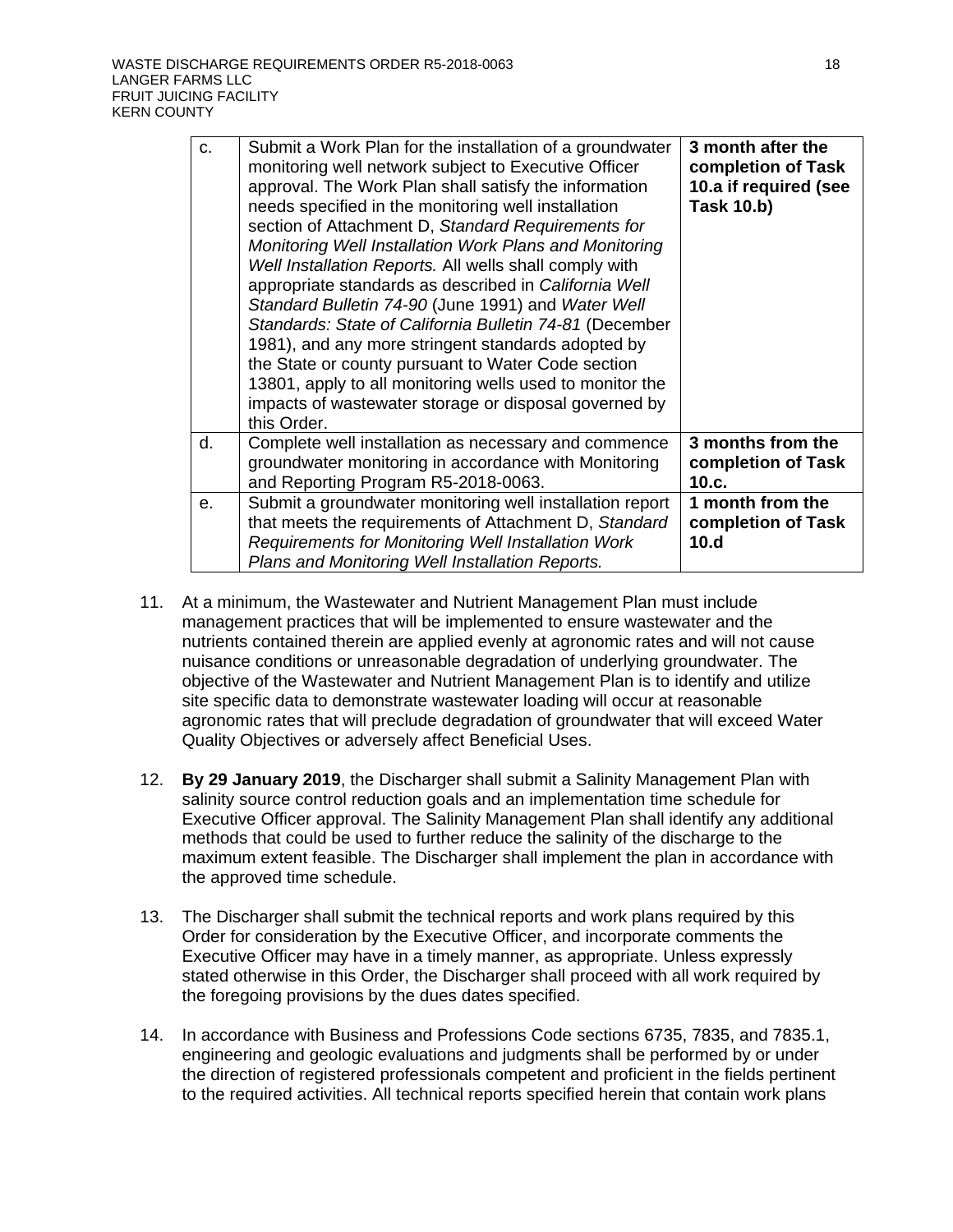for investigations and studies, that describe the conduct of investigations and studies or that contain technical conclusions and recommendations concerning engineering and geology shall be prepared by or under the direction of appropriately qualified professional(s), even if not explicitly stated. Each technical report submitted by the Discharger shall bear the professional's signature and stamp.

15. The Central Valley Water Board will review this Order periodically and will revise requirements when necessary.

If, in the opinion of the Executive Officer, the Discharger fails to comply with the provisions of this Order, the Executive Officer may refer this matter to the Attorney General for judicial enforcement, may issue a complaint for administrative civil liability, or may take other enforcement actions. Failure to comply with this Order may result in the assessment of Administrative Civil Liability of up to \$10,000 per violation, per day, depending on the violation, pursuant to the Water Code, including sections 13268, 13350 and 13385. The Central Valley Water Board reserves its right to take any enforcement actions authorized by law.

Any person aggrieved by this action of the Central Valley Water Board may petition the State Water Board to review the action in accordance with Water Code section 13320 and California Code of Regulations, title 23, section 2050 et seq. The State Water Board must receive the petition by 5:00 p.m., 30 days after the date of this Order, except that if the thirtieth day following the date of this Order falls on a Saturday, Sunday, or state holiday, the petition must be received by the State Water Board by 5:00 p.m. on the next business day. Copies of the law and regulations applicable to filling petitions may be found on the Internet (at the address provided below) or will be provided upon request.

[http://www.waterboards.ca.gov/public\\_notices/petitions/water\\_quality/](http://www.waterboards.ca.gov/public_notices/petitions/water_quality/)

I, PATRICK PULUPA, Executive Officer, do hereby certify the foregoing is a full, true, and correct copy of an Order adopted by the California Regional Water Quality Control Board, Central Valley Region, on 2 August 2018.

*ORIGINAL SIGNED BY*

#### \_\_\_\_\_\_\_\_\_\_\_\_\_\_\_\_\_\_\_\_\_\_\_\_\_\_\_\_\_\_\_\_\_\_\_\_\_\_\_\_\_ PATRICK PULUPA, Executive Officer

Order Attachments:

- Attachment A—Site Location Map
- Attachment B—Facility Map
- Attachment C—Wastewater Treatment Flow Schematic
- Attachment D—Standards Requirements for Monitoring Well Installation, Work Plans and Monitoring Wells Installation Reports
- Monitoring and Reporting Program R5-2018-0063
- Information Sheet
- Standard Provisions and Reporting Requirements dated 1 March 1991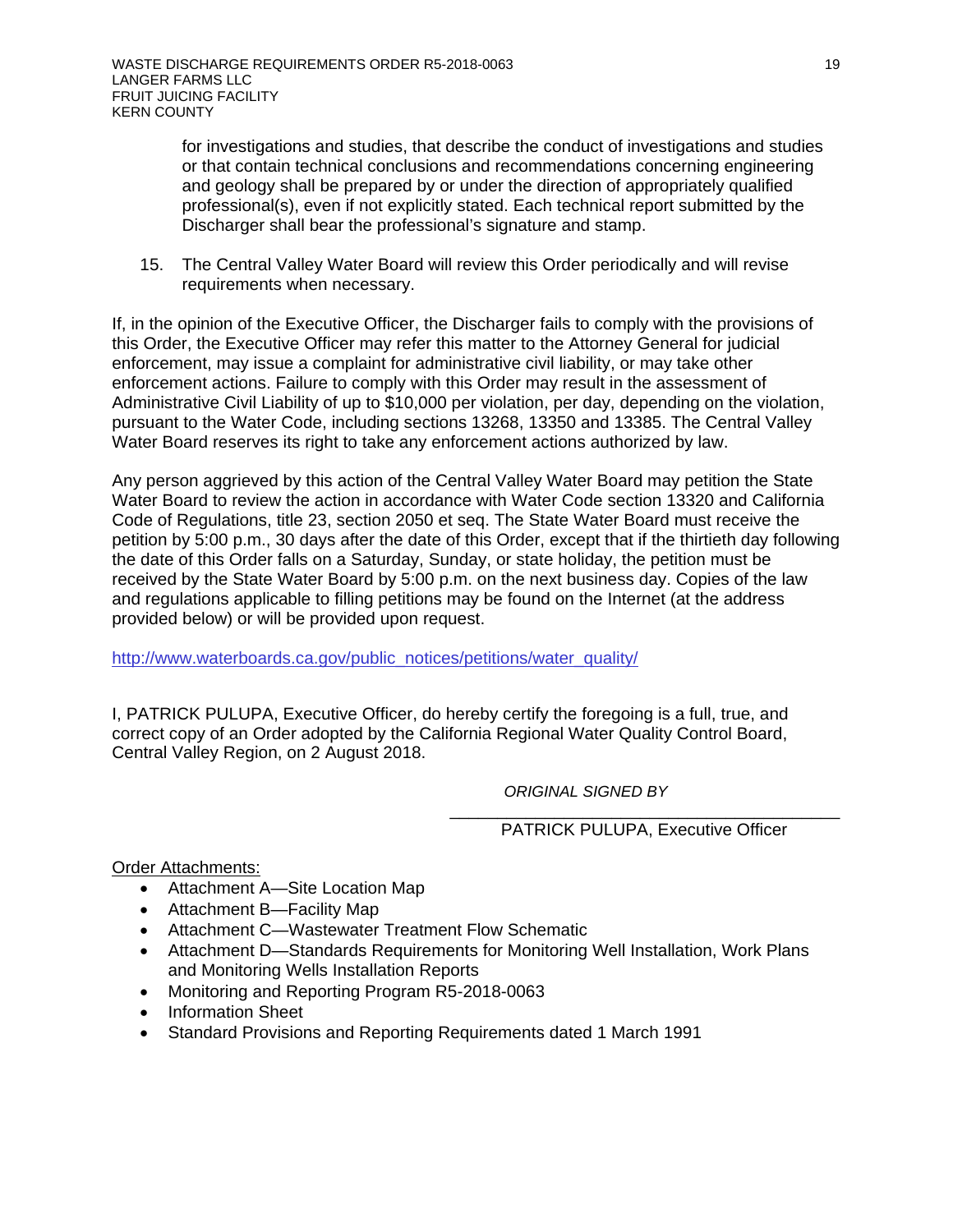

**ATTACHMENT A**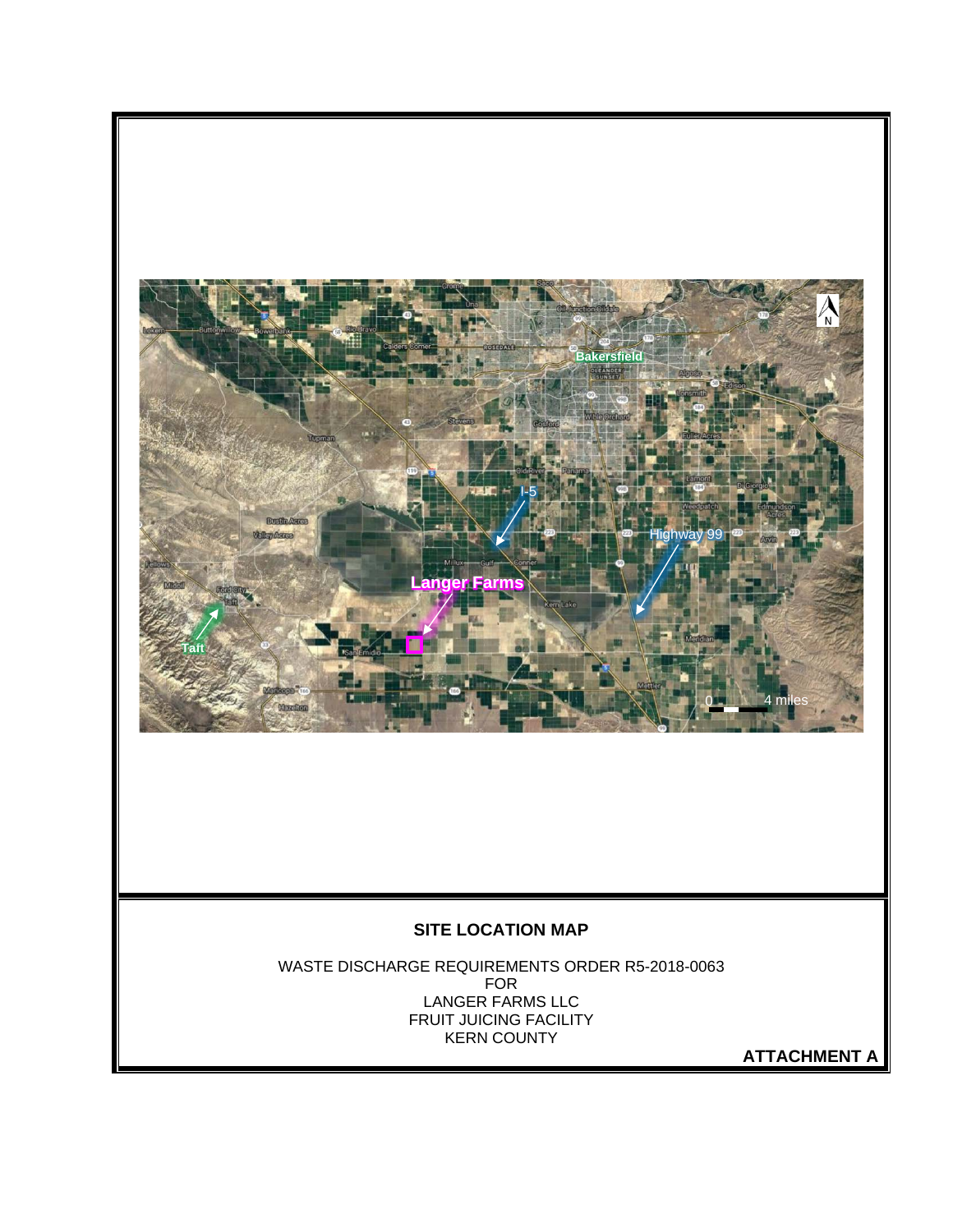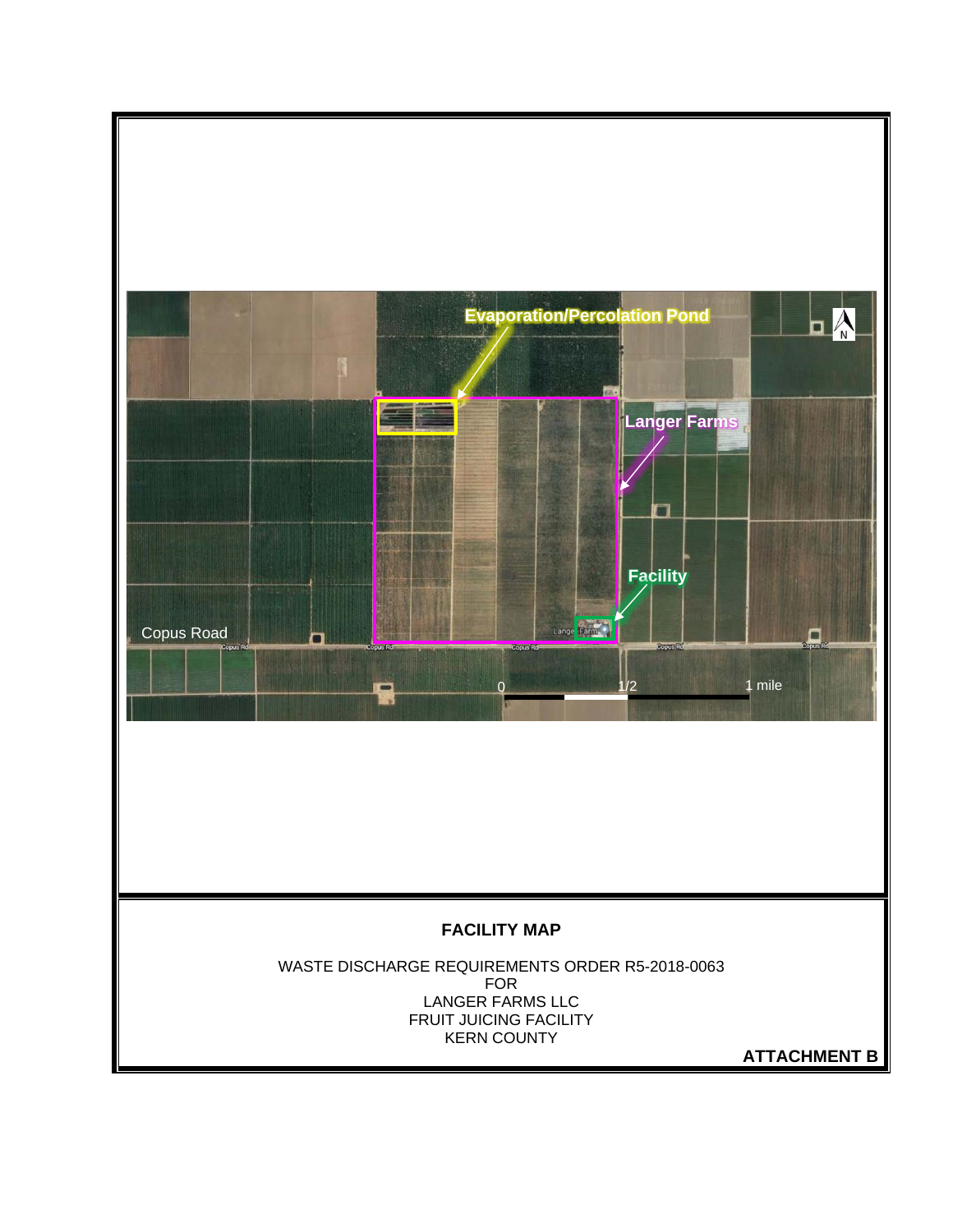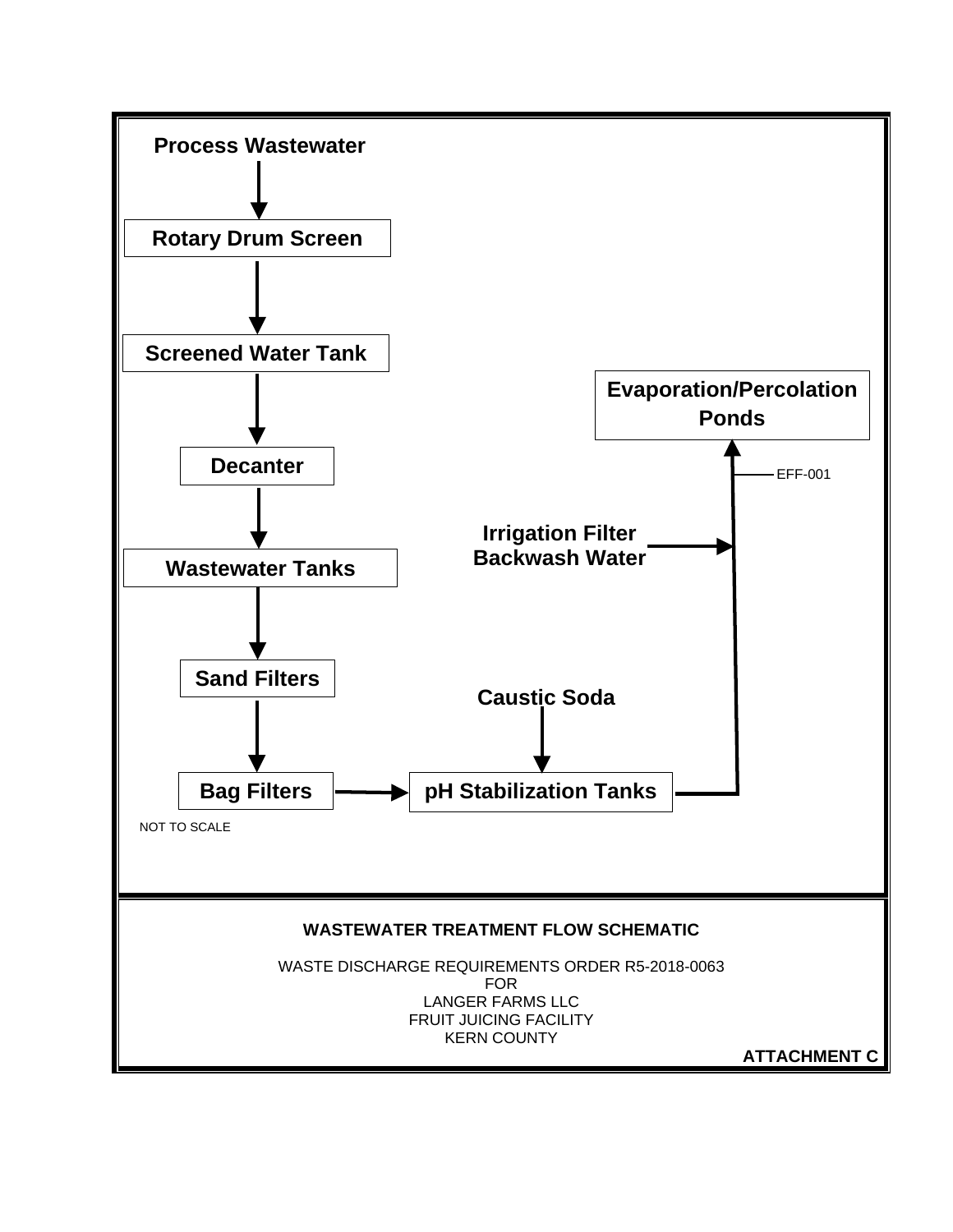# **ORDER NO. R5-2018-0063 ATTACHMENT D STANDARD REQUIREMENTS FOR MONITORING WELL INSTALLATION WORK PLANS AND MONITORING WELL INSTALLATION REPORTS**

Prior to installation of groundwater monitoring wells, the Discharger shall submit a work plan containing, at a minimum, the information listed in Section 1, below. Wells may be installed after staff approves the work plan. Upon installation, the Discharger shall submit a well installation report that includes the information contained in Section 2, below. All work plans and reports must be prepared under the direction of, and certified by, a California registered geologist or civil engineer.

# **SECTION 1 - Monitoring Well Installation Work Plan and Groundwater Sampling and Analysis Plan**

The monitoring well installation work plan shall contain, at a minimum, the following information:

A. General Information:

Purpose of the well installation project

Brief description of local geologic and hydrogeologic conditions Proposed monitoring well locations and rationale for well locations Topographic map showing facility location, roads, and surface water bodies Large-scaled site map showing all existing on-site wells, proposed wells, surface water bodies and drainage courses, buildings, waste handling facilities, utilities, and major physical and man-made features

B. Drilling Details:

On-site supervision of drilling and well installation activities Description of drilling equipment and techniques Equipment decontamination procedures Cuttings disposal methods Soil sampling intervals (if appropriate); logging methods; number and location of soil

- samples and rationale; and sample collection, preservation, and analytical methods
- C. Monitoring Well Design (in graphic form with rationale provided in narrative form): Diagram of proposed well construction details
	- Borehole diameter
	- Casing and screen material, diameter, and centralizer spacing (if needed)
	- Type of well caps (bottom cap either screw on or secured with stainless steel screws)
	- Anticipated depth of well, length of well casing, and length and position of perforated interval
	- Thickness, position and composition of surface seal, sanitary seal, and sand pack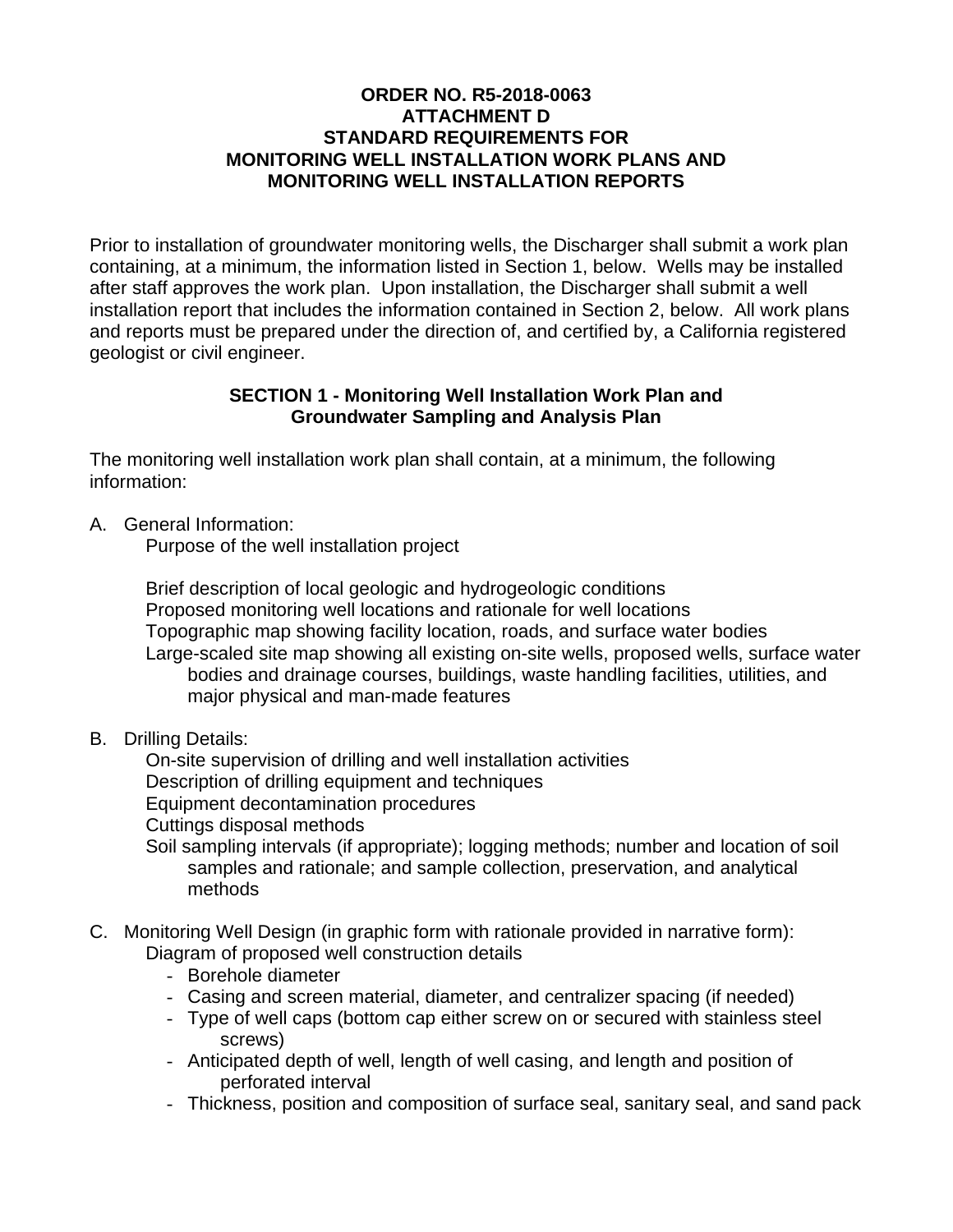WASTE DISCHARGE REQUIREMENTS ORDER R5-2018-0063 AND THE RESIDENCE OF A 2-2-ATTACHMENT D – STANDARD REQUIREMENTS FOR MONITORING WELL INSTALLATION WORK PLANS AND MONITORING WELL INSTALLATION REPORTS

- Anticipated screen slot size and filter pack
- D. Well Development (not to be performed until at least 48 hours after sanitary seal placement):

Method of development to be used (i.e., surge, bail, pump, etc.) Parameters to be monitored during development and record keeping technique Method of determining when development is complete Disposal of development water

- E. Well Survey (precision of vertical survey data shall be at least 0.01 foot): Identify the Licensed Land Surveyor or Civil Engineer that will perform the survey Datum for survey measurements List well features to be surveyed (i.e., top of casing, horizontal and vertical coordinates, etc.)
- F. Schedule for Completion of Work
- G. Appendix: Groundwater Sampling and Analysis Plan (SAP) The Groundwater SAP, a guidance document that is referred to by individuals responsible for conducting groundwater monitoring and sampling activities, shall contain, at a minimum, a detailed written description of standard operating procedures for:
	- Equipment to be used during sampling
	- Equipment decontamination procedures
	- Water level measurement procedures
	- Well purging (include a discussion of procedures to follow if three casing volumes cannot be purged)
	- Monitoring and record keeping during water level measurement and well purging (include copies of record keeping logs to be used)
	- Purge water disposal
	- Analytical methods and required reporting limits
	- Sample containers and preservatives
	- Sampling
		- General sampling techniques

 - Record keeping during sampling (include copies of record keeping logs to be used)

- QA/QC samples
- Chain of Custody
- Sample handling and transport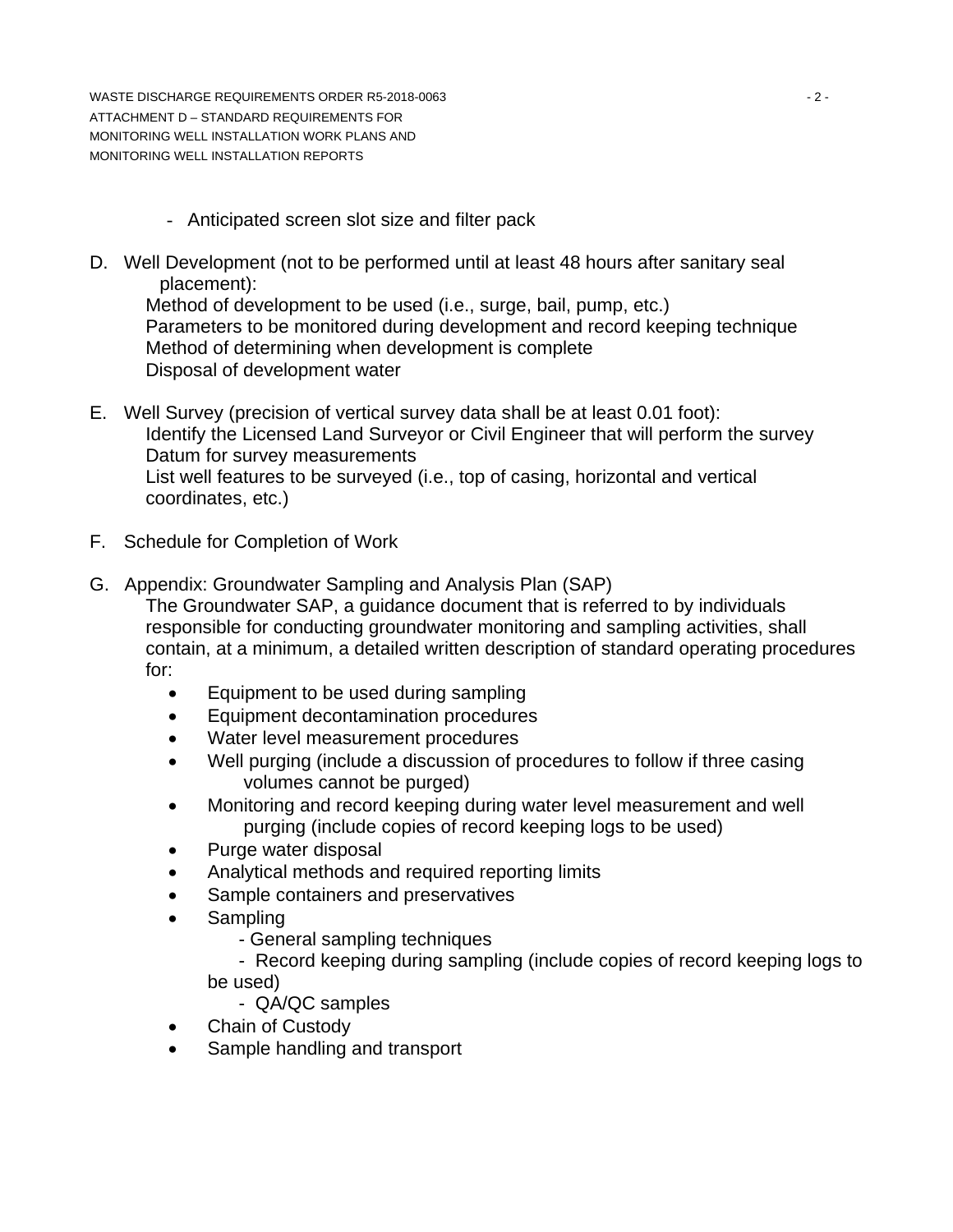WASTE DISCHARGE REQUIREMENTS ORDER R5-2018-0063 AND THE STATE DISCHARGE REQUIREMENTS ORDER R5-2018-0063 ATTACHMENT D – STANDARD REQUIREMENTS FOR MONITORING WELL INSTALLATION WORK PLANS AND MONITORING WELL INSTALLATION REPORTS

# **SECTION 2 - Monitoring Well Installation Report**

The monitoring well installation report must provide the information listed below. In addition, the report must also clearly identify, describe, and justify any deviations from the approved work plan.

A. General Information:

Purpose of the well installation project

Number of monitoring wells installed and identifying label(s) for each

Brief description of geologic and hydrogeologic conditions encountered during well installation

Topographic map showing facility location, roads, surface water bodies

Large-scaled site map showing all previously existing wells, newly installed wells, surface water bodies and drainage courses, buildings, waste handling facilities, utilities, and other major physical and man-made features.

B. Drilling Details (in narrative and/or graphic form):

On-site supervision of drilling and well installation activities

Drilling contractor and driller's name

Description of drilling equipment and techniques

Equipment decontamination procedures

Well boring log (provide for each well)

- Well boring number and date drilled
- Borehole diameter and total depth
- Total depth of open hole (i.e., total depth drilled if no caving or back-grouting occurs)
- Depth to first encountered groundwater and stabilized groundwater depth
- Detailed description of soils encountered, using the Unified Soil Classification System
- C. Well Construction Details (provide for each well):

Well construction diagram including:

- Monitoring well number and date constructed
- Casing and screen material, diameter, and centralizer spacing (if needed)
- Length of well casing
- Length and position of slotted casing and size of perforations
- Thickness, position and composition of surface seal, sanitary seal, and sand pack
- Type of well caps (bottom cap either screw on or secured with stainless steel screws)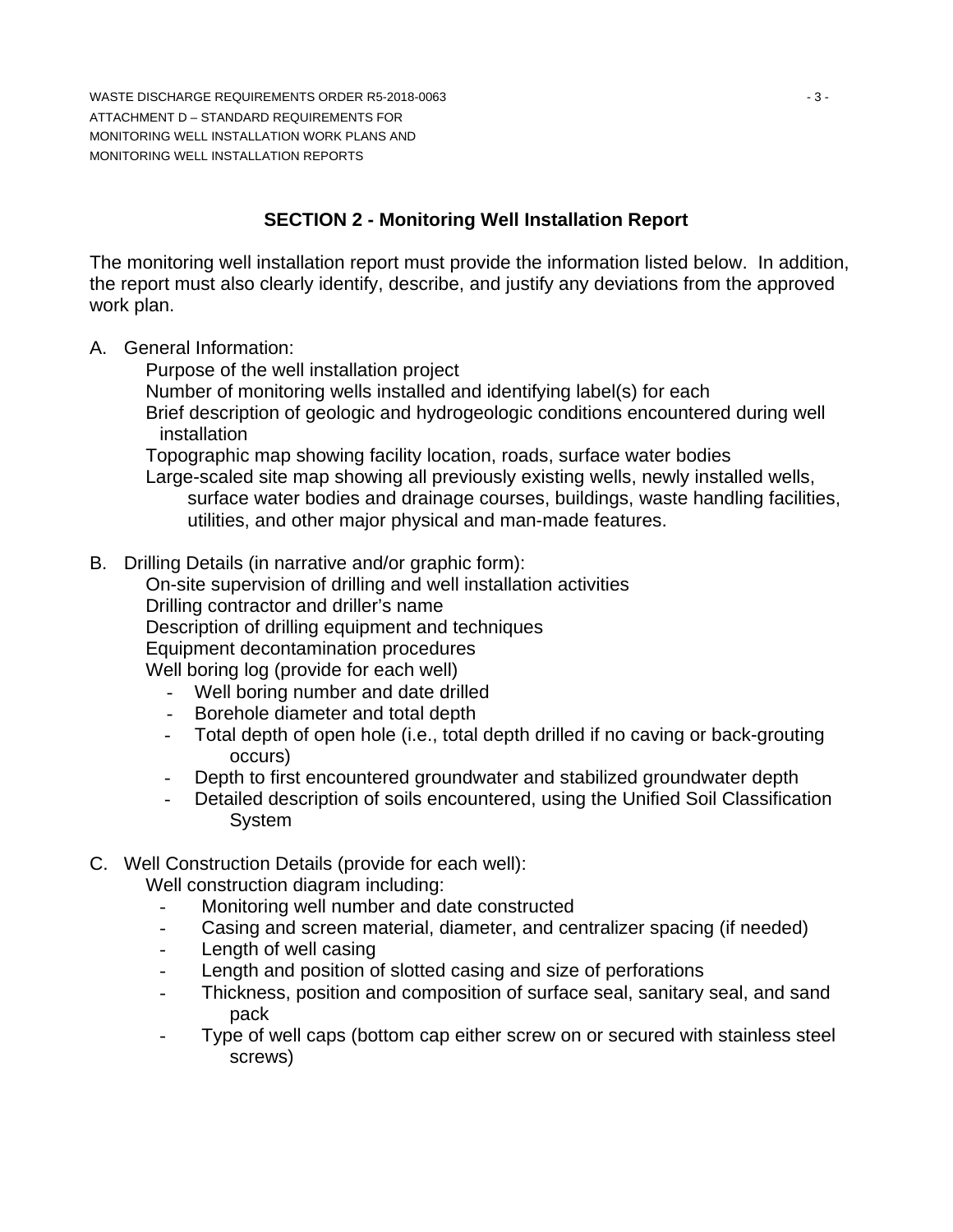WASTE DISCHARGE REQUIREMENTS ORDER R5-2018-0063 ACCOMMENTS ON MASTE DISCHARGE REQUIREMENTS ORDER R5-2018-0063 ATTACHMENT D – STANDARD REQUIREMENTS FOR MONITORING WELL INSTALLATION WORK PLANS AND MONITORING WELL INSTALLATION REPORTS

- E. Well Development (provide for each well): Date(s) and method of development How well development completion was determined Volume of water purged from well and method of development water disposal
- F. Well Survey (provide for each well): Reference elevation at the top rim of the well casing with the cap removed (feet above mean sea level to within 0.01 foot) Ground surface elevation (feet above mean sea level to within 0.01 foot) Horizontal geodetic location, where the point of beginning shall be described by the California State Plane Coordinate System, 1983 datum, or acceptable alternative (provide rationale) Present the well survey report data in a table
- G. Water Sampling:

Date(s) of sampling Date(s) of sampling How well was purged **Analytical methods** used How many well volumes purged Laboratory analytical data sheets Levels of temperature, EC, and pH at stabilization Water level elevation(s) Sample collection, handling, and preservation methods Groundwater contour map

H. Soil Sampling (if applicable):

Date(s) of sampling Sample collection, handling, and preservation methods Sample identification Analytical methods used Laboratory analytical data sheets Present soil sampling data in a table

- I. Well Completion Report(s) (as defined in California Water Code §13751). Blank forms are available from California Department of Water Resources' website **www.water.ca.gov**. Submit this section under separate cover.
- J. Appendix include, at a minimum, copies of the following: County-issued well construction permits Registered engineer or licensed surveyor's report and field notes Field notes from well development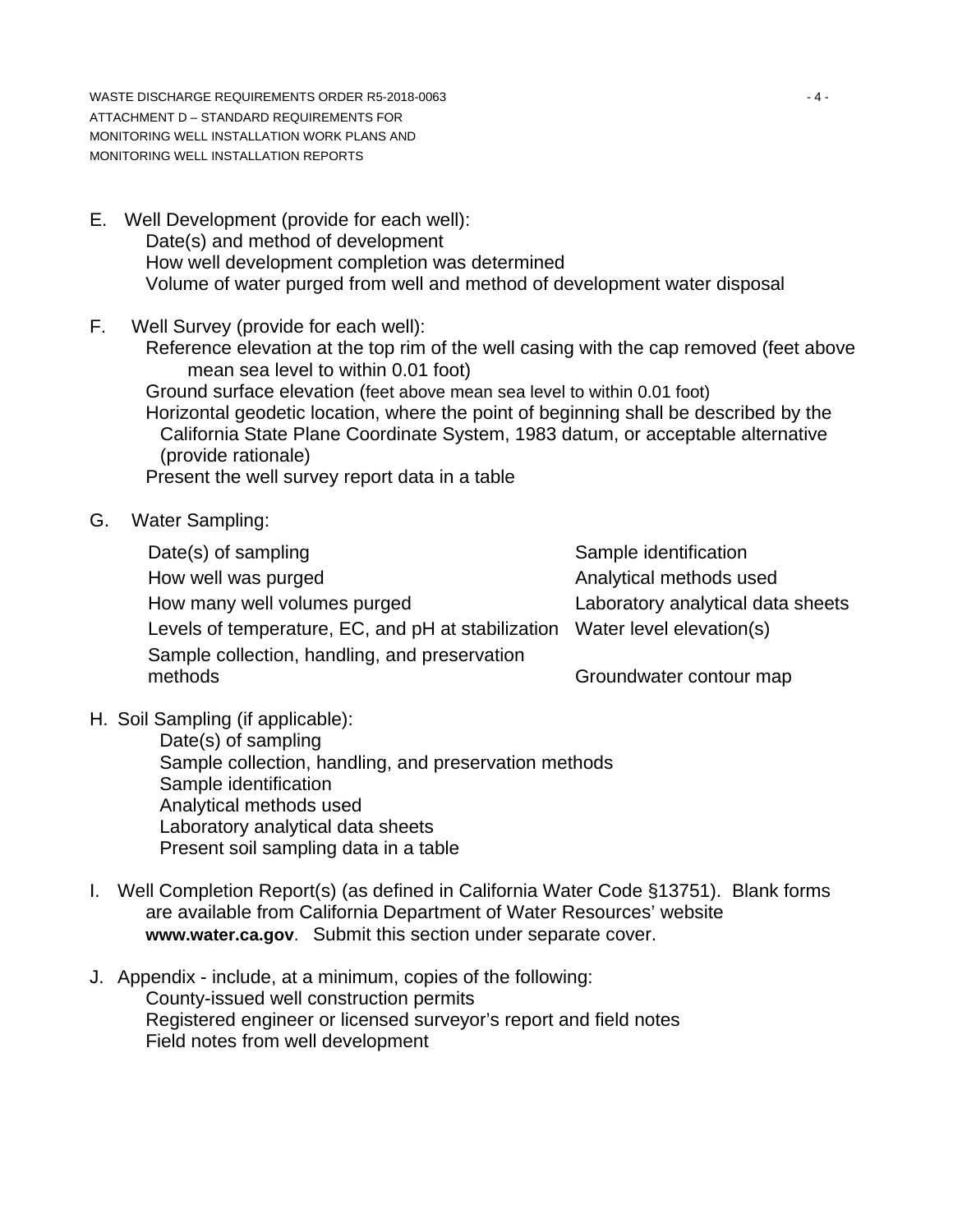# CALIFORNIA REGIONAL WATER QUALITY CONTROL BOARD CENTRAL VALLEY REGION

# MONITORING AND REPORTING PROGRAM R5-2018-0063 FOR LANGER FARMS LLC FRUIT JUICING FACILITY KERN COUNTY

This Monitoring and Reporting Program (MRP) is required pursuant to Water Code section 13267.

Langer Farms LLC (Langer Farms or Discharger) shall not implement any changes to this MRP unless and until the Central Valley Water Board adopts or the Executive Officer issues a revised MRP. Changes to sample location shall be established with concurrence of Central Valley Water Board staff, and a description of the revised stations shall be submitted for approval by the Executive Officer. All samples shall be representative of the volume and nature of the discharge or matrix of material sampled. All analyses shall be performed in accordance with *Standard Provisions and Reporting Requirements for Waste Discharge Requirements*, dated 1 March 1991 (Standard Provisions).

Field test instruments (such as pH, electrical conductivity, and dissolved oxygen) may be used provided that the operator is trained in the proper use of the instrument and each instrument is serviced and/or calibrated at the recommended frequency by the manufacturer and in accordance with manufacturer instructions.

Analytical procedures shall comply with the methods and holding times specified in the following: *Methods for Organic Chemical Analysis of Municipal and Industrial Wastewater (EPA); Test Methods for Evaluating Solid Waste* (EPA); *Methods for Chemical Analysis of Water and Wastes* (EPA); *Methods for Determination of Inorganic Substances in Environmental Samples* (EPA); *Standard Methods for the Examination of Water and Wastewater* (APHA/AWWA/WEF); and *Soil, Plant and Water Reference Methods for the Western Region* (WREP 125). Approved editions shall be those that are approved for use by the United States Environmental Protection Agency or the State Water Resources Control Board (State Water Board), Division of Drinking Water Environmental Laboratory Accreditation Program. The Discharger may propose alternative methods for approval by the Executive Officer.

If monitoring consistently shows no significant variation in magnitude of a constituent concentration or parameter after at least 12 months of monitoring, the Discharger may request this MRP be revised to reduce monitoring frequency. The proposal must include adequate technical justification for the requested reduction in monitoring frequency.

A glossary of terms used within this MRP is included on page 11.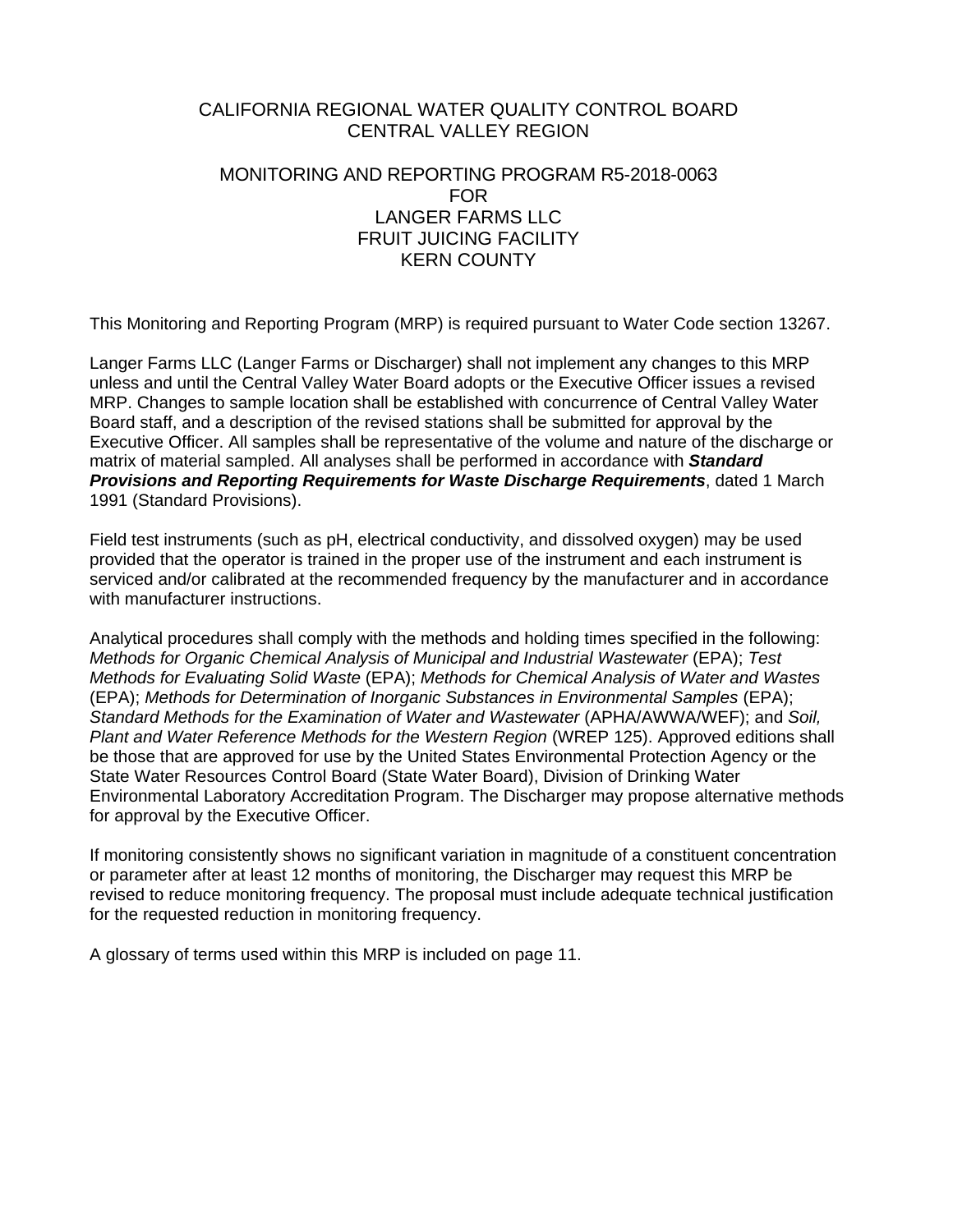The Discharger shall monitor the following locations to demonstrate compliance with the requirements of this Order:

| <b>Monitoring Location Name</b> | <b>Monitoring Location Description</b>                                                                                                                                                            |
|---------------------------------|---------------------------------------------------------------------------------------------------------------------------------------------------------------------------------------------------|
| EFF-001                         | The location after the irrigation filter backwash is comingled<br>with treated process wastewater and before the comingled<br>wastewater is discharged into the evaporation/percolation<br>ponds. |
| PND-001 through PND-009         | Evaporation/Percolation Ponds No. 1 through 9                                                                                                                                                     |
| <b>SPL-001</b>                  | Source water from the onsite supply well                                                                                                                                                          |
| LAA-001 through LAA-00X         | Land Application Areas established pursuant to Provision<br>G.10.                                                                                                                                 |
| GWM-001 through GWM-00X         | Groundwater monitoring wells established pursuant to<br>Provision G.10.                                                                                                                           |

## **EFFLUENT MONITORING**

Effluent samples shall be collected at EFF-001. Time of collection of the sample shall be recorded. Effluent monitoring shall include the following:

| Constituent/Parameter                  | <b>Units</b> | <b>Sample Type</b> |
|----------------------------------------|--------------|--------------------|
| Flow                                   | mgd          | Meter              |
| рH                                     | pH Units     | Grab               |
| <b>Electrical Conductivity</b>         | umhos/cm     | Grab               |
| Biochemical Oxygen Demand <sup>1</sup> | mg/L         | Grab               |
| <b>Total Dissolved Solids</b>          | mg/L         | Grab               |
| <b>Fixed Dissolved Solids</b>          | mg/L         | Grab               |
| <b>Total Suspended Solids</b>          | mg/L         | Grab               |
| <b>Total Organic Carbon</b>            | mg/L         | Grab               |
| <b>Total Kjeldahl Nitrogen</b>         | mg/L         | Grab               |
| Nitrate as Nitrogen                    | mg/L         | Grab               |
| Nitrite as Nitrogen                    | mg/L         | Grab               |
| Ammonia as Nitrogen                    | mg/L         | Grab               |
| <b>Total Nitrogen</b>                  | mg/L         | Calculated         |
| General Minerals <sup>2</sup>          | mg/L         | Grab               |
|                                        |              |                    |

1 Five-day, 20ºC biochemical oxygen demand (BOD)

2 General mineral analysis shall include, alkalinity (as CaCO<sub>3</sub>), bicarbonate (as CaCO<sub>3</sub>), boron, calcium, carbonate (CaCO<sub>3</sub>), chloride, hardness, iron, magnesium, manganese, nitrate as nitrogen, potassium, sodium, sulfate, and TDS. Samples collected for metals shall be filtered with a 0.45 micron filter prior to preservation, digestion, and analysis.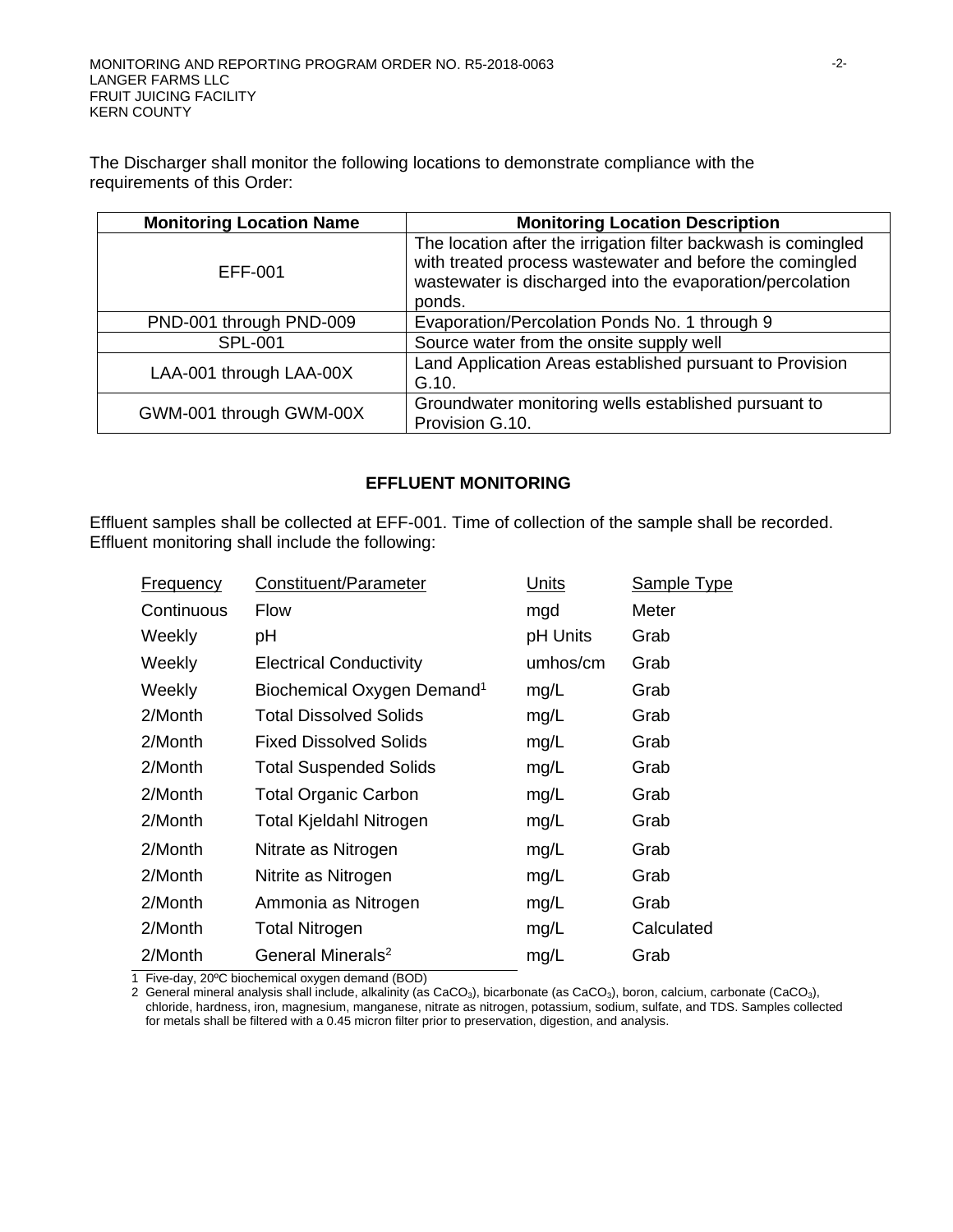## **POND MONITORING**

A permanent marker (e.g., staff gages) shall be placed in the evaporation/percolation ponds. The marker shall have calibrations indicating water level at the design capacity and available operational freeboard. Effluent evaporation/percolation ponds monitoring shall include at least the following:

| <b>Frequency</b> | Constituent/Parameter | Units                        | <b>Sample Type</b>   |
|------------------|-----------------------|------------------------------|----------------------|
| Weekly           | DO <sup>1</sup>       | mq/L                         | $G$ rab <sup>2</sup> |
| Weekly           | Freeboard             | Fe <sub>et<sup>3</sup></sub> | Observation          |
|                  |                       |                              |                      |

1 DO in the upper one foot of any wastewater pond containing wastewater shall not be less than 1.0 mg/L for three consecutive weekly sampling events. If the DO in any single pond is below 1.0 mg/L for three consecutive sampling events, the discharger shall report the findings to the Central Valley Water Board in writing within 10 day and shall include a specific plan to resolve the low DO issues within 30 days.

2 DO shall be measured between 8:00 am and 10:00 am and shall be taken opposite the pond inlet at a depth of approximately one-foot.

3 To the nearest tenth of a foot.

The Discharger shall inspect the condition of the evaporation/percolation ponds weekly and record visual observations in a bound logbook. Notations shall include observations of whether weeds are developing in the water or along the bank, and their location; whether grease, dead algae, vegetation, scum, or debris are accumulating on the storage pond surface and their location; whether burrowing animals or insects are present; and the color of the reservoirs (e.g., dark green, dull green, yellow, gray, tan, brown, etc.). A summary of the entries made in the log shall be included in the subsequent monitoring report.

## **SOURCE WATER MONITORING**

The Discharger shall monitor the source water at SPL-001. For each source (either well or surface water supply), the Discharger shall calculate the flow-weighted average concentrations for the specified constituents utilizing monthly flow data and the most recent chemical analysis conducted in accordance with Title 22 drinking water requirements.

| Frequency | Constituent/Parameter                                                                                        | Units    | Sample Type |
|-----------|--------------------------------------------------------------------------------------------------------------|----------|-------------|
| Quarterly | <b>Electrical Conductivity</b>                                                                               | umhos/cm | Grab        |
| Annually  | General Minerals <sup>1,2</sup>                                                                              | ma/L     | Grab        |
|           | AAPd. des sociales of capitalizacionales considerations of these difficult fliesters to confect the consider |          |             |

1 With the exception of wastewater samples, samples must be filtered. If field filtering is not feasible, samples shall be collected in unpreserved containers and submitted to the laboratory within 24 hours with a request (on the chain-of-custody form) to immediately filter then preserve the sample.

2 General mineral analysis shall include, alkalinity (as CaCO<sub>3</sub>), bicarbonate (as CaCO<sub>3</sub>), boron, calcium, carbonate (CaCO3), chloride, hardness, iron, magnesium, manganese, nitrate as nitrogen, potassium, sodium, sulfate, and TDS. Samples collected for metals shall be filtered with a 0.45 micron filter prior to preservation, digestion, and analysis.

## **LAND APPLICATION AREA MONITORING**

The Discharger shall inspect the condition of the LAA's once per week when wastewater is being discharged and write visual observations in a bound logbook. Evidence of erosion, field saturation, runoff, or the presence of nuisance conditions (i.e., flies, ponding, etc.) shall be noted in the logs and included as part of the annual report.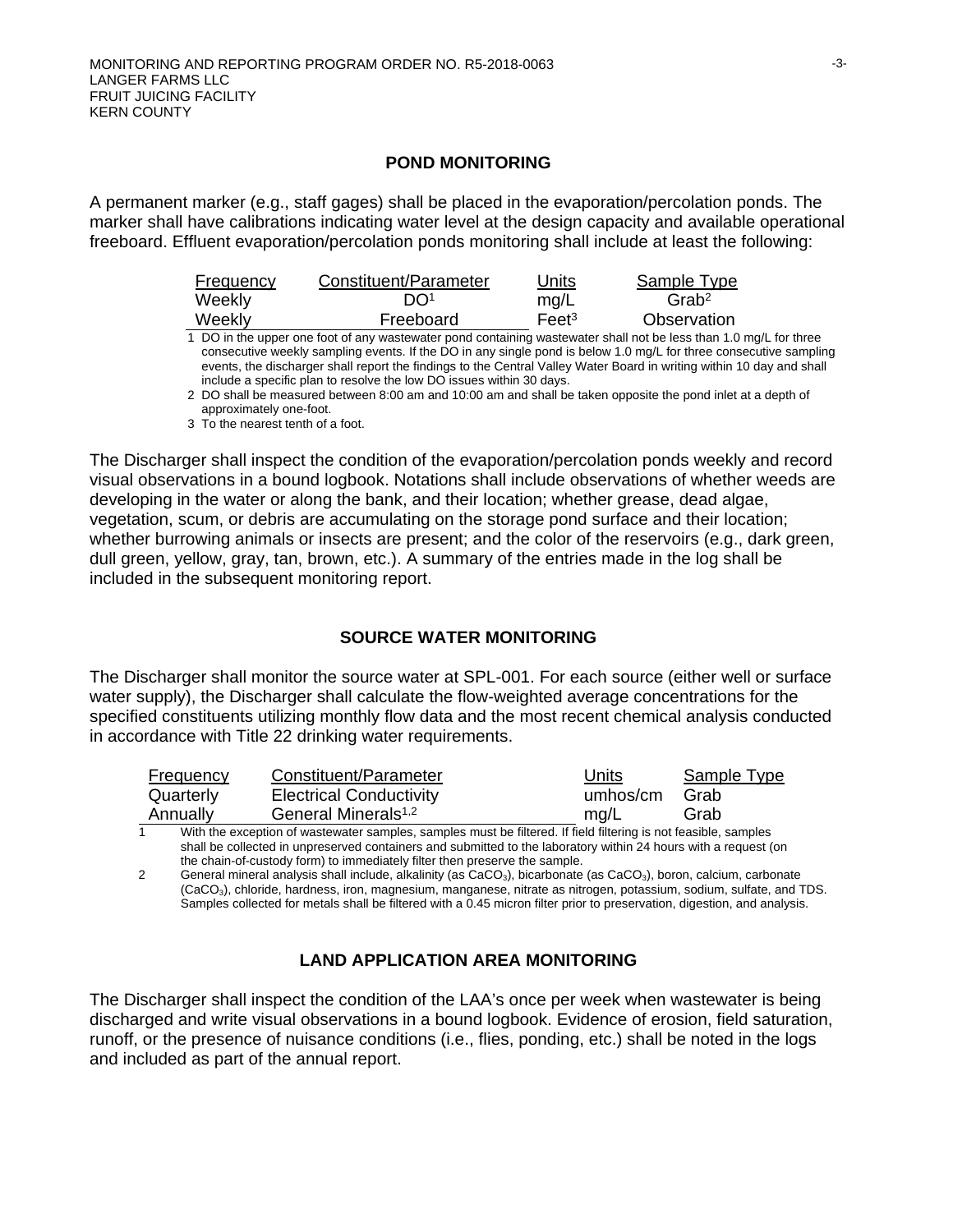In addition, the Discharger shall perform the following routine monitoring and loading calculations for each discrete irrigation area within the land application area. The data shall be collected and presented in tabular format and shall include the following:

| <b>Frequency</b>               | Constituent/Parameter                                 | <b>Units</b>            | <b>Sample Type</b>     |  |
|--------------------------------|-------------------------------------------------------|-------------------------|------------------------|--|
| Daily                          | <b>Application Location</b>                           | n/a                     | n/a                    |  |
| Daily                          | <b>Application Area</b>                               | acres                   | n/a                    |  |
| Daily                          | <b>Wastewater Flow</b>                                | gallons                 | Metered                |  |
| Daily                          | <b>Wastewater Loading</b>                             | inches/day <sup>1</sup> | Calculated             |  |
| Daily                          | Supplemental Irrigation                               | inches/day <sup>1</sup> | Calculated             |  |
| Daily                          | Precipitation <sup>2</sup><br>inches/day <sup>1</sup> |                         | Rain gage <sup>2</sup> |  |
| <b>BOD Loading Rates:</b>      |                                                       |                         |                        |  |
| Daily                          | On Day of Application <sup>3</sup>                    | lbs/acre-day            | Calculated             |  |
| Daily                          | Cycle Average <sup>4</sup>                            | lbs/acre-day            | Calculated             |  |
| <b>Nitrogen Loading Rates:</b> |                                                       |                         |                        |  |
| Monthly                        | From Wastewater <sup>3</sup>                          | lbs/acre-month          | Calculated             |  |
| Monthly                        | From Fertilizer and Irrigation Water <sup>5</sup>     | lbs/acre-month          | Calculated             |  |
| <b>Salt Loading Rates:</b>     |                                                       |                         |                        |  |
| Monthly                        | From Wastewater <sup>3</sup>                          | lbs/acre-month          | Calculated             |  |
| Annually                       | <b>Cumulative Salt Loading</b>                        | lbs/acre-year           | Calculated             |  |

1 Report to the nearest 0.01 inch.<br>2 National Weather Service data f

National Weather Service data from the nearest weather station is acceptable.

3 Loading rates to be calculated using the applied volume of wastewater, applied acreage, and average effluent concentrations for BOD, total nitrogen, and fixed dissolved solids as specified in the Reporting Section (pages 7 and 10).

4 The cycle average BOD loading rates shall be calculated using applied volume of wastewater, applied acreage, and average of effluent concentrations for BOD and divided by the number of days between applications for each individual irrigation section to determine the cycle average loading rate (see page 7).

5 Additional nitrogen loading to the land application area from other sources (i.e. organic matter and manure).

## **GROUNDWATER MONITORING**

After measuring water levels and prior to collecting samples, each monitoring well shall be adequately purged to remove water that has been standing within the well screen and casing that may not be chemically representative of formation water. Depending on the hydraulic conductivity of the geologic setting, the volume removed during purging is typically 3 to 5 well casing volumes, until pH, EC, and turbidity have stabilized.

Upon installation of its monitoring well network, the Discharger shall monitor the wells in its monitoring well network GWM-001 through GWM-00X and any subsequent additional monitoring wells as follows: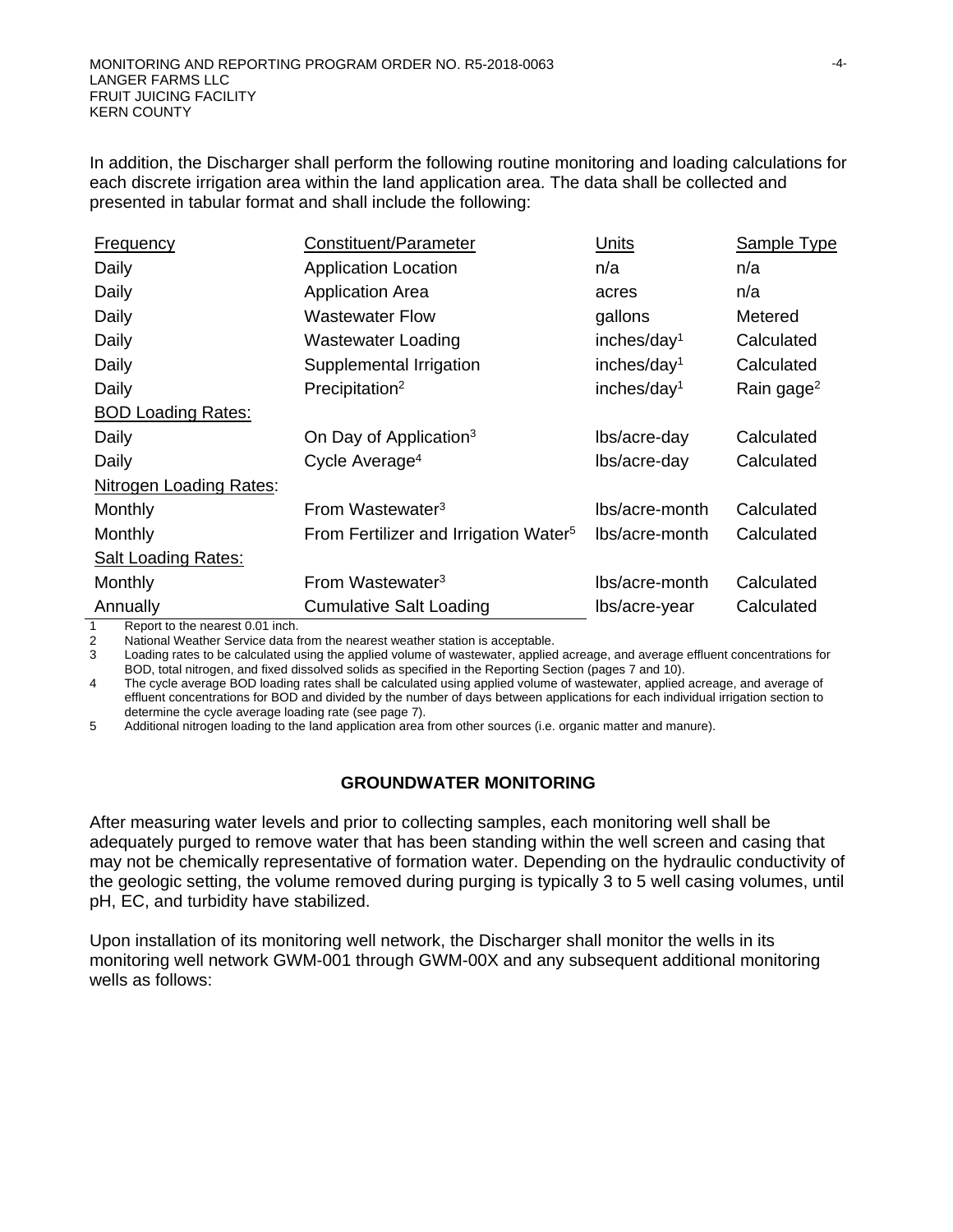| Frequency                           | Constituent/Parameter          | Units               | Sample Type |
|-------------------------------------|--------------------------------|---------------------|-------------|
| Quarterly <sup>3</sup>              | Depth to Groundwater           | Feet <sup>1</sup>   | Measured    |
| Quarter <sub>l</sub> y <sup>3</sup> | <b>Groundwater Elevation</b>   | Feet <sup>1,2</sup> | Calculated  |
| Quarterly <sup>3</sup>              | pН                             | pH units            | Grab        |
| Quarter <sub>l</sub> y <sup>3</sup> | <b>Electrical Conductivity</b> | umhos/cm            | Grab        |
| Quarter <sub>l</sub> y <sup>3</sup> | General Minerals <sup>4</sup>  | various             | Grab        |
| Quarter <sub>l</sub> y <sup>3</sup> | <b>Total Organic Carbon</b>    | mq/L                | Grab        |

1 To the nearest hundredth foot.

2 Groundwater elevation shall be calculated based on depth-to-water measurements from a surveyed measuring point.<br>3 Samples to be collected quarterly in January, April, July, and October.

Samples to be collected quarterly in January, April, July, and October.

4 General mineral analysis shall include, alkalinity (as CaCO<sub>3</sub>), bicarbonate (as CaCO<sub>3</sub>), boron, calcium, carbonate (CaCO<sub>3</sub>), chloride, hardness, iron, magnesium, manganese, nitrate as nitrogen, potassium, sodium, sulfate, and TDS. Samples collected for metals shall be filtered with a 0.45 micron filter prior to preservation, digestion, and analysis.

The Discharger shall maintain its groundwater monitoring well network. If a groundwater monitoring well(s) is dry for more than four consecutive sampling events or is damaged, the Discharger shall submit a work plan and proposed time schedule to replace the well(s). The well(s) shall be replaced following Executive Officer approval of the work plan and time schedule.

#### **REPORTING**

All monitoring results shall be reported in **Quarterly Monitoring Reports** which are due by the first day of the second month after the calendar quarter. Therefore, monitoring reports are due as follows:

| <b>First Quarter Monitoring Report:</b>  | 1 May      |
|------------------------------------------|------------|
| <b>Second Quarter Monitoring Report:</b> | 1 August   |
| <b>Third Quarter Monitoring Report:</b>  | 1 November |
| <b>Fourth Quarter Monitoring Report:</b> | 1 February |

**A transmittal letter shall accompany each monitoring report.** The transmittal letter shall discuss any violations that occurred during the reporting period and all actions taken or planned for correcting violations, such as operation or facility modifications. If the Discharger has previously submitted a report describing corrective actions or a time schedule for implementing the corrective actions, reference to the previous correspondence is satisfactory.

The Central Valley Water Board has gone to a Paperless Office System. All regulatory documents, submissions, materials, data, monitoring reports, and correspondence shall be converted to a searchable Portable Document Format (PDF) and submitted electronically. Documents that are less than 50MB should be mailed to: [centralvalleyfresno@waterboards.ca.gov.](mailto:centralvalleyfresno@waterboards.ca.gov) Documents that are 50MB or larger should be transferred to a disc and mailed to the appropriate regional water board office, in this case 1685 E Street, Fresno, CA, 93706.

To ensure that your submittals are routed to the appropriate staff, the following information block should be included in any email used to transmit documents to this office: Program: Non-15, WDID: 5C15NC00102, Facility Name: Langer Farms LLC, Order: R5-2018-0063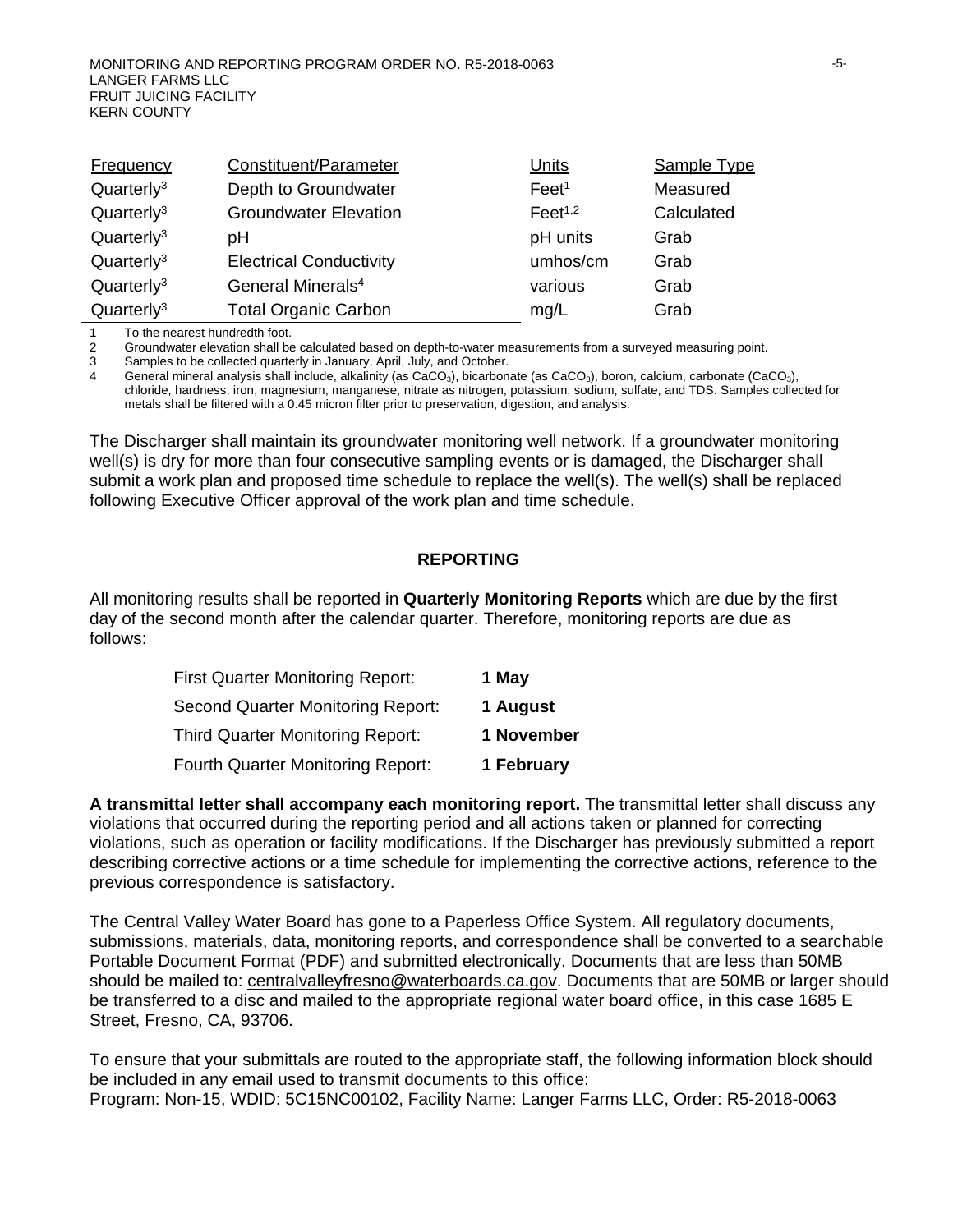In reporting monitoring data, the Discharger shall arrange the data in tabular form so that the date, the constituents, and the concentrations are readily discernible. The data shall be summarized in such a manner that illustrates clearly, whether the Discharger complies with waste discharge requirements, and shall discuss any violations that occurred during the reporting period and all actions taken or planned for correcting violations, such as operation or facility modifications. If the Dischargers have previously submitted a report describing corrective actions or a time schedule for implementing the corrective actions, reference to the previous correspondence is satisfactory.

In addition to the details specified in Standard Provision C.3, monitoring information shall include the method detection limit (MDL) and the reporting limit (RL) or practical quantitation limit (PQL). If the regulatory limit for a given constituent is less than the RL (or PQL), then any analytical results for that constituent that are below the RL (or PQL) but above the MDL shall be reported and flagged as estimated.

Laboratory analysis reports do not need to be included in the monitoring reports; however, the laboratory reports must be retained for a minimum of three years in accordance with Standard Provision C.3.

All monitoring reports shall comply with the signatory requirements in Standard Provision B.3.

All monitoring reports that involve planning, investigation, evaluation, or design, or other work requiring interpretation and proper application of engineering or geologic sciences, shall be prepared by or under the direction of persons registered to practice in California pursuant to California Business and Professions Code sections 6735, 7835, and 7835.1.

**A. All Quarterly Monitoring Reports** shall include the following:

## **Wastewater Reporting**

- 1. The results of Effluent and Pond Monitoring specified on pages 2 and 3.
- 2. For each month of the processing season, calculation of the maximum daily flow, monthly average flow, and cumulative annual flow.
- 3. For each month of the processing season, calculation of the monthly average effluent EC and BOD concentrations.
- 4. A summary of the notations made in the pond monitoring log during each quarter. Copies of log pages covering the quarterly reporting period shall not be submitted unless requested by Central Valley Water Board staff.

## **Source Water Reporting**

1. The results of Source Water Monitoring specified on page 3.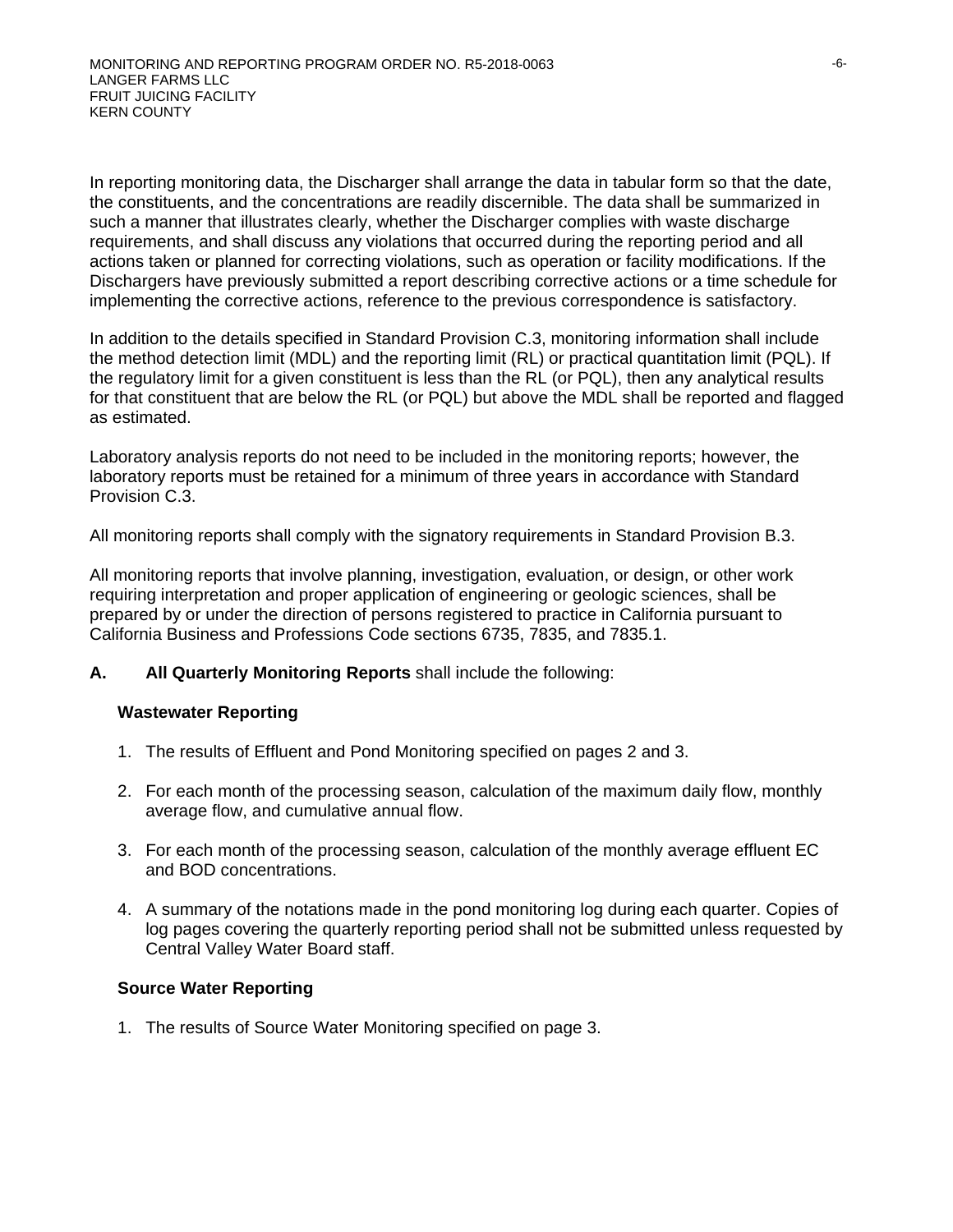#### **Land Application Area Reporting**

- 1. The results of monitoring and loading calculations specified on pages 3 and 4.
- 2. Calculation of the hydraulic load for wastewater and fresh irrigation water to the land application area in gallons and/or acre-inches.
- 3. A summary of the notations made in the log book during each quarter. The entire contents of the log do not need to be submitted.
- 4. Calculate daily and cycle average BOD<sub>5</sub> loading rates for the Land Application Area;
	- a. The mass of  $BOD<sub>5</sub>$  applied to the land application area on a daily basis shall be calculated using the following formula:

$$
M=\frac{8.345\ (CV)}{A}
$$

Where: M  $=$  Mass of BOD applied to a LAA in lbs/ac/day<br>C  $=$  Concentration of BOD<sub>5</sub> in mg/L based on the  $C =$  Concentration of  $BOD_5$  in mg/L based on the most recent monitoring result  $V =$  Volume of wastewater applied to LAA in millions of gallons per day  $V =$  Volume of wastewater applied to LAA in millions of gallons per day<br>A  $=$  Area of LAA irrigated in acres Area of LAA irrigated in acres 8.345 = Unit conversion factor

b. The mass of  $BOD<sub>5</sub>$  applied to the land application area on a cycle average basis shall be calculated using the following formula:

$$
M=\frac{8.345\ (CV)}{AT}
$$

| Where: | м     | $=$ | Mass of BOD applied to a LAA in lbs/ac/day                                                           |
|--------|-------|-----|------------------------------------------------------------------------------------------------------|
|        | С     | $=$ | Concentration of $BOD5$ in mg/L based on the most recent monitoring result                           |
|        | V     | $=$ | Volume of wastewater applied to LAA in millions of gallons per day                                   |
|        | A     | $=$ | Area of LAA irrigated in acres                                                                       |
|        |       | $=$ | Irrigation cycle length in days (From first day water was applied to the last day of<br>drying time) |
|        | 8.345 | $=$ | Unit conversion factor                                                                               |

#### **Groundwater Reporting**

- 1. The result of groundwater monitoring specified on pages 4 and 5. If there is insufficient water in the well(s) for sampling, the monitoring well(s) shall be reported as dry for that quarter.
- 2. For each monitoring well, a table showing groundwater depth, elevation, and constituent concentrations for the five previous years, up through the present quarter.
- 3. A groundwater contour map based on groundwater elevations for that quarter. The map shall show the gradient and direction of groundwater flow. The map shall also include locations of all monitoring wells and wastewater storage and application areas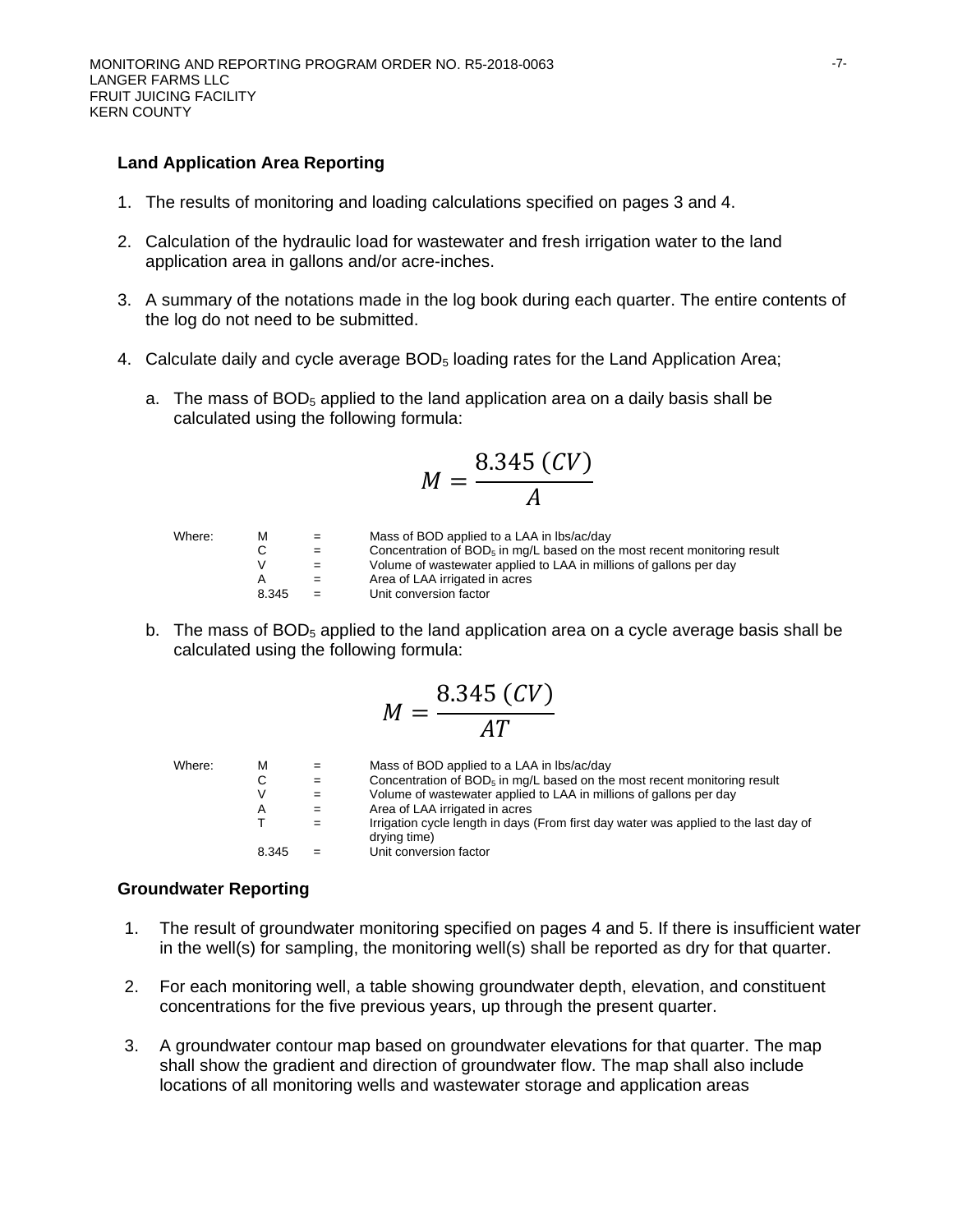**B. Annual Reports,** shall be submitted in the Fourth Quarter Monitoring report on **1 February of each year**, and shall include the following:

## **Facility Information**

- 1. The names and general responsibilities of all persons in charge of wastewater management.
- 2. The names and telephone numbers of persons to contact regarding the Facility for emergency and routine situations.
- 3. A statement certifying when the flow meter and other monitoring instruments and devices were last calibrated, including identification of who performed the calibrations (Standard Provision C.4).
- 4. A summary of any changes in processing that might affect waste characterization and/or discharge flow rates.
- 5. A discussion and summary of the compliance record for the reporting period. If violations have occurred, the report shall also discuss the corrective actions taken and planned to bring the discharge into full compliance with this Order.

## **Solids Reporting**

- 1. Annual production total solids (excluding trash and recyclables) in dry tons or cubic yards.
- 2. A description of disposal methods, including the following information related to the disposal methods used. If more than one method is used, include the percentage disposed of by each method.
	- a. For landfill disposal, include: the name and location of the landfill, and the Order number of WDRs that regulate it.
	- b. For land application, include: the location of the site, and the Order number of any WDRs that regulate it.
	- c. For incineration, include: the name and location of the site where incineration occurs, the Order number of WDRs that regulate the site, the disposal method of ash, and the name and location of the facility receiving ash (if applicable).
	- d. For composting, include: the location of the site, and the Order number of any WDRs that regulate it.
	- e. For beneficial reuse at locations and by entities not operating under a WDRs, and as approved by the Executive Officer, include: the name and location of the site where the beneficial reuse occurs and/or solids are sent for beneficial reuse.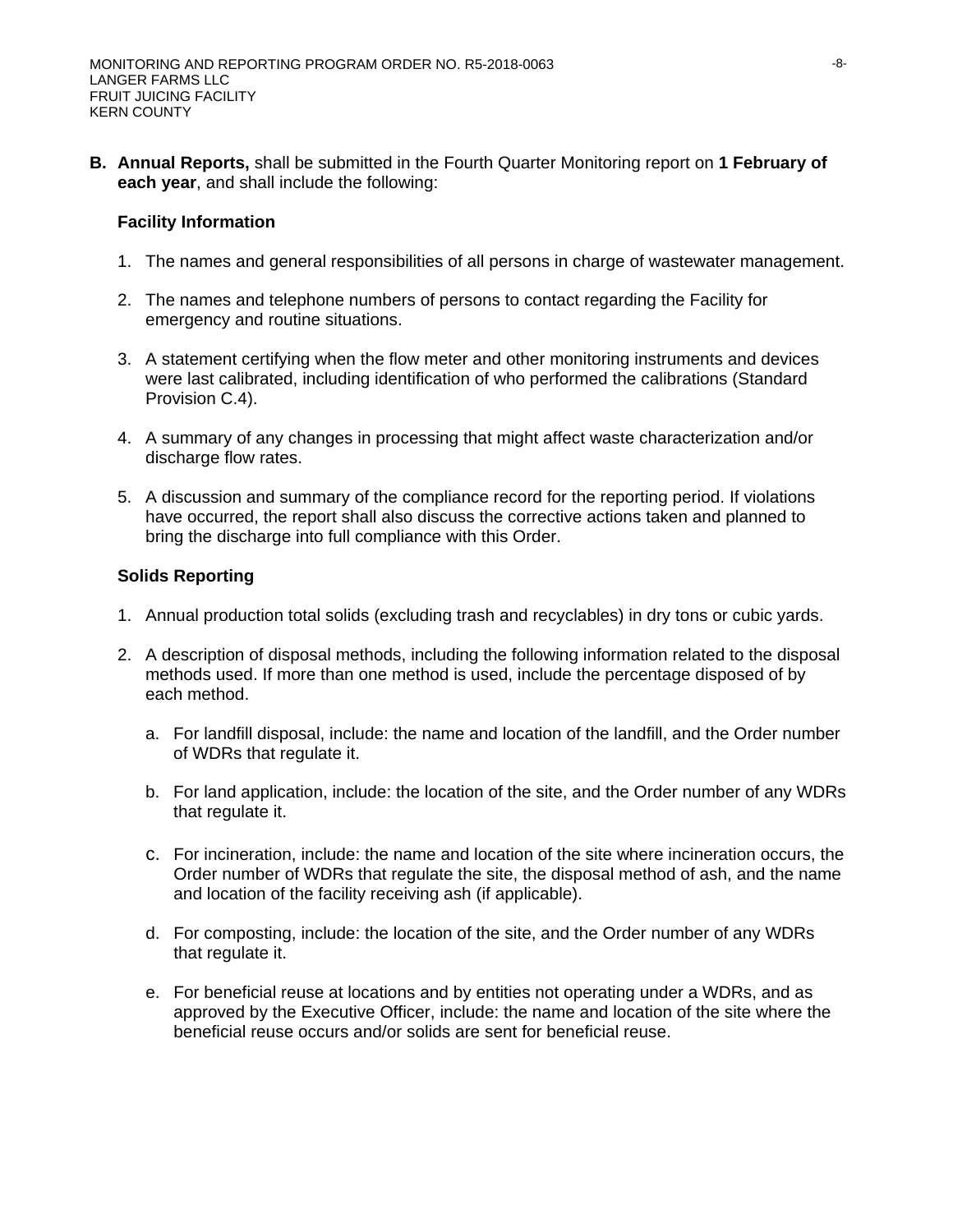#### **Land Application Area Reporting**

- 1. The type of crop(s) grown in the LAA's, planting and harvest dates, and the quantified nitrogen and fixed dissolved solids uptakes (as estimated by technical references or, preferably, determined by representative plant tissue analysis).
- 2. The monthly and annual discharge volume of wastewater and irrigation water applied to the LAA's during the reporting year expressed in million gallons and acre-inches.
- 3. A monthly balance for the reporting year that includes:
	- a. Monthly average  $ET_0$  (observed evapotranspiration) Information sources include California Irrigation Management Information System (CIMIS) http://www.cimis.water.ca.gov/
	- b. Monthly crop uptake
		- i. Crop water utilization rates are available from a variety of publications available from the local University of California Davis extension office.
		- ii. Irrigation efficiency Frequently, engineers include a factor for irrigation efficiency such that the application rate is slightly greater than the crop utilization rate. A conservative design does not include this value.
	- c. Monthly average precipitation this data is available at http://www.cimis.water.ca.gov/ or at http://www.ncdc.noaa.gov
	- d. Monthly average and annual average discharge flow rates.
	- e. Monthly estimates of the amount of wastewater percolating below the root zone (i.e., amount of wastewater applied in excess of crop requirements).
- 4. The total pounds of nitrogen applied to the LAA's on an annual basis in lbs/acre-year, shall be calculated using the following formula:

$$
M = \sum_{i=1}^{12} \frac{(8.345(C_i V_i) + M_x)}{A}
$$

| Where: | м     | $=$ | Mass of nitrogen applied to a LAA in lbs/ac/day                            |
|--------|-------|-----|----------------------------------------------------------------------------|
|        | C,    | $=$ | Average concentration of total nitrogen for the month in mg/L              |
|        | V.    | $=$ | Volume of wastewater applied to LAA for the month in millions of gallons   |
|        | A     | $=$ | Area of LAA irrigated in acres                                             |
|        |       | $=$ | Number of the month (e.g., January = 1, February = 2, etc)                 |
|        | C,    | $=$ | Average concentration                                                      |
|        | Mx    | $=$ | Nitrogen mass from other sources (e.g., fertilizer, irrigation water, etc) |
|        | 8.345 |     | Unit conversion factor                                                     |
|        |       |     |                                                                            |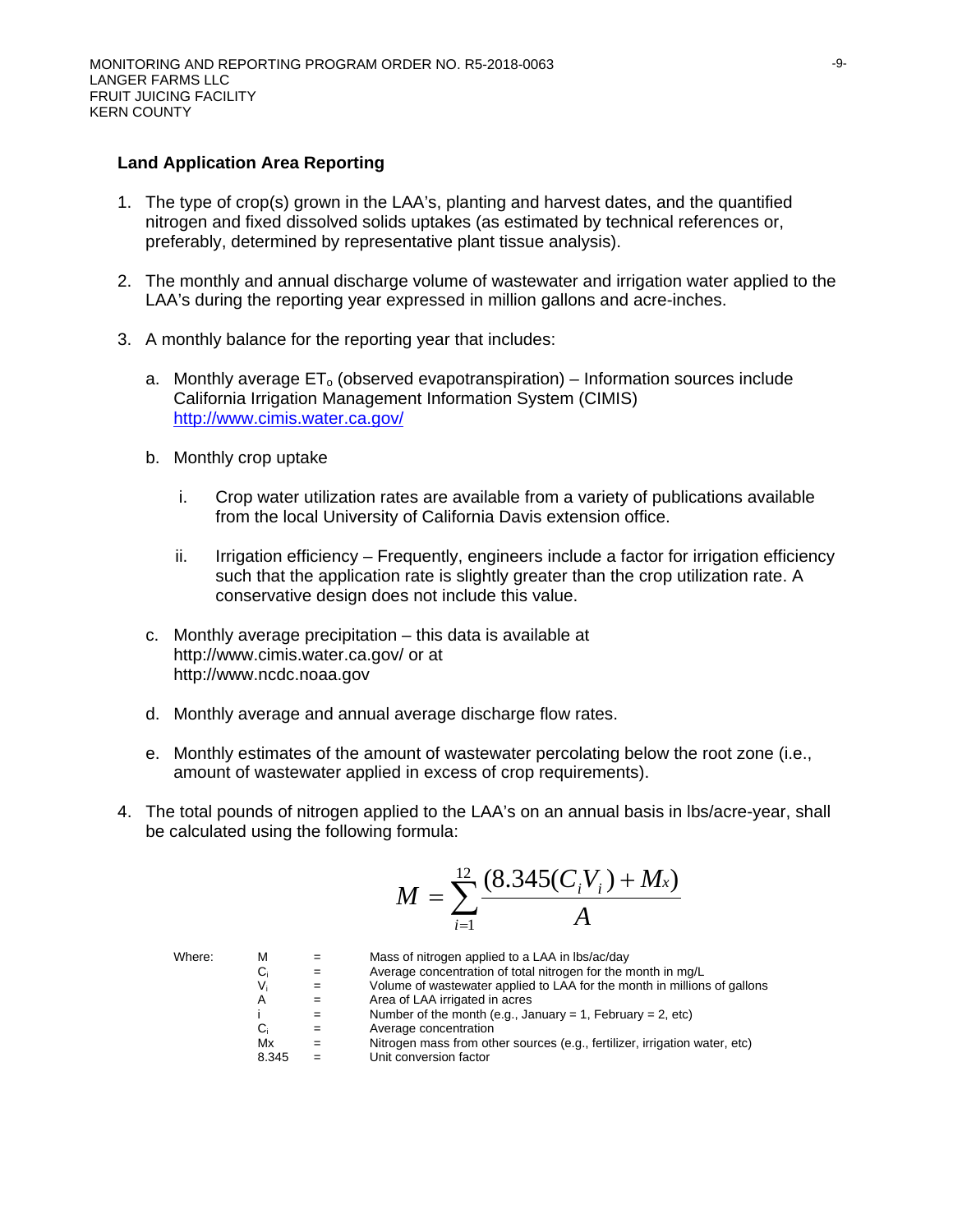MONITORING AND REPORTING PROGRAM ORDER NO. R5-2018-0063 LANGER FARMS LLC FRUIT JUICING FACILITY KERN COUNTY

5. The total pounds of fixed dissolved solids that have been applied to the LAA's in lbs/acre-year, as calculated from the sum of the monthly loadings.

$$
C_a = \frac{\sum_{1}^{12} [(C_{P_i} \times V_{P_i}) + (C_{Si} \times V_{Si})]}{\sum_{1}^{12} (V_{P_i} + V_{Si})}
$$

| Where: |                    |     | Flow-weighted average annual FDS concentration in mg/L                                                                                                        |
|--------|--------------------|-----|---------------------------------------------------------------------------------------------------------------------------------------------------------------|
|        |                    | $=$ | The number of the month (e.g., January = 1, February = 2, etc.)                                                                                               |
|        | $C_{\text{Pi}}$    |     | Monthly average process wastewater FDS concentration for calendar month <i>i</i> in mg/L)                                                                     |
|        | $\rm C_{\,\rm Si}$ | $=$ | Monthly average supplemental irrigation water FDS concentration for calendar month <i>i</i> in mg/L<br>(considering each supplemental source separately)      |
|        | V pi               |     | Volume of process wastewater applied to LAA during calendar month <i>i</i> in million gallons                                                                 |
|        | $V_{\text{Si}}$    |     | Volume of supplemental irrigation water applied to LAA during calendar month <i>i</i> in million<br>gallons (considering each supplemental source separately) |

I, PATRICK PULUPA, Executive Officer, do hereby certify the foregoing is a full, true and correct copy of a Monitoring and Reporting Program issued by the California Regional Water Quality Control Board, Central Valley Region on 2 August 2018.

*ORIGINAL SIGNED BY*

\_\_\_\_\_\_\_\_\_\_\_\_\_\_\_\_\_\_\_\_\_\_\_\_\_\_\_\_\_\_\_\_\_\_\_ PATRICK PULUPA, Executive Officer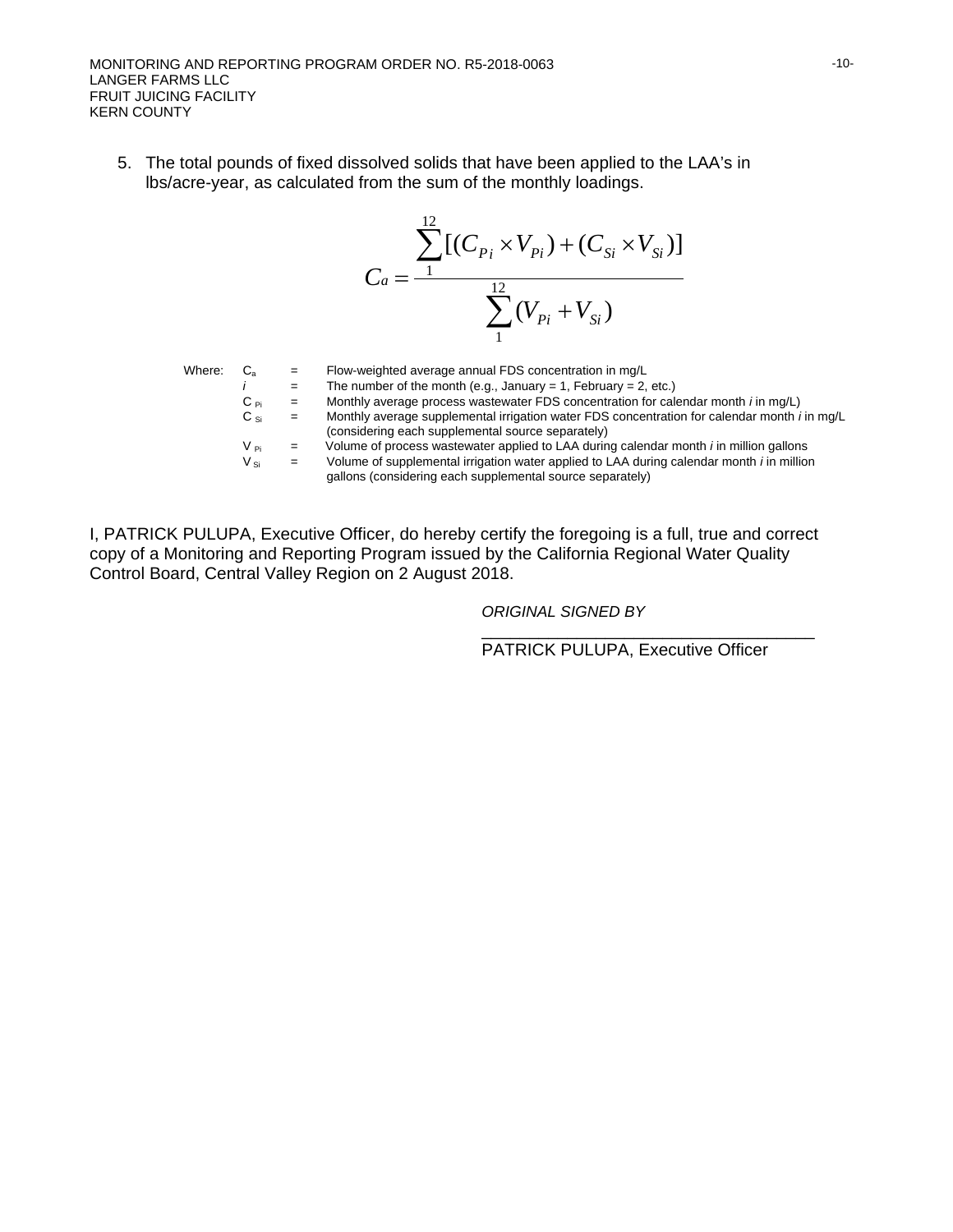# **GLOSSARY**

| BOD <sub>5</sub>    | Five-day biochemical oxygen demand                                                                                                                                                   |
|---------------------|--------------------------------------------------------------------------------------------------------------------------------------------------------------------------------------|
| <b>CBOD</b>         | Carbonaceous BOD                                                                                                                                                                     |
| DO                  | Dissolved oxygen                                                                                                                                                                     |
| EC                  | Electrical conductivity at 25° C                                                                                                                                                     |
| <b>FDS</b>          | Fixed dissolved solids                                                                                                                                                               |
| <b>NTU</b>          | Nephelometric turbidity unit                                                                                                                                                         |
| <b>TKN</b>          | Total Kjeldahl nitrogen                                                                                                                                                              |
| <b>TDS</b>          | Total dissolved solids                                                                                                                                                               |
| <b>TSS</b>          | Total suspended solids                                                                                                                                                               |
| Continuous          | The specified parameter shall be measured by a meter continuously.                                                                                                                   |
| 24-Hour Composite   | Samples shall be a flow-proportioned composite consisting of at least eight<br>aliquots.                                                                                             |
| Daily               | Samples shall be collected at least every day.                                                                                                                                       |
| <b>Twice Weekly</b> | Samples shall be collected at least twice per week on non-consecutive days.                                                                                                          |
| Weekly              | Samples shall be collected at least once per week.                                                                                                                                   |
| 2/Month             | Samples shall be collected at least twice per month during non-consecutive<br>weeks.                                                                                                 |
| Monthly             | Samples shall be collected at least once per month.                                                                                                                                  |
| <b>Bimonthly</b>    | Samples shall be collected at least once every two months (i.e., six times per<br>year) during non-consecutive months.                                                               |
| Quarterly           | Samples shall be collected at least once per calendar quarter. Unless otherwise<br>specified or approved, samples shall be collected in January, April, July, and<br>October.        |
| Semiannually        | Samples shall be collected at least once every six months (i.e., two times per<br>year). Unless otherwise specified or approved, samples shall be collected in April<br>and October. |
| Annually            | Samples shall be collected at least once per year. Unless otherwise specified or<br>approved, samples shall be collected in October.                                                 |
| mg/L                | Milligrams per liter                                                                                                                                                                 |
| mL/L                | milliliters [of solids] per liter                                                                                                                                                    |
| ug/L                | Micrograms per liter                                                                                                                                                                 |
| umhos/cm            | Micromhos per centimeter                                                                                                                                                             |
| mgd                 | Million gallons per day                                                                                                                                                              |
| MPN/100 mL          | Most probable number [of organisms] per 100 milliliters                                                                                                                              |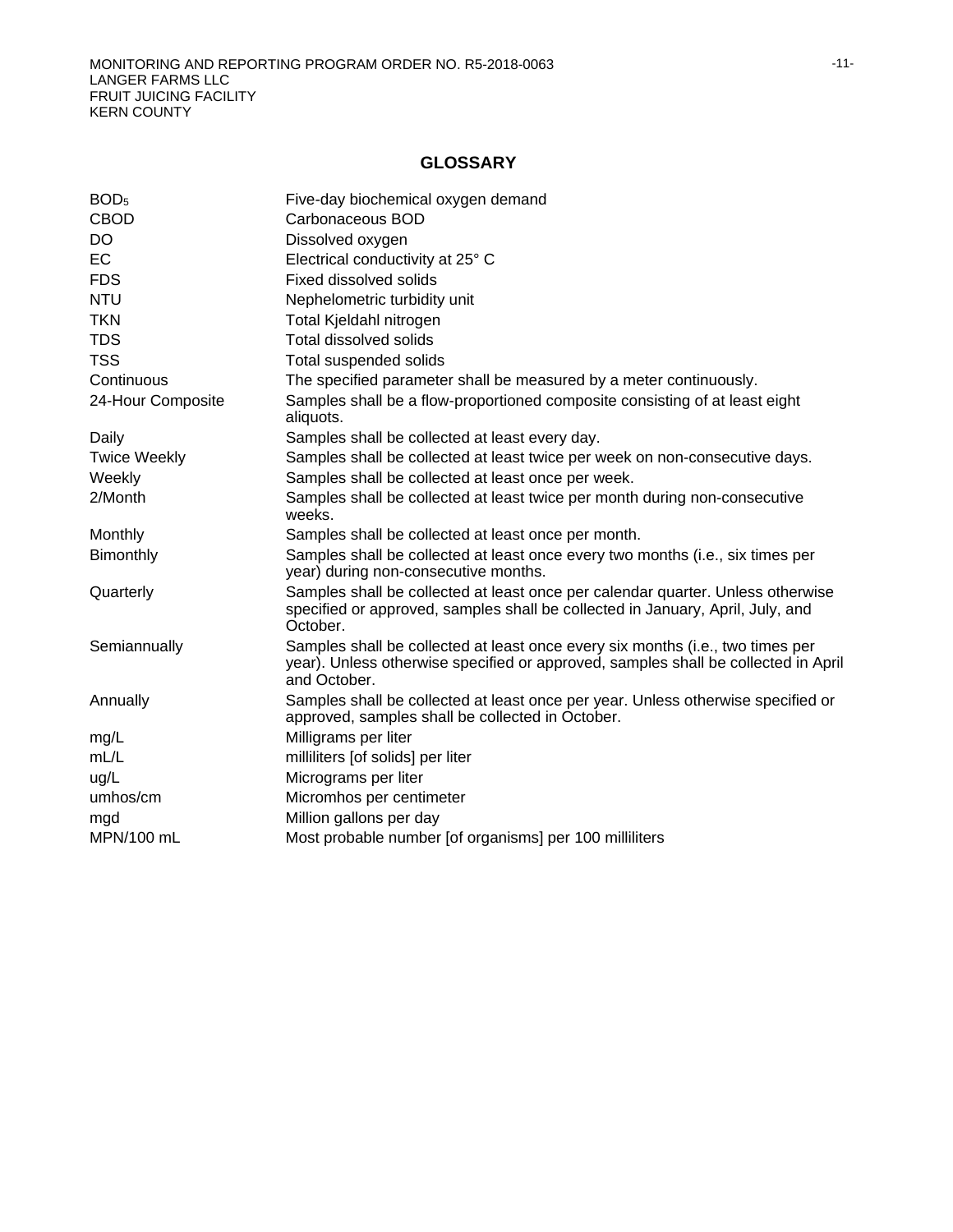## WASTE DISCHARGE REQUIREMENTS ORDER NO. R5-2018-0063 LANGER FARMS LLC FRUIT JUICING FACILITY KERN COUNTY

## INFORMATION SHEET

## **Background**

Langer Farms LLC (Langer Farms) owns and operates a fruit juicing processing facility (Facility) at 19300 Copus Road in Bakersfield (Section 36, Township 32 South, Range 25 East, MDB&M). The Facility has not previously been regulated by Waste Discharge Requirements (WDRs) from the California Regional Water Quality Control Board, Central Valley Region (Central Valley Water Board).

On 2 April 2009, Central Valley Water Board staff inspected the Facility. At the time of the inspection, processed wastewater was being discharged to an adjacent 10-acre disposal area. The 10-acre disposal area contained two unlined evaporation/percolation ponds.

On 8 April 2009, the Central Valley Water Board issued Langer Farms a letter for the unauthorized discharge at the Facility in violation of Water Code section 13264 and requested that Langer Farms submit a Report of Waste Discharge (RWD) for the ongoing discharge by 24 April 2009.

On 13 July 2009, the Central Valley Water Board issued Langer Farms a 13267 letter directing Langer Farms to submit a RWD.

On 13 July 2009, the Central Valley Water Board received a RWD, submitted by Reed International LTD (signed and stamped by Larry L. Russell, RCE No. 27274) on behalf of Langer Farms. The RWD did not include analytical data characterizing the Facility's process wastewater and source water.

On 12 August 2009, the Central Valley Water Board notified Langer Farms that the July 2009 RWD was incomplete and outlined technical information needed to complete the RWD.

A google aerial image from October 2009 shows the wastewater discharge location consisted of two unlined evaporation/percolation ponds adjacent to the Facility. A google aerial image from August 2012 along with a January 2018 Central Valley Water Board staff inspection of the Facility confirm a new discharge location on the northwest quadrant of section 36, Township 32 South, Range 25 East, MDB&M. The new discharge location consists of nine evaporation/percolation ponds. Sometime between 2013 and 2014 Langer Farms reduced the acreage of the evaporation/percolation ponds from approximately 38 acres to 23 acres.

On 21 July 2014, the Central Valley Water Board issued Langer Farms a 13260/13264 letter requiring Langer Farms to submit an amended RWD with the technical information originally requested in the 12 August 2009 Central Valley Water Board letter.

On 27 October 2015, AQUA operations submitted a RWD (signed by Matt VoVilla, RCE No. 43130) on behalf of Langer Farms. The RWD included one analytical result for the process wastewater generated at the Facility and one analytical result for source water at the Facility.

On 6 January 2016, the Central Valley Water Board issued Langer Farms a Notice of Violation/13267 directive requiring a statistically representative analytical data set to evaluate the discharge and its potential impacts to groundwater. The Notice of Violation (NOV) required effluent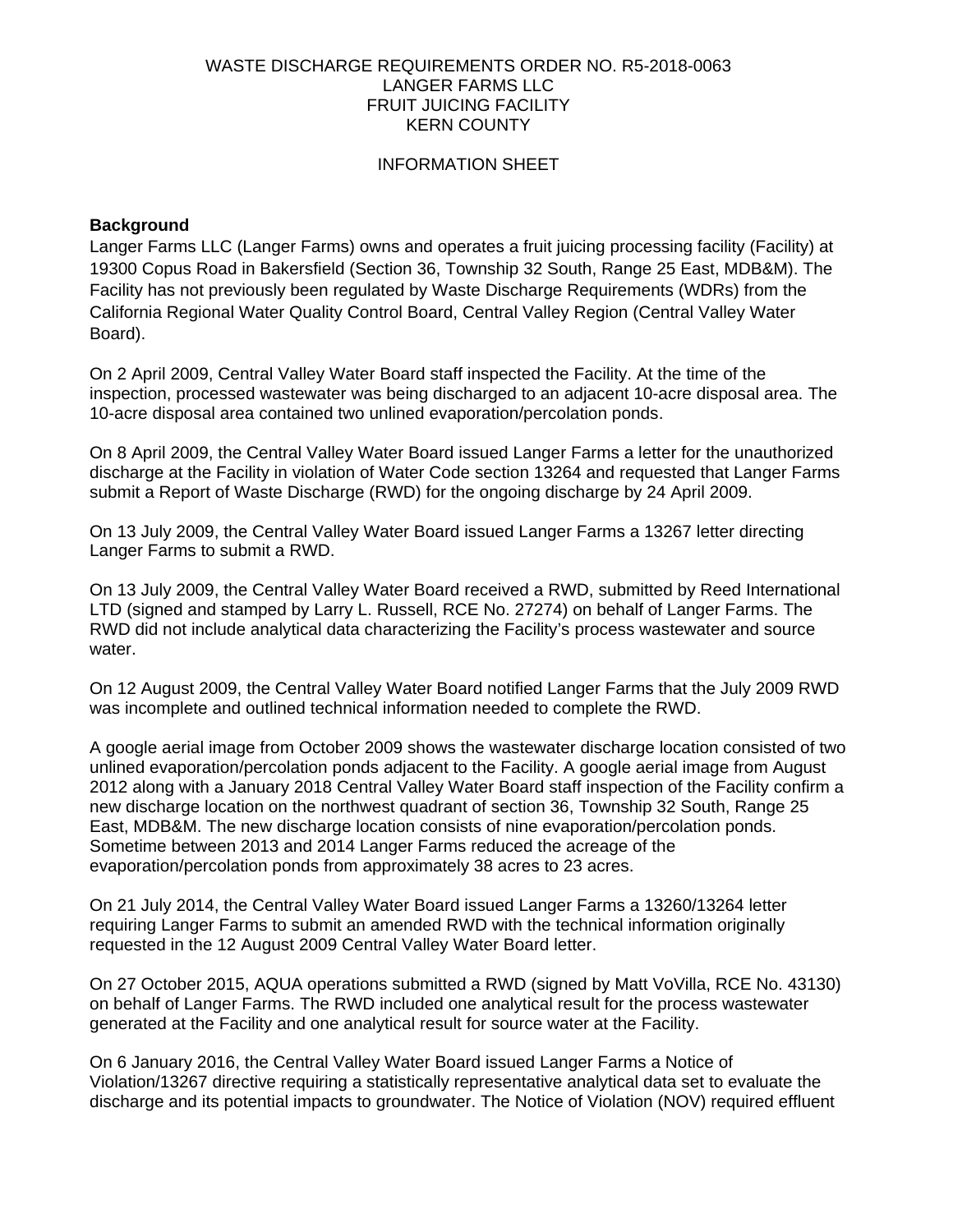monitoring for various constituents. The NOV also required source water monitoring for flowweighted electrical conductivity, total dissolved solids, nitrate as nitrogen, and general minerals.

From March 2016 to November 2016, AQUA operations submitted various submittals that contained analytical data.

On 14 July 2017, AQUA operations submitted a RWD (signed by Matt VoVilla, RCE No. 43130) on behalf of Langer Farms. The 2017 RWD included data characterizing source water and process wastewater at the Facility.

## **Discharge**

Langer Farms processes apples, oranges, peaches, and pomegranates to make juice. The Facility operates 24 hours a day, 365 days a year.

Quality of the comingled wastewater (process wastewater and irrigation filter backwash) is shown in Table 1.

|                                |          | 2016  |        |                |       | 2017  |        |       |       |
|--------------------------------|----------|-------|--------|----------------|-------|-------|--------|-------|-------|
| Constituent/Parameter          | Units    | Min   | Max    | Ave            | Count | Min   | Max    | Ave   | Count |
| pH                             | pH Units | 3.71  | 11.57  | $\overline{a}$ | 42    | 4.3   | 6.5    | ---   | 18    |
| <b>Electrical Conductivity</b> | umhos/cm | 977   | 5,540  | 2,549          | 42    | 452   | 2,770  | 1,671 | 18    |
| Biochemical Oxygen Demand      | mq/L     | 510   | 12,000 | 4,934          | 42    | 180   | 13,000 | 3,964 | 18    |
| Chemical Oxygen Demand         | mq/L     | 820   | 23,000 | 9,826          | 20    | 410   | 29,000 | 9,994 | 10    |
| <b>Total Dissolved Solids</b>  | mq/L     | 710   | 6,200  | 3,561          | 20    | 470   | 13,000 | 3,946 | 10    |
| <b>Fixed Dissolved Solids</b>  | mg/L     | 340   | 2,600  | 1,128          | 20    | 230   | 1,600  | 793   | 10    |
| <b>Total Suspended Solids</b>  | mg/L     | 83    | 4,600  | 764            | 22    | 25    | 6,100  | 1,378 | 10    |
| <b>Total Organic Carbon</b>    | mg/L     | 260   | 8,300  | 3,406          | 20    | 120   | 8,500  | 2,992 | 10    |
| Total Kjeldahl Nitrogen        | mg/L     | 15    | 220    | 67             | 20    | 4.2   | 190    | 52    | 10    |
| Nitrate as Nitrogen            | mg/L     | 0.58  | 23.00  | 7.92           | 20    | 0.02  | 1.30   | 0.65  | 10    |
| Ammonia as Nitrogen            | mg/L     | 0.11  | 16.00  | 2.70           | 20    | 0.16  | 4.80   | 1.48  | 10    |
| <b>Total Nitrogen</b>          | mg/L     | 18    | 220    | 73             | 20    | 4.2   | 190    | 52    | 10    |
| Chloride                       | mg/L     | 22    | 160    | 68             | 20    | 16    | 130    | 41    | 10    |
| Sodium                         | mg/L     | 130   | 1,300  | 521            | 20    | 23    | 330    | 134   | 10    |
| Potassium                      | mg/L     | 18    | 460    | 168            | 20    | 11    | 1,100  | 193   | 10    |
| Iron                           | mg/L     | 1.8   | 20.0   | 6.7            | 20    | 0.9   | 40.0   | 12.1  | 10    |
| Manganese                      | mg/L     | 0.04  | 0.48   | 0.17           | 20    | 0.03  | 0.69   | 0.26  | 10    |
| Arsenic                        | mq/L     | 0.001 | 0.015  | 0.004          | 20    | 0.002 | 0.017  | 0.005 | 10    |
| Alkalinity                     | mg/L     | 19    | 1,300  | 455            | 20    | 59    | 1,500  | 573   | 10    |
| <b>Bicarbonate</b>             | mg/L     | 23    | 1,600  | 450            | 20    | 72    | 1,800  | 689   | 10    |
| Calcium                        | mg/L     | 11    | 77     | 51             | 20    | 16    | 240    | 69    | 10    |
| Carbonate                      | mg/L     | 210   | 340    | 257            | 20    | 2.5   | $<$ 5  | ---   | 10    |
| Hardness                       | mg/L     | 45    | 350    | 215            | 20    | 72    | 3,600  | 990   | 10    |
| Magnesium                      | mg/L     | 4.1   | 38.0   | 21.1           | 20    | 7.5   | 820.0  | 198.9 | 10    |

#### Table 1. Quality of Comingled Wastewater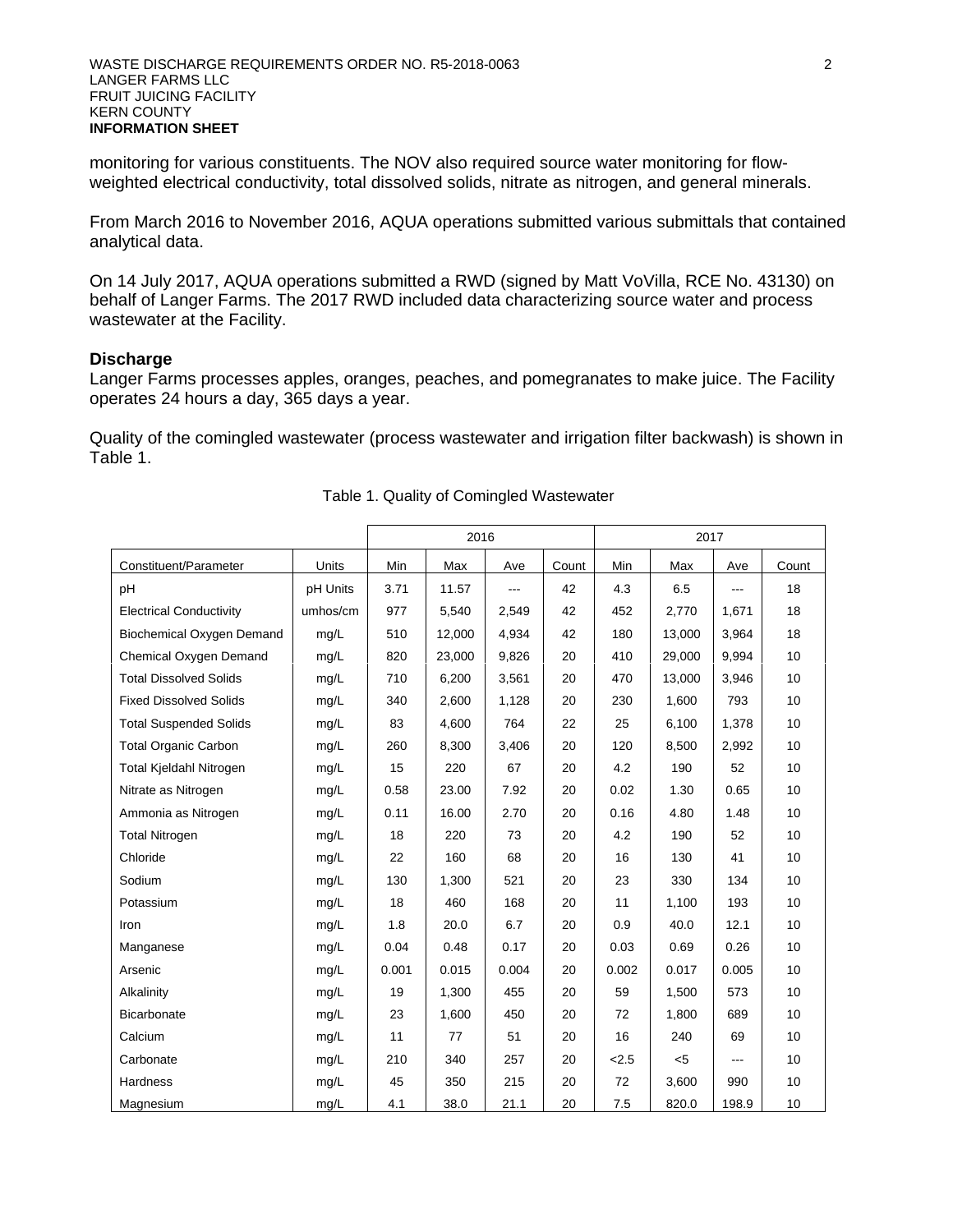|                       | 2016  |     |     | 2017 |       |     |     |     |       |
|-----------------------|-------|-----|-----|------|-------|-----|-----|-----|-------|
| Constituent/Parameter | Units | Min | Max | Ave  | Count | Min | Max | Ave | Count |
| Sulfate               | ma/L  | 110 | 290 | 188  | 20    |     | 870 | 194 | 10    |

## **Soil and Groundwater Conditions**

Soils below the Facility are predominately Cerini Loam and Excelsior Sandy Loam, according to the Web Soil Survey published by the United States Department of Agriculture, Natural Resources Conservation Service.

The Discharger does not have a groundwater monitoring well network in the vicinity of the Facility. Groundwater in the area is approximately 162 to 250 feet below ground surface (bgs) according to the *Water Data Library* published by the Department of Water Resources. Groundwater in the area flows in the southeast direction according to a Groundwater Elevation Map in the *Groundwater Pollution Study* published by the Kern County Health Department in 1980. The Corcoran Clay layer is found below the Facility at 500 to 650 feet bgs according to *Depth to Top of Corcoran Clay* map published by the Department of Water Resources in 1981.

A water quality map in the *Groundwater Pollution Study* published by the Kern County Health Department in 1980 shows total dissolved solids in the unconfined aquifer underlying the Facility ranges from 1,000 to 1,500 mg/L, based on data from 1973-1979. Consistency

## **Monitoring Requirements**

Section 13267 of the Water Code authorizes the Central Valley Water Board to require the Discharger to submit monitoring and technical reports as necessary to investigate the impact of a waste discharge on water of the State.

The proposed Order includes effluent monitoring, pond monitoring, and source water monitoring. This monitoring is necessary to characterize the discharge and evaluate compliance with effluent limitations and specifications prescribed by this Order.

## **CV-SALTS Regulatory Considerations**

The Central Valley Water Board adopted Basin Plan amendments incorporating new programs for addressing ongoing salt and nitrate accumulation in the Central Valley at its 31 May 2018 Board Meeting. These programs, once effective, could change how the Central Valley Water Board permits discharges of salt and nitrate. The Salinity Control Program currently being developed would subject dischargers that do not meet stringent salinity numeric values (700 umhos/cm EC as a monthly average to protect the AGR beneficial use and 900 umhos/cm as an annual average to protect the MUN beneficial use) to performance-based salinity requirements , and would require these dischargers to participate in a Basin-wide Prioritization and Optimization Study to develop a long-term strategy for addressing salinity accumulation in the Central Valley.

The level of participation required of dischargers whose discharges do not meet stringent salinity requirements will vary based on factors such as the amount of salinity in the discharge, local conditions, and type of discharge. The Central Valley Water Board anticipates that the CV-SALTS initiative will result in regulatory changes that will be implemented through conditional prohibitions and modifications to many WDRs region-wide, including the WDRs that regulate discharges from the Facility. More information regarding this regulatory planning process can be found at the following link: